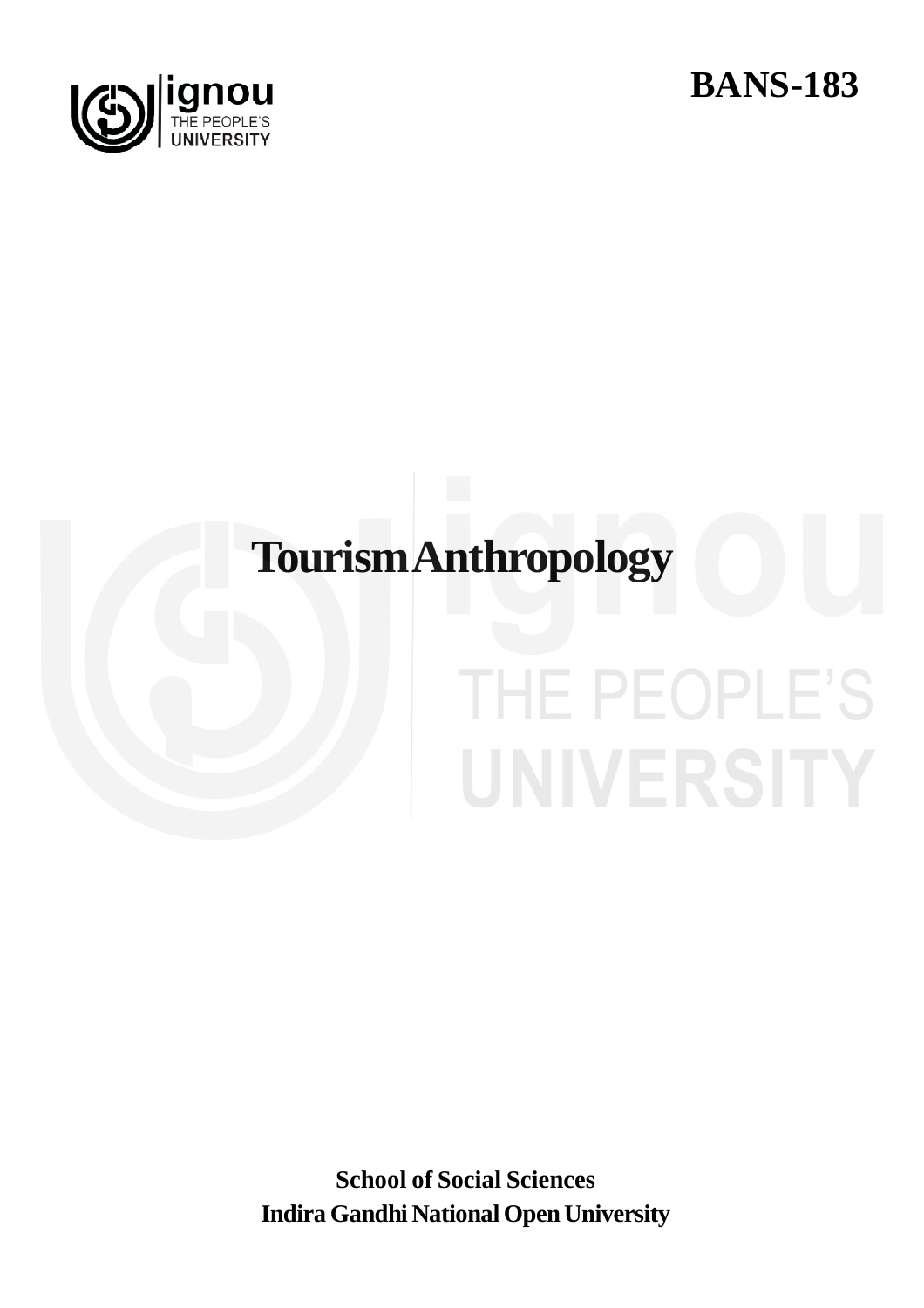#### **EXPERTCOMMITTEE**

Prof. Anup Kapoor (Retired) Former Professor and Head, Department of Anthropology, University of Delhi, Delhi

Prof. Rashmi Sinha Discipline of Anthropology School of Social Sciences IGNOU, New Delhi

Dr. Rukshana Zaman Discipline of Anthropology School of Social Sciences IGNOU, New Delhi

Dr. Mitoo Das Discipline of Anthropology School of Social Sciences IGNOU, New Delhi

Dr. Palla Venkatramana Discipline of Anthropology School of Social Sciences IGNOU, New Delhi

Dr. K. Anil Kumar Discipline of Anthropology School of Social Sciences IGNOU, New Delhi

#### **COURSE PREPARATION TEAM**

| <b>Block</b>                                               |                                             | <b>Unit Writers</b>                                                                                                                                                                                                                                   |  |
|------------------------------------------------------------|---------------------------------------------|-------------------------------------------------------------------------------------------------------------------------------------------------------------------------------------------------------------------------------------------------------|--|
|                                                            | <b>Block 1 UNDERSTANDING TOURISM</b>        | Unit Writer                                                                                                                                                                                                                                           |  |
| Unit 1                                                     | Introduction to Tourism                     | Dr. Gunjan Arora, Post Doctoral Fellow, Centre of Social Medicine and Community<br>Health, School of Social Sciences, Jawahar Lal Nehru University, New Delhi and<br>Dr. Rukshana Zaman, Faculty of Anthropology, School of Social Sciences, IGNOU    |  |
| Unit 2                                                     | Tourist and Tourism                         | Dr Kumkum Srivastava, Former Associate Professor, Department of History,<br>Janki Devi Memorial College. University of Delhi, New Delhi                                                                                                               |  |
|                                                            | Unit 3 Tourism Through Anthropological Lens | Dr Mitoo Das, Faculty of Anthropology, School of Social Sciences, IGNOU,<br>New Delhi                                                                                                                                                                 |  |
| Unit 4                                                     | Tourism and Culture                         | Dr. Gunjan Arora, Post Doctoral Fellow, Centre of Social Medicine and Community<br>Health, School of Social Sciences, Jawahar Lal Nehru University, New Delhi                                                                                         |  |
| Unit $5$                                                   | Commodification of Culture                  | Dr. Rukshana Zaman, Faculty of Anthropology, School of Social Sciences, IGNOU<br>and Dr. Gunjan Arora, Post Doctoral Fellow, Centre of Social Medicine and<br>Community Health, School of Social Sciences, Jawahar Lal Nehru University,<br>New Delhi |  |
| <b>Block 2 EMERGING TRENDS IN ANTHROPOLOGY AND TOURISM</b> |                                             |                                                                                                                                                                                                                                                       |  |
| Unit 6                                                     | Political Economy of Tourism                | Dr. Gunjan Arora, Post Doctoral Fellow, Centre of Social Medicine and<br>Community Health, School of Social Sciences, Jawahar Lal Nehru University,<br>New Delhi                                                                                      |  |
| Unit 7                                                     | Tourism versus Heritage Sites               | Dr. Kumkum Srivastava, Former Associate Professor, Department of History,<br>Janki Devi Memorial College. University of Delhi, New Delhi                                                                                                              |  |
|                                                            | Unit 8 Tangible and Intangible Heritage     | Dr. Kumkum Srivastava, Former Associate Professor, Department of History,<br>Janki Devi Memorial College. University of Delhi, New Delhi                                                                                                              |  |
| Unit 9<br>Ecotourism                                       |                                             | Dr. Avitoli Zhimo, Assistant Professor, Department of Anthropology,<br>University of Delhi. New Delhi                                                                                                                                                 |  |
| Unit 10 New Directions in the                              | Anthropology of Tourism                     | Dr. Gunjan Arora, Post Doctoral Fellow, Centre of Social Medicine and Community<br>Health, School of Social Sciences, Jawahar Lal Nehru University, New Delhi                                                                                         |  |

**Course Coordinator : Dr. Rukshana Zaman, Discipline of Anthropology,** School of Social Sciences**, IGNOU General Editor : Dr. Rukshana Zaman, Discipline of Anthropology,** School of Social Sciences**, IGNOU**

**Content Editor: Prof. Subhadra Mitra Channa, Former Professor, Department of Anthropology, University of Delhi, Delhi**

| <b>Academic Consultants</b>                        | <b>Cover Design</b>                                        |  |
|----------------------------------------------------|------------------------------------------------------------|--|
| Dr. Pankaj Upadhayay                               | Mr. Chetan Malvi                                           |  |
| Dr. Monika Saini                                   | Photograph Credits: Dr. Rukshana Zaman and Ms. Jyot Khaira |  |
| <b>PRINT PRODUCTION</b>                            | <b>Staff</b>                                               |  |
| Mr. Tilak Raj                                      | Mr. Rampal                                                 |  |
| Assistant Registrar (Pub.), SOSS, IGNOU, New Delhi | Mr. Naresh Kumar                                           |  |

June, 2020

*© Indira Gandhi National Open University, 2020*

ISBN-

*All rights reserved. No part of this work may be reproduced in any form, by mimeograph or any other means, without permission in writing from the Indira Gandhi National Open University.*

*Further information about the School of Social Sciences and the Indira Gandhi National Open University courses may be obtained from the University's office at Maidan Garhi, New Delhi-110 068, India or from the official website of IGNOU : www.ignou.ac.in*

Printed and published on behalf of the Indira Gandhi National Open University, New Delhi by Registrar, Material Production and Distribution Division, IGNOU, New Delhi.

Lasertypeset by Rajshree Computers, V-166A, Bhagwati Vihar, Near Sec. 2, Dwarka, Uttam Nagar, New Delhi. Printed at :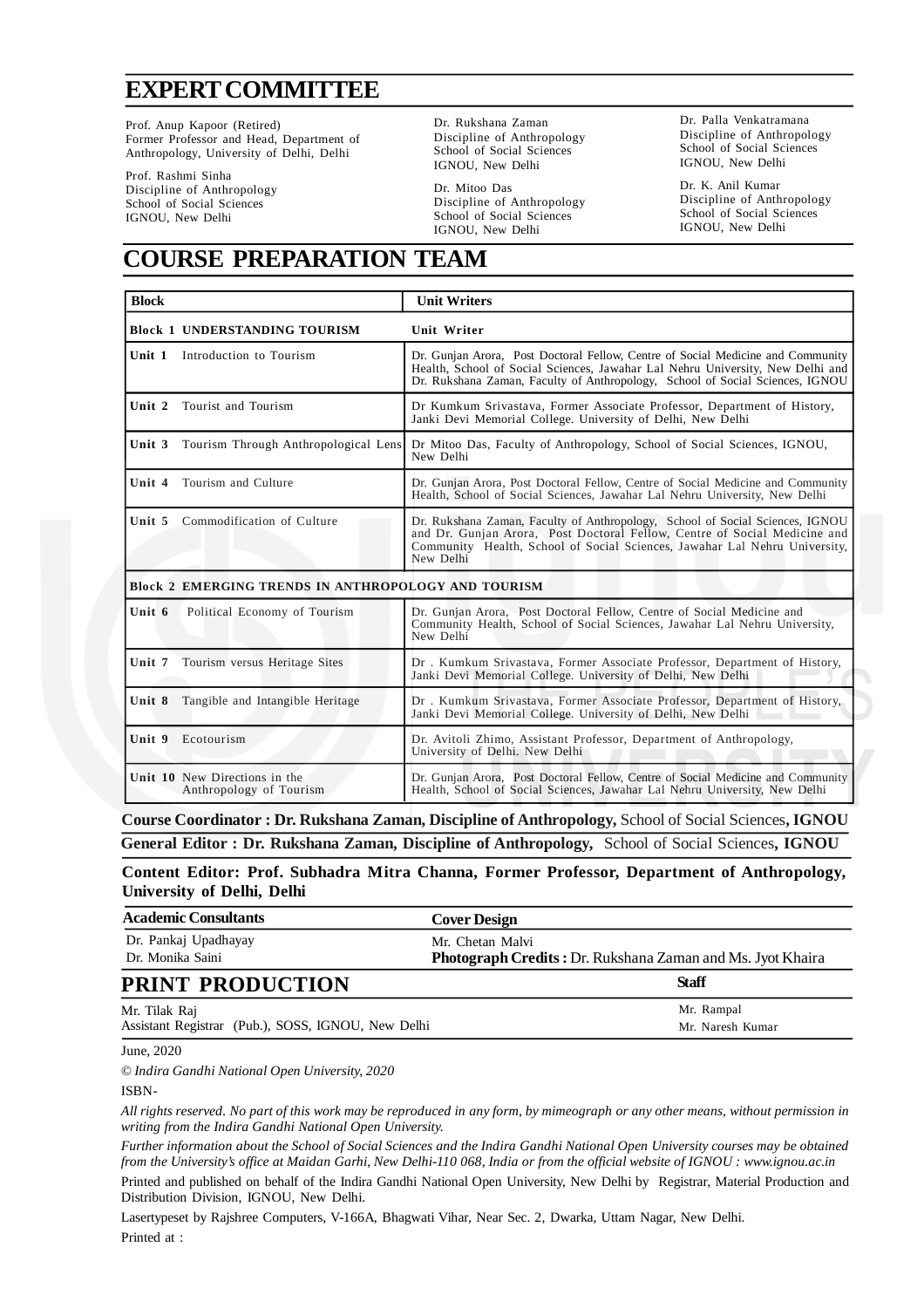#### **Course Contents**

| <b>BANS 183</b>    | <b>TOURISM ANTHROPOLOGY</b>                        |                                               |           |  |
|--------------------|----------------------------------------------------|-----------------------------------------------|-----------|--|
| <b>Block 1</b>     | <b>UNDERSTANDING TOURISM</b>                       |                                               |           |  |
|                    | Unit 1                                             | Introduction to Tourism                       | $9 - 23$  |  |
|                    | Unit 2                                             | Tourist and Tourism                           | 24-36     |  |
|                    | Unit 3                                             | Tourism through Anthropological Lens          | 37-49     |  |
|                    | Unit 4                                             | Tourism and Culture                           | $50 - 61$ |  |
|                    | Unit- $5$                                          | Commodification of Culture                    | $62 - 72$ |  |
| Block <sub>2</sub> | <b>EMERGING TRENDS IN ANTHROPOLOGY AND TOURISM</b> |                                               |           |  |
|                    | Unit 6                                             | Political Economy of Tourism                  | 75-87     |  |
|                    | Unit 7                                             | Tourism versus Heritage Sites                 | 88-99     |  |
|                    | Unit 8                                             | Tangible and Intangible Heritage              | 100-111   |  |
|                    | Unit 9                                             | Ecotourism                                    | 112-125   |  |
|                    | Unit 10                                            | New Directions in the Anthropology of Tourism | 126-136   |  |
|                    | <b>Suggested Reading</b>                           |                                               | 137       |  |
|                    |                                                    |                                               |           |  |
|                    |                                                    |                                               |           |  |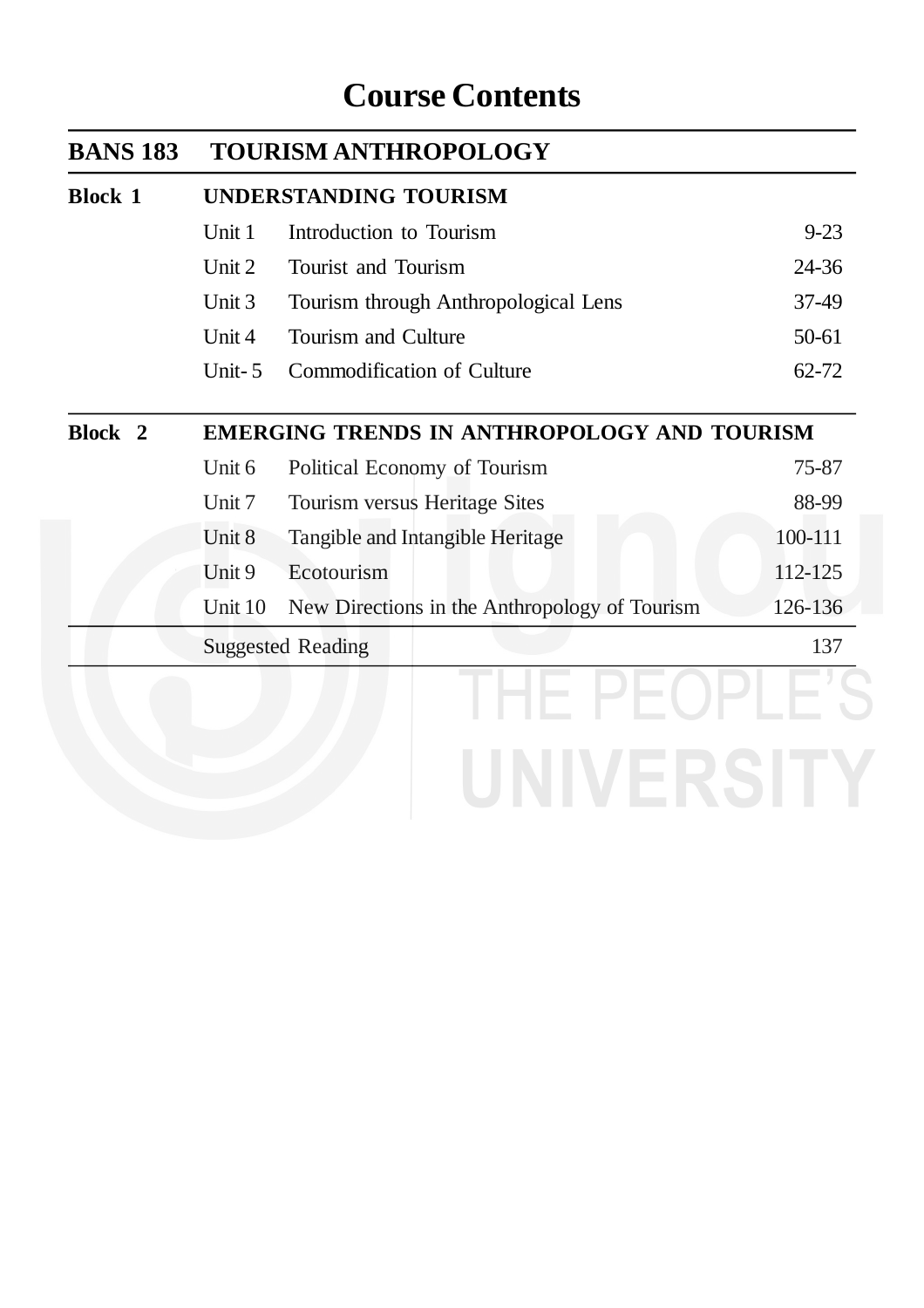#### **BANS 183 COURSE INTRODUCTION**

Human beings with their innate curiosity and the urge to know what lies beyond their immediate horizons have ventured to far off places since time immemorial. Tourism is intrinsic to human desire to travel and explore thus, every human being at one point of time or the other has explored as a tourist, be it going on a short vacation, pilgrimage etc. Tourism affects not only the lives of the people who visit places as a tourist but also has a huge impact on the spaces visited that is the host communities their social and economic lives, the natural environment, artistic productions and so on. Thus, anthropology is intricately associated with tourism. The focus of tourism anthropology is to understand the social and cultural aspect of tourism and the behaviours of the tourist (guest) that effects the host culture.

In this four-credit course we will try to understand the anthropology of tourism and tourists. It's development through an anthropological lens to understand the commodification of culture owing to tourism. The course will also take into account the tangible and intangible heritages and the new emerging avenues in the field of tourism anthropology.

#### **Course Outcome:**

After completing the course, a learner is expected to:

- $\triangleright$  define tourist and tourism;
- comprehend the relationship between anthropology and tourism;
- explain how the tourist affects the lives of the host community; and
- $\triangleright$  discuss the conservation, preservation and the way forward for environment friendly tourism.

#### **Course Presentation**

The course is divided into two blocks. Each block has thematically arranged units. In total there are ten units. Now let us see what we have discussed in each block.

**Block 1:** In the first unit, **Introduction to Tourism,** with the understanding that for many, this is your first brush with anthropology, we are introducing anthropology to the learners in brief in this section along with tourism. This would provide the learner a background for the upcoming units. Further we move on to discuss the meanings, history, tourism-aspects and prospects of tourism; in the second unit, **Tourist and Tourism,** here we have tried to acquaint the learners with the basic terminologies that are used in the tourism industry, defining types of tourist and tourism, classifications, interconnections between tourism history and the rise of the socio-cultural study of tourism including temporary migration, colonial exploration, pilgrimage, visiting relatives, imagined and remembered journeys. The third unit **Tourism through anthropological lens** is dedicated to the study of tourism through anthropological perspectives. The aim of this unit is to understand how concepts and theories in anthropology has been blended to understand tourism and make it a part of anthropological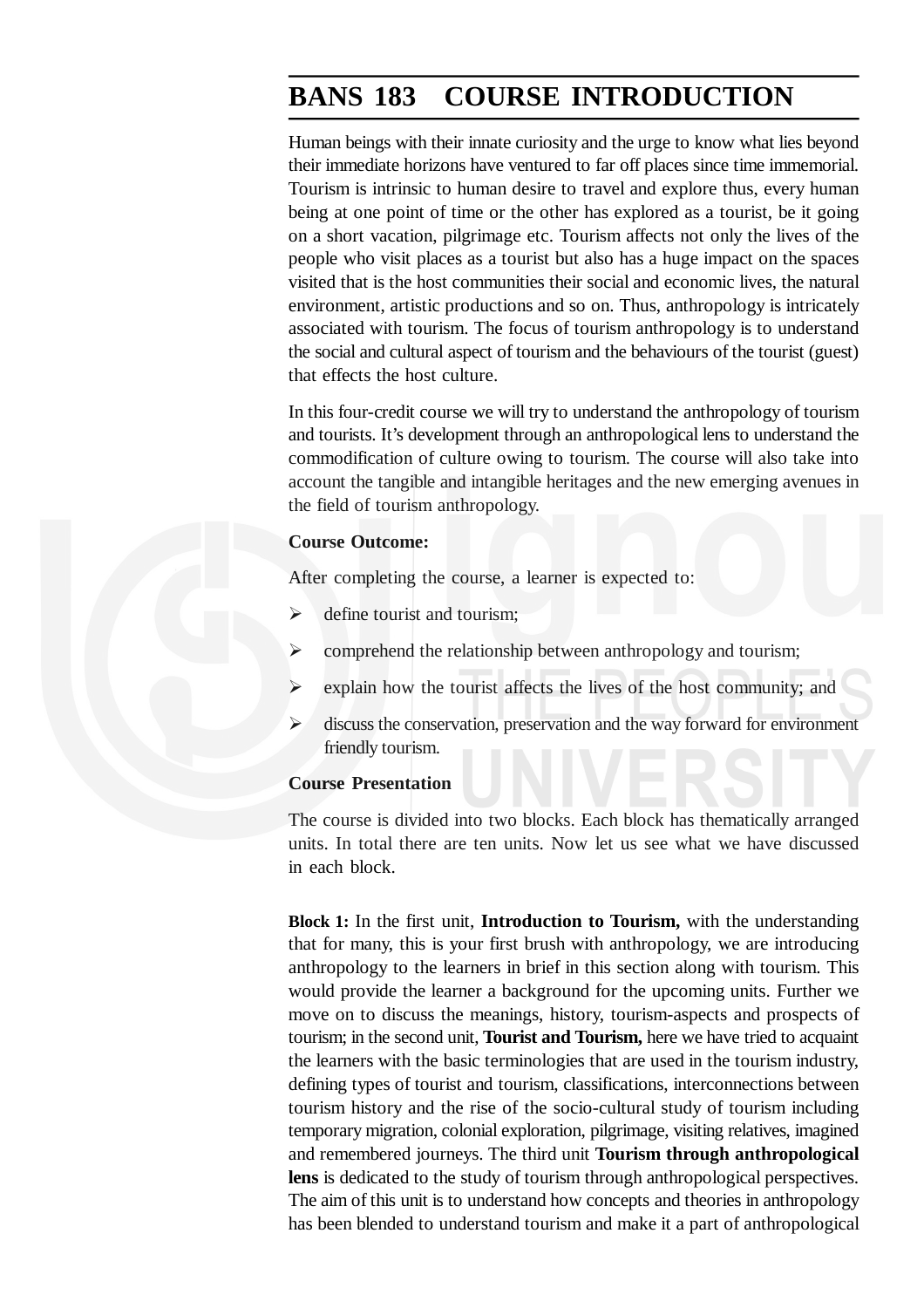studies. The tourist as ethnographer; ethnographer as a tourist, pilgrimage, anthropological issues and theoretical concerns, and authenticity issues are being looked at from an anthropological perspective. In the fourth unit **Tourism and Culture**, the attempt is to understand the implications of tourism as a major mechanism of cross-cultural interaction. The role of symbolism, semiotics, and the imagination in tourism and the impact of tourism on culture are the focus area. The fifth unit in this block is Commodification of Culture. This unit with examples, presents the impact of tourism on culture and how the commodification of culture or cultural degradation takes place.

**Block 2:** The section begins with the unit on **Political Economy of Tourism.** The aim here is to understand the global and local political economy of contemporary tourism, particularly in relation to international development, the international flow of capital etc., with examples from the Indian context. Unit seven, **Tourism versus Heritage Sites** explores the dynamic relationship between heritage-making enterprises, revival and preservation of projects followed by case studies of heritage sites. Unit eight, **Tangible and Intangible Heritage** focuses on the role of museums and other branches of the cultural industries" [including music, art, and food] in tourism economies; tourism and global mobility, for example- case study of the Kalbelia song and dance of Rajasthan which has been included in the intangible heritage list of UNESCO. **Ecotourism** unit nine deals with the definitions and its impact on human society with examples from India, example of Kerala, Assam, Nagaland has been cited here to show how sustainable development is being taken care of along with the promotion of tourism. In the last unit, **New Directions in the Anthropology of Tourism:** globalization, tourism and languages, applied aspects of anthropology in tourism development and planning has been taken into account.

Let us now take you through the units. If you understand how to approach the units and read the course material in a systematic manner you would benefit as a learner. As we have already stated the blocks are divided thematically, thus, a learner is advised to read the units in a sequence in terms of the themes so that they are able to connect and comprehend the link between two units. If you read randomly, you might find it difficult to comprehend concepts and definitions, and lose the thread of the unit. For an easy reading and better comprehension, the units have been divided into sections and sub-sections. Each section is indicated clearly by BOLD CAPITALS and each sub-section by bold and small letters. The significant divisions within a sub section are still in smaller bold letters so as to make it easier for you to see their place within the subsections. The items which needs to be highlighted are numbered as a., b., c., etc. For the sake of uniformity, we have employed the same scheme in every unit throughout the course. Each unit begins with the 'Objectives' which explains to a learner:

- a. what we will be presenting in the unit, and
- b. what we expect from the student once he/she completes working on the unit.

After every section we have given **Check Your Progress** that would help the learner to self check whether they have been able to comprehend the subject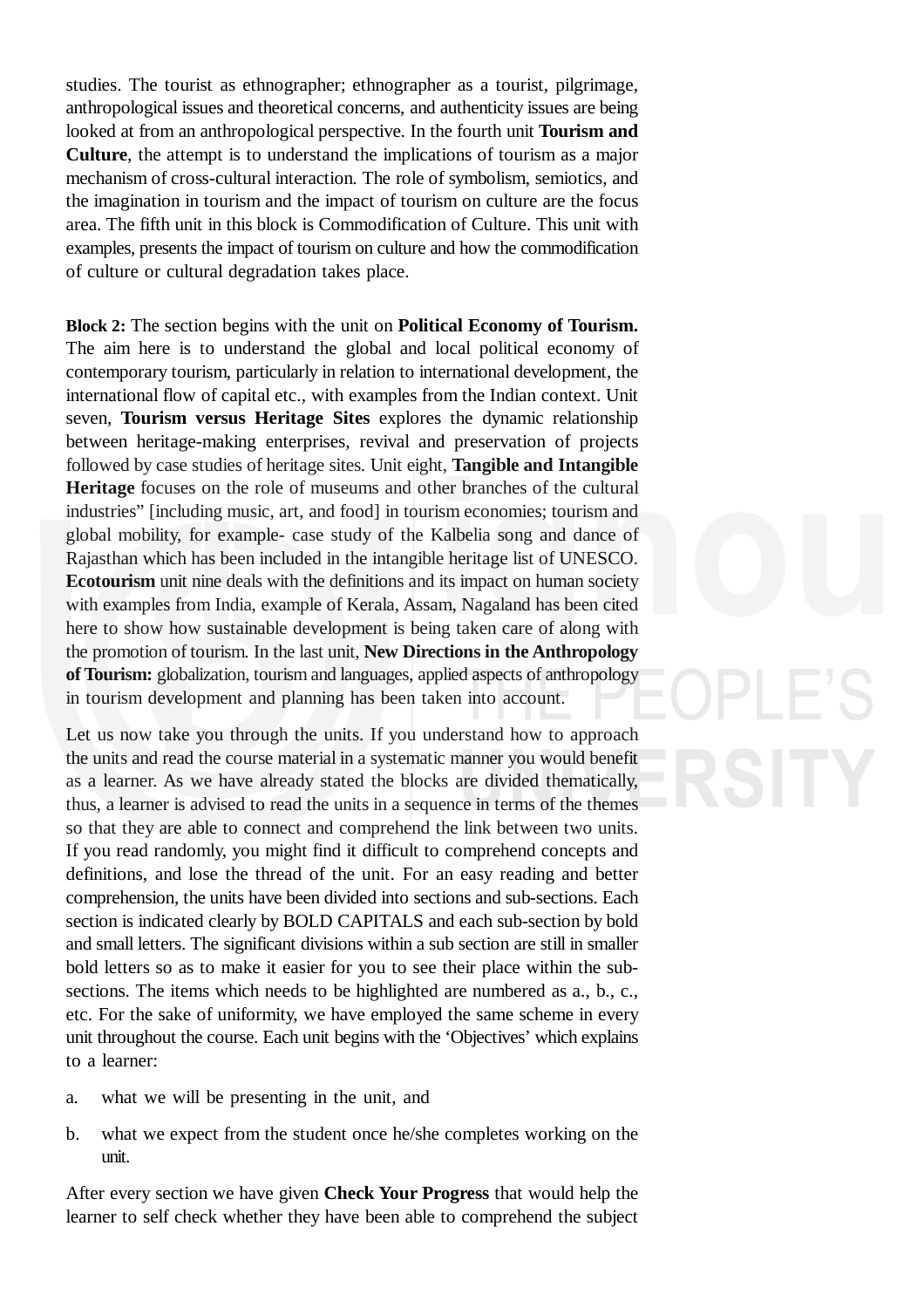matter in the section. The purpose of the Check Your Progress is to enable the learner to compare their answers with the answers given at the end of each unit. Please do not look at the answers before you write your own answers in the given space. The learner may write the answers with pencil, so that it can be rubbed and rewritten again as a practice component. For the long answers the hints have been provided, the answers have not been given so that the learner develops the skill of writing in their own words, without directly copying word by word from the course material.

In the last section of each unit, under the heading 'Summary' we summarise the entire unit for purpose of revision and ready reference.

After summary the next section of the unit comprises of either 'References or Suggested Reading'. If the author has quoted directly from a text or texts, we have provided the references. If there are no text cited, we have provided a list of readings that the learner may want to read in order to enhance the understanding of the subject.

At the end let's see how the learner may use the wide margin provided in the units. The learner may write down important points after reading each section in the margins. This will help you in your study and also when you attempt the Check Your Progress.

All the best, happy reading. Wish you success. Hope the course material act as a guide for you to achieve your goals.

# THE PEOPLE'S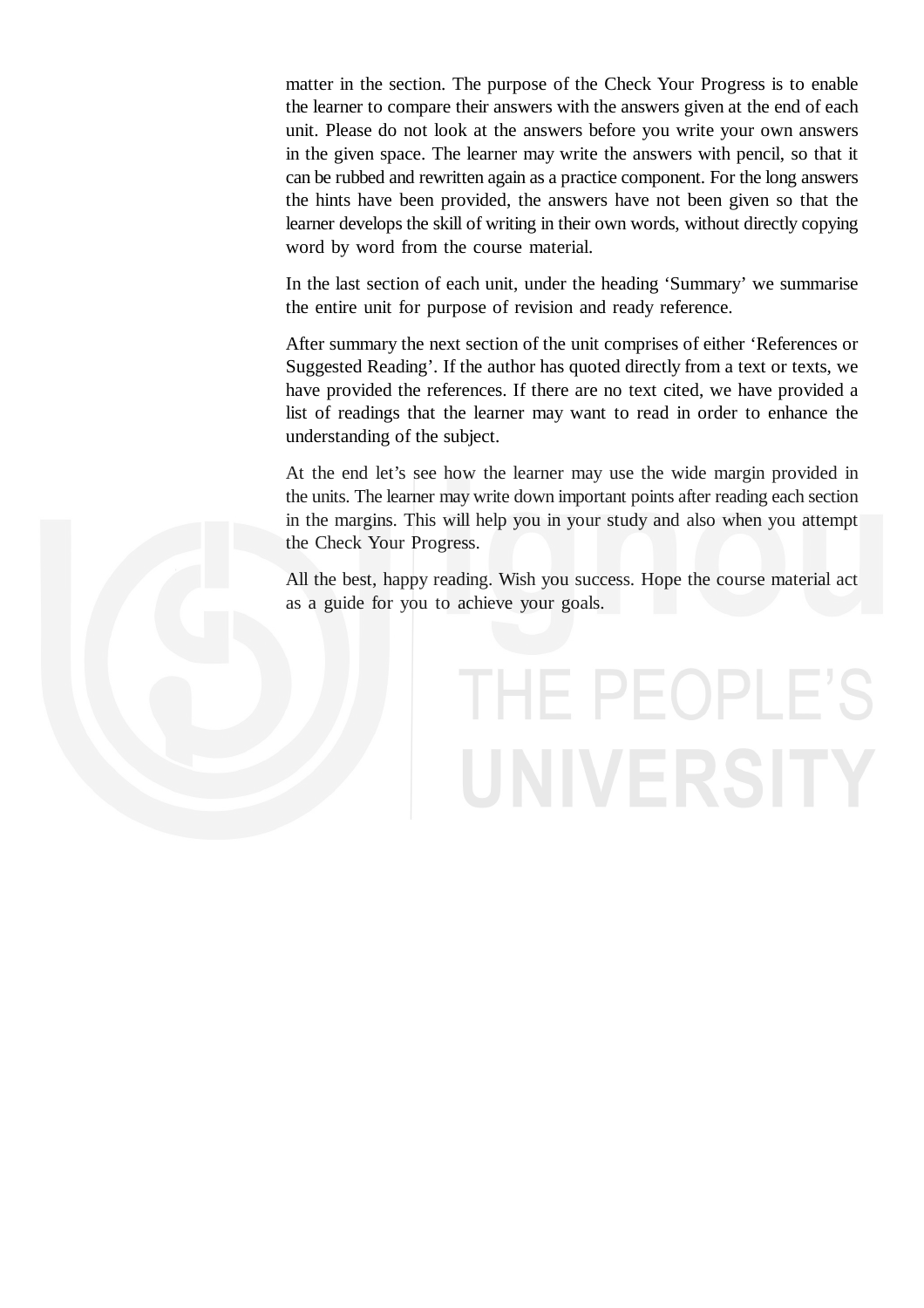## **BLOCK 1**

### **UNDERSTANDING TOURISM**UNIVERSITY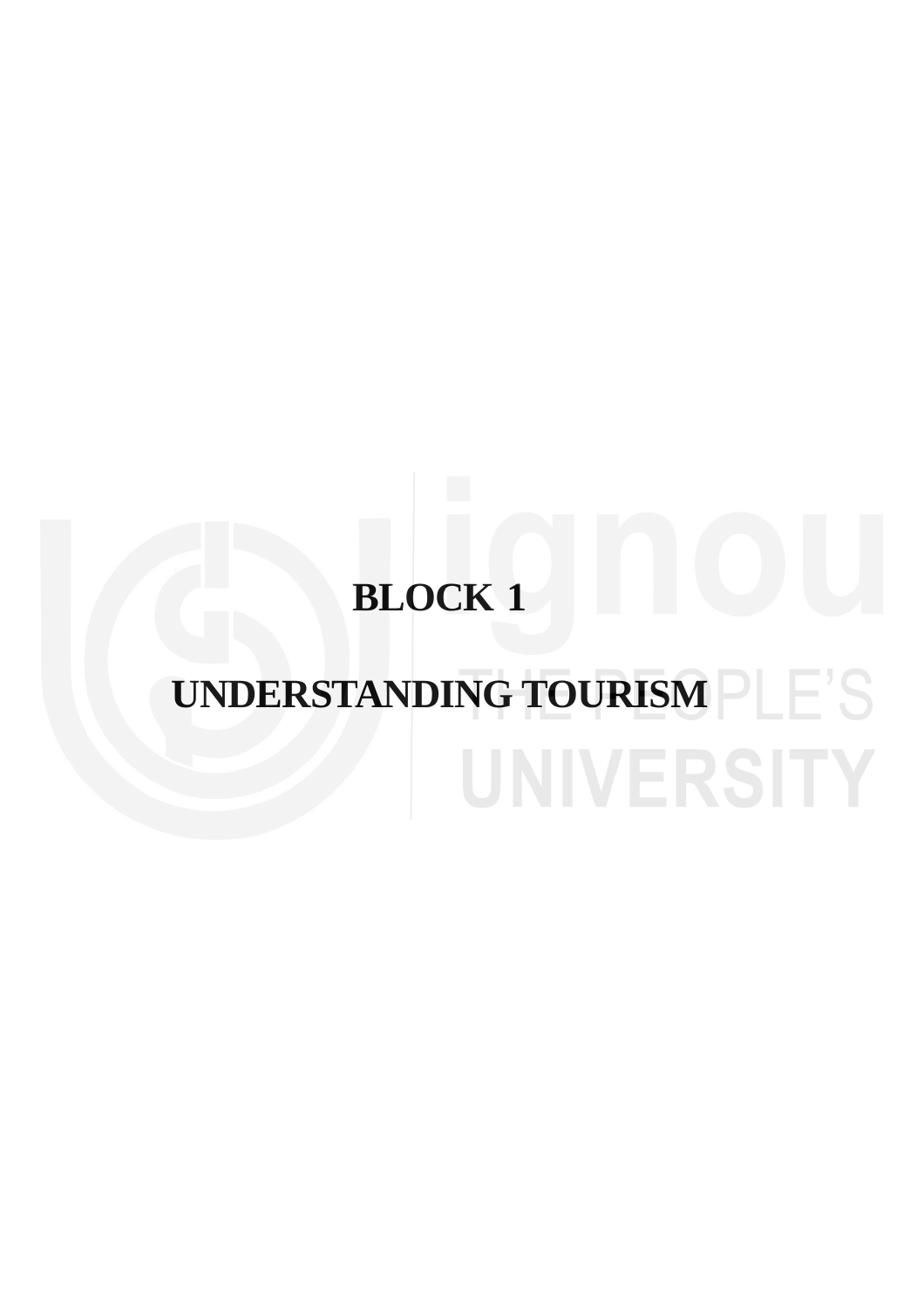| Unit 1                                      |           |  |
|---------------------------------------------|-----------|--|
| <b>Introduction to Tourism</b>              | $9 - 23$  |  |
| Unit 2                                      |           |  |
| <b>Tourist and Tourism</b>                  | 24-36     |  |
| <b>Unit 3</b>                               |           |  |
| <b>Tourism through Anthropological Lens</b> | $37 - 49$ |  |
| <b>Unit 4</b>                               |           |  |
| <b>Tourism and Culture</b>                  | $50 - 61$ |  |
| Unit 5                                      |           |  |
| <b>Commodification of Culture</b>           | 62-72     |  |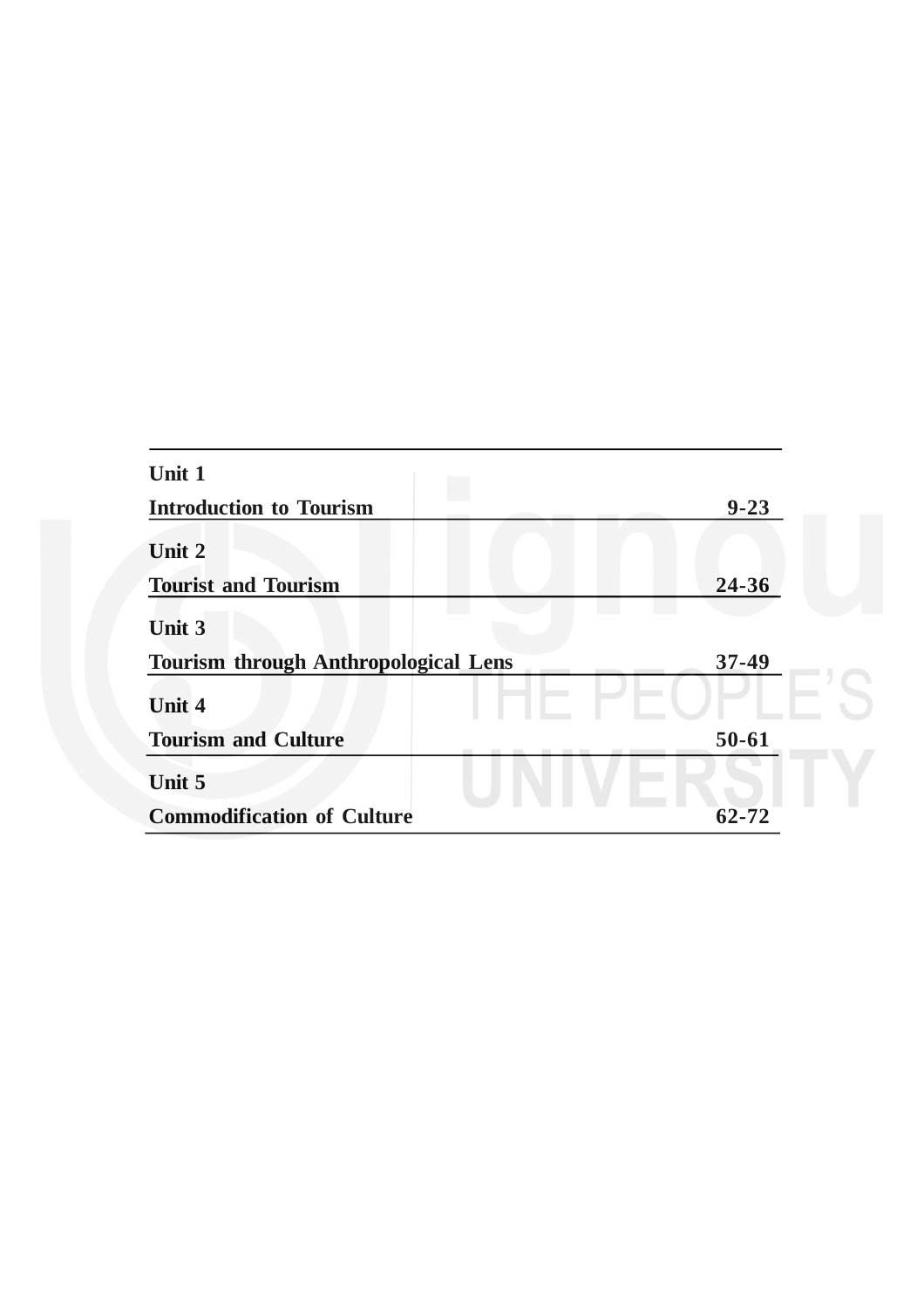#### **UNIT 1 INTRODUCTION TO ANTHROPOLOGY AND TOURISM**

#### **Contents**

- 1.0 Introduction
- 1.1 Anthropology and Tourism: Concepts and Definitions
- 1.2 History of TourismAnthropology
- 1.3 Anthropological Perspectives on Tourism
- 1.4 Impact of Tourism
- 1.5 Summary
- 1.6 References
- 1.7 Answers to Check Your Progress

#### **Learning Objectives**

The learners after reading this Unit should be able to comprehend:

- $\triangleright$  meaning and definition of anthropology and tourism;
- $\triangleright$  history of tourism anthropology;
- $\triangleright$  tourism from an anthropological perspective; and
- $\triangleright$  the impacts of tourism

#### **1.0 INTRODUCTION**

Let's start this section with memories of your last vacation. What do you remember most about the vacation? Probably the scenic beauty, the food, the sunrise/sunset or the monuments of historical importance, depending on the place you visited. Not to forget the pictures that had captured all your memories for eternity. These pictures again might have been posted on many social networking sites and have become a part of your lived memories. Well by now you must be wondering what has these memories got to do with a course on tourism anthropology. Going back to your vacation if you reflect you would realise that a host of activities were going on behind the scene, right from the time you started planning for a vacation, searching online on websites for a place to visit, booking your tickets, making arrangement for your stay, local travel etc. Tourism anthropology studies all these behind the scene activities relating tourism with economic, political and social life of a particular place. It also studies how tourism affects the culture of both the host and tourist, popularly known as guest in the tourism industry and tourism anthropology. We will start with the very basics in this unit by defining anthropology and tourism, followed by an anthropological perspective on tourism and the need to study tourism in anthropology. The unit would further look into the aspects, prospects and impacts of tourism.

<sup>\*</sup> Contributor: Dr. Gunjan Arora, Post Doctoral Fellow, Centre of Social Medicine and Community Health, School of Social Sciences, Jawahar Lal Nehru University, New Delhi Dr. Rukshana Zaman, Faculty of Anthropology, School of Social Sciences, IGNOU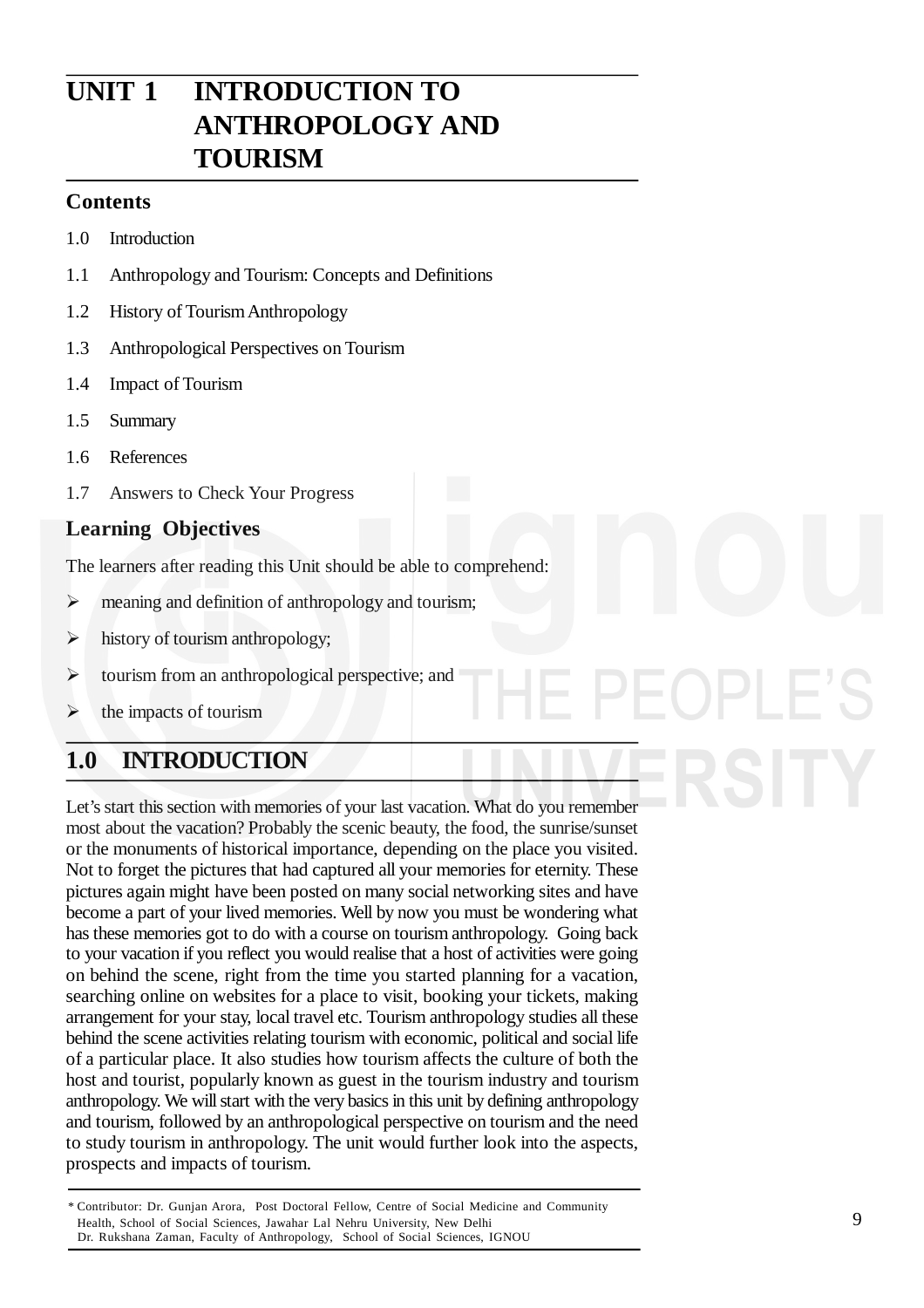#### **Understanding Tourism 1.1 ANTHROPOLOGY AND TOURISM: CONCEPTS AND DEFINITIONS**

#### **1.1.1 Defining Anthropology**

#### *What is anthropology?*

Anthropology seeks to understand the lives of human beings in time and space. Time basically reflects the geological time scale that involves the study of human evolution, growth and variation. Space deals with the ecological and environmental relationship of human populations that inhabits the various places on earth. Anthropology also involves the study of the past cultures and how the present cultures are flourishing. It is the study of human beings in totality unlike other subjects where only a particular aspect of human being is taken into account like history deals with what happened in the past while psychology studies the human mind etc.

The term anthropology is derived from two Greek words "Anthropos" meaning (Hu)man and 'Logos' for 'study or science'.

#### *What we study in anthropology?*

Anthropology as an academic discipline emerged at the turn of the twentieth century. With four main branches a. Physical or Biological anthropology, b. Social and Cultural anthropology, c. Archaeological anthropology and d. Linguistic anthropology, the subject matter looks at both the scientific and humanistic perspectives, it takes into account a holistic approach to study humankind. The anthropologists aim at understanding three basic questions:

- Who we are? (study of the past and the present)
- How we came to be? (origin and evolution)? and
- Why we are, the way we are? (variations)

These three major questions form the basis for the study of human beings in anthropology. Be it the social, the biological, the archaeological or the linguistic anthropologists the aim is to understand the origin, evolution, variation, diversity and change that has marked human lives, society and culture living in different environmental conditions.

The *physical/ biological* anthropologists are interested in understanding the origin, evolution, variation and development of human species. The curiosity to know why there is variations in skin, eye, hair colour etc., leads them to enquire about the existence of human variation and to try and find scientific explanations behind such variations. Why some people are short while others are tall? The genetic makeup of human beings is studied along with the role that environment plays in such variations. To know more about the past, the primates are taken into consideration in anthropological studies under primatology.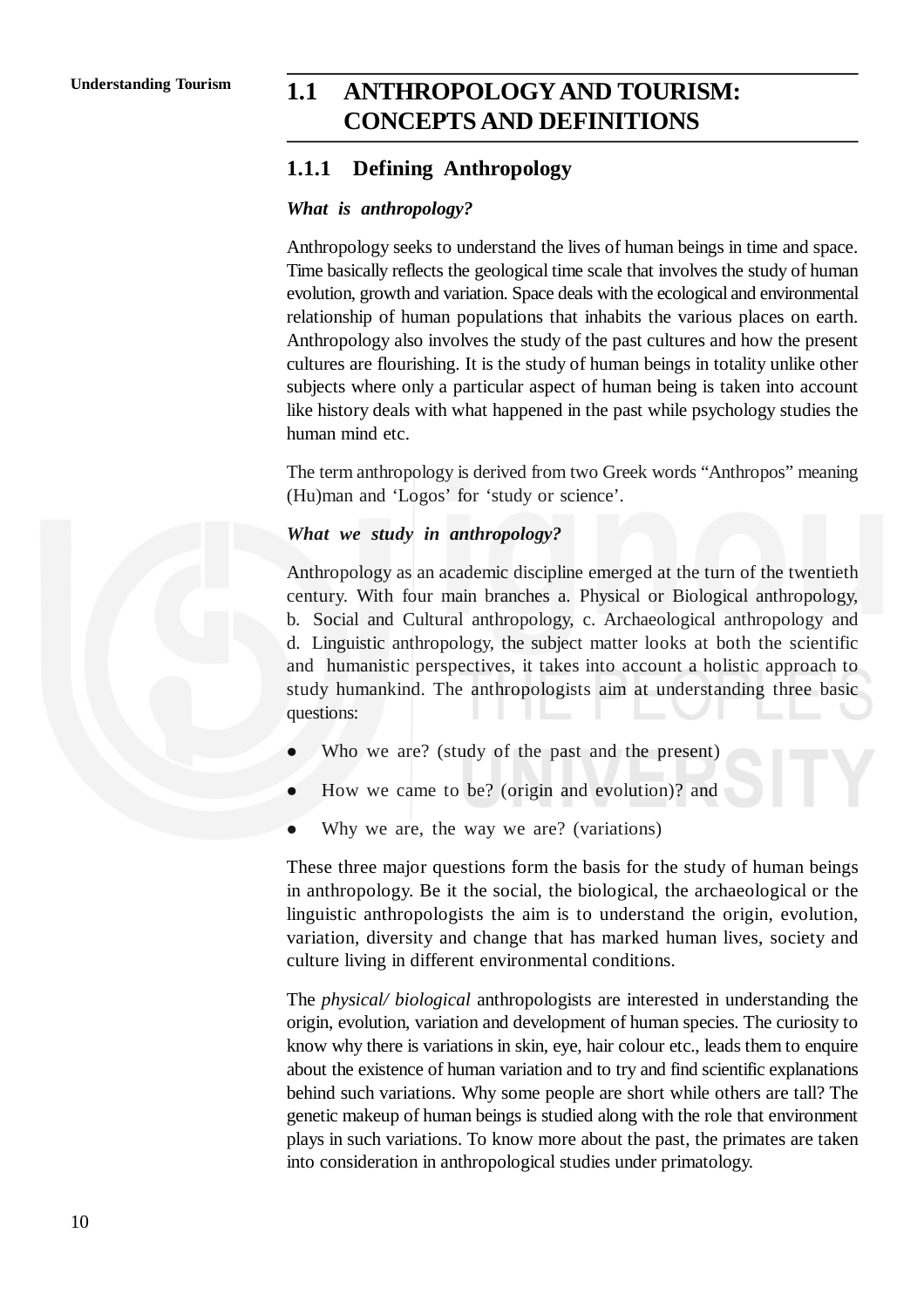The study of society and culture falls within the rubric of s*ocial and cultural anthropology*. The foremost contribution of the subject has been in the understanding of the various societies and cultures across the globe both objectively and subjectively, doing away with biases and prejudices, while presenting their relative importance. Social and cultural anthropology seeks to understand the social institutions and the cultural attributes that constructs human societies in a holistic manner.

Anthropologists interest in the past, how people lived during the different cultural periods is the subject matter of *archaeological anthropology*. The aim is to reconstruct the human past through the study of the different tool types used by prehistoric (hu)man of which there are no written records. The study of cave arts, the stone tools of the different cultural periods within the Paleolithic, Mesolithic and the Neolithic period, the arts and artifacts of the Chalcolithic periods and the past civilizations, dating the past through absolute and relative dating methods are some of the ways how the life of the prehistoric human beings is recreated.

Language is known as the vehicle for culture. Yet there is no single culture nor a single language. Communications however, has always been there between people speaking different languages. *Linguistic anthropology* involves the study of the languages that have been a medium of communication among people belonging to different linguistic groups. It includes, not only verbal languages but both body and sign language. A recent study has shown a village in Turkey where people communicate via whistling. Some of the dialects are fast disappearing in the face of modernisation and globalisation, preserving and documenting such dialects forms a major activity of the linguistic anthropologists.

#### *How we study anthropology?*

The emergence of anthropology is rooted in the European journey of exploration and colonisation of the East. During the early years the anthropologists known as 'arm chair anthropologists' did not venture out for data collection into the field. The earliest written accounts like the *Golden Bough* published in 1890 by Sir James Frazer, was based on the narrations of the travellers, the administrators, the missionaries etc., who travelled to far off places and brought back 'exotic' stories of the lands, peoples and their cultures.

With time, anthropology was established as a field science and fieldwork became the hallmark of anthropological study. Malinowski's work among the Trobriand Islanders is reckoned with as the way forward for conducting scientific fieldwork among the 'natives' using participant observation, interview and case study methods. Living with the people under study for a long period of time ideally one year and using the local language are some of the take away from Malinowski's work that even today forms the backbone of anthropological studies. The significance of fieldwork lies in understanding three basic questions: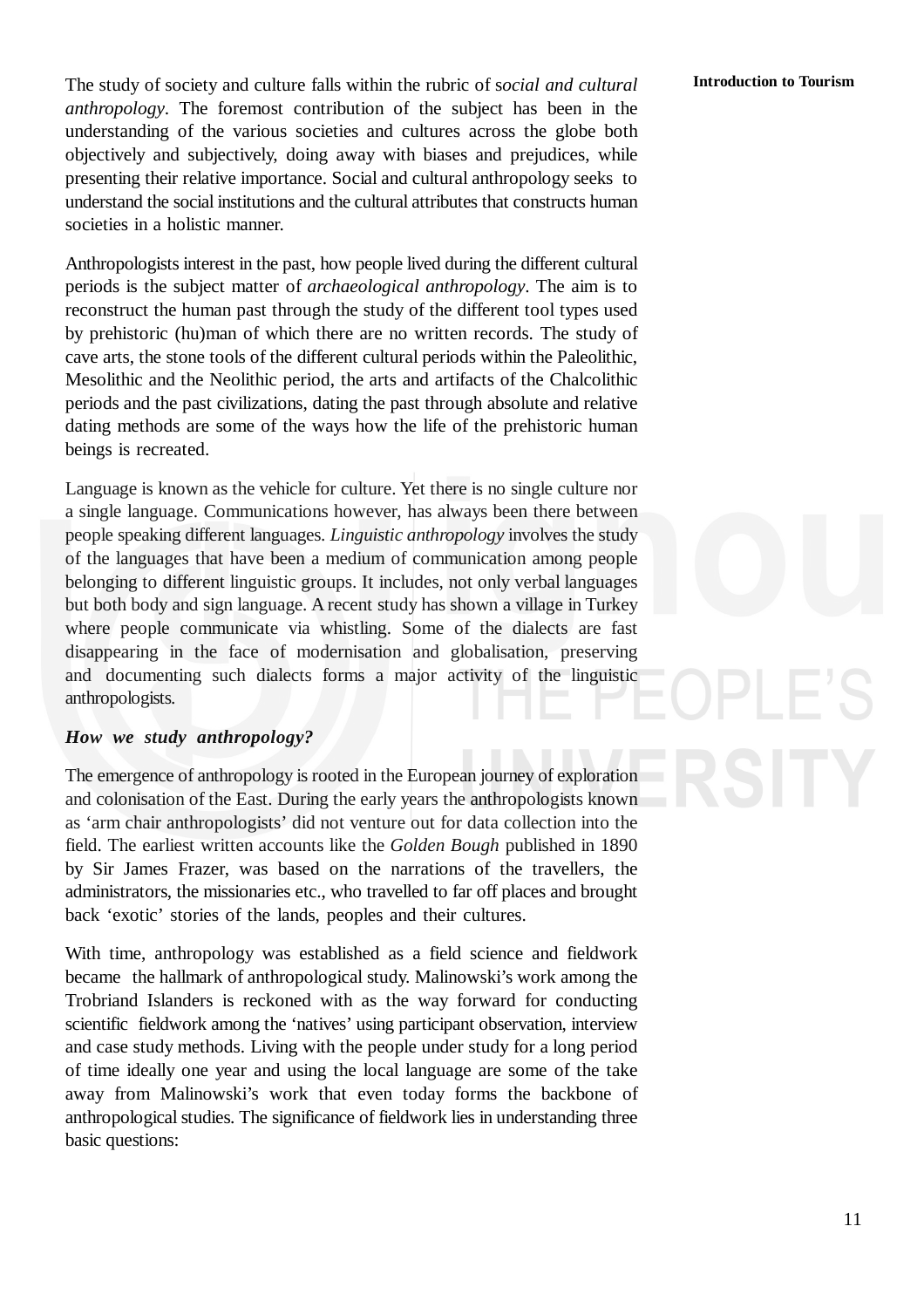- What people think they ought to do? (Ideal behaviour)
- What people say they do?
- What people actually do? (actual behaviour)

The data collected is based on the lives of the people with whom the anthropologist's comes in close contact during his/her stay in the field. The idea is to gather the insider's view (emic) and not just study the people objectively. Subjectivity plays a major role in anthropological studies where the anthropologist aim is to understand the relativeness of the society and its cultures with the catch words being 'here' and 'now'. This applies for the rituals, customs, norms, values and other practices which might seem irrational, crude and not humanistic to an outsider, for a person from the Western world who visits an Eastern place.

#### *Definitions of Anthropology*

**American Anthropological Association defines** anthropology as "the study of humans, past and present. To understand the full sweep and complexity of cultures across all of human history, anthropology draws and builds upon knowledge from the social and biological sciences as well as the humanities and physical sciences. A central concern of anthropologists is the application of knowledge to the solution of human problems"

Wolf (1964) states "anthropology is less a subject matter than a bond between subject matters. It is in part history, part literature; in part natural science, part social science; it strives to study men both from within and without; it represents both a manner of looking at man and a vision of man-the most scientific of the humanities, the most humanist of sciences." Wolf E.R. 1964. Anthropology. Trustees of Princeton University. USA.

Herskovits "Physical anthropology is, in essence, human biology."

M.N. Srinivas described social anthropology as, "it is a comparative study of human societies. Ideally, it includes all societies, primitive, civilized and historic."

Anthropology as a subject seeks to disseminate apply their knowledge gathered through the understanding of the biological, social/cultural and archaeological aspects of human life for the solving practical problems in the present. Applied or Practicing anthropology thus, emerged as a new subfield with the four main branches of anthropology. Anthropology strives to understand correlation between environment and culture, and how this has an impact over the growth and development of humankind.

#### **1.1.2 Defining Tourism**

Tourism has a long history and is widespread in the cultures of humankind. It is an important social fact in the life of contemporary people. It is one of the major industries of the world and a developmental tool for many third world countries (Nash and Smith 1991:12). Smith in her book, *Hosts and Guests: The Anthropology of Tourism* (1989) in the introduction defines tourist 'as a temporary leisured person who voluntarily visits a place for the purpose of experiencing a change.' She explains that the motivations for individuals to travel are many and varied, but the foundation of tourism rests on three key elements, i.e.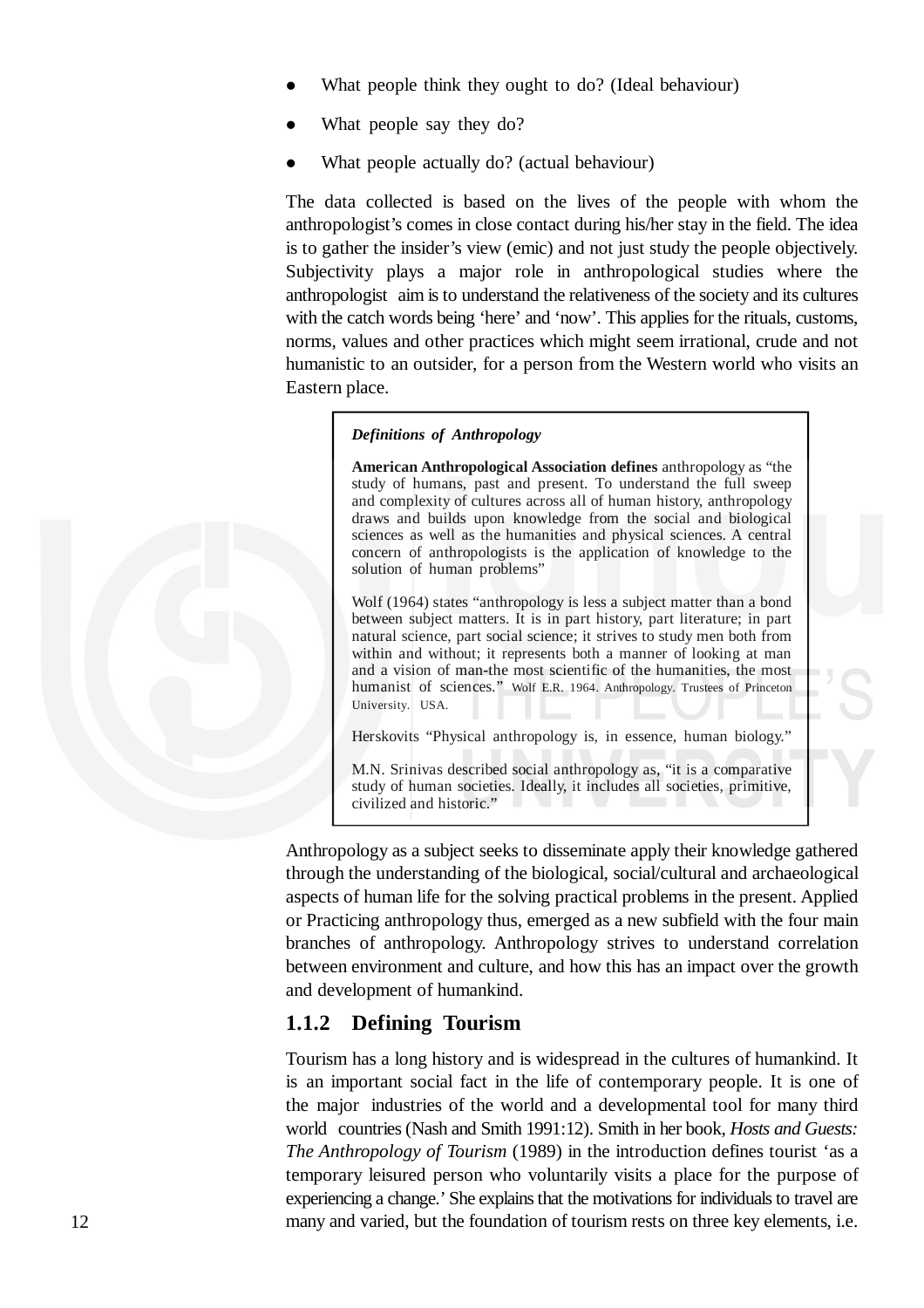Tourism= Leisure time+ discretionary income+ positive local sanctions.

As per Smith the amount of time a person has and the discretionary income (income that is not needed for personal essentials like food, clothing, housing, health-care, transportation etc.) and the positive cultural sanctions favouring tourism allow an individual to take a break from the regular/ monotonous life. Tourism as an activity allows an individual to alternate his/her work life with small periods of relaxation. J. Jafari (1977) defined tourism 'as a study of man away from his usual habitat, of the industry which responds to his needs, and the impact that both he/ she and the industry have on the host socio-cultural, economic and physical environments.' Mathieson and Wall (1982) in their book *Tourism: Economic, Physical and Social Impacts* defined tourism 'as a multi-faceted phenomenon which involves movement to, and stay in destinations outside the normal place of residence and comprises dynamic, static and consequential elements.'While Jafari's definition gives a holistic view, Mathieson and Wall's describe tourism as a phenomenon. Other scholars like Greenwood (1989: 171) while discussing about anthropological perspective on tourism as cultural commoditisation defined tourism as 'the large-scale movement of goods, services and people that humanity has perhaps ever seen'. Lett (1989: 275) credited tourism with bringing about 'the single largest peaceful movement of people across cultural boundaries in the history of the world. Anthropologists have a hard time in defining tourism for the simple reason that it involves various dimensions, but as Van Hassrel in his book *Tourism: An Exploration* (1994) opined that there are four primary elements of tourism. These are:

- Travel demand
- Tourism intermediaries
- Destination influences and
- Range of impacts.

# HE PEOPLE'



*Fig. 1.1: Primary Elements of Tourism (Source: Tourism: An Exploration,* **1994** *by Van Hassrel)*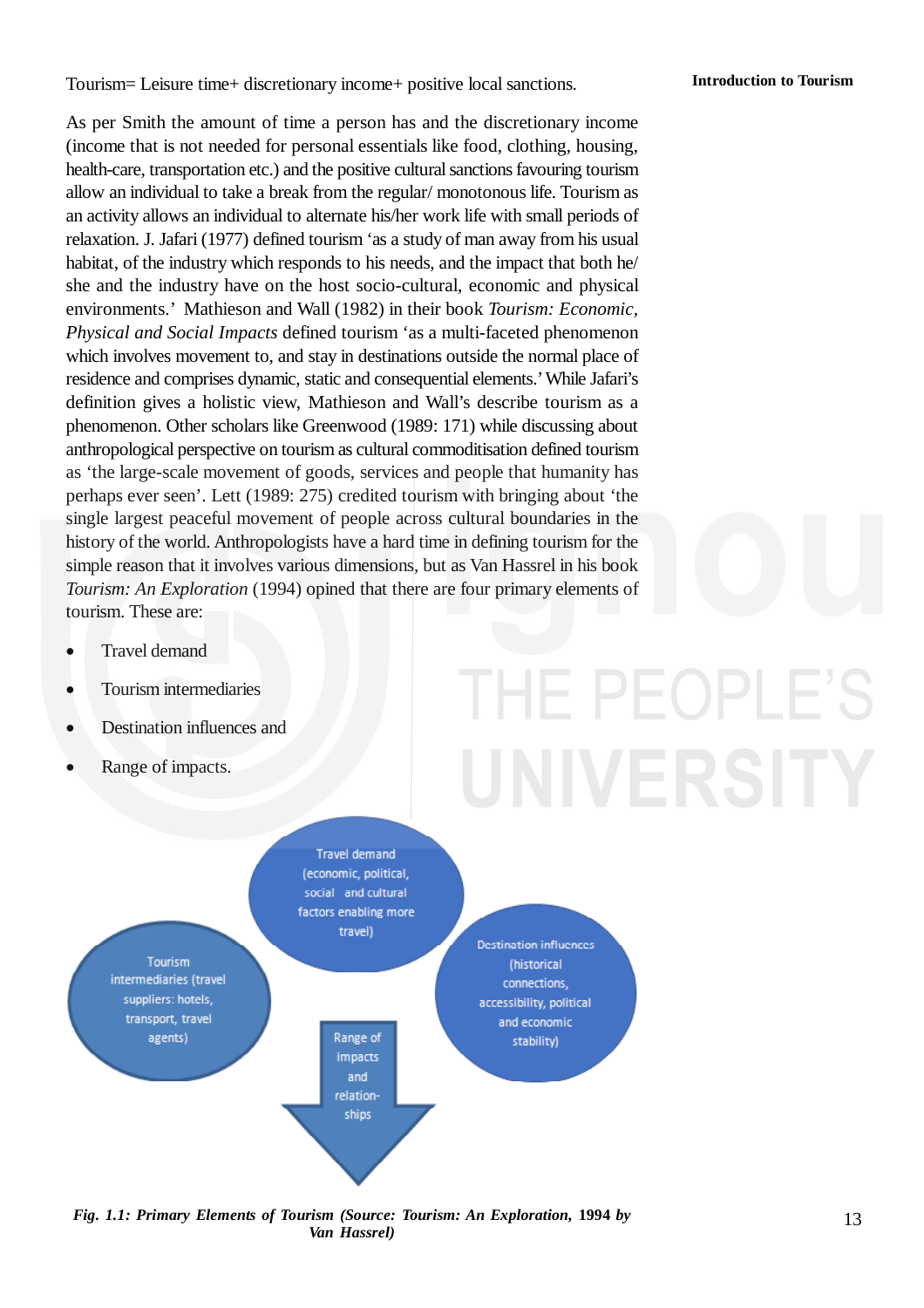#### **Understanding Tourism**

Later during 1990's a postmodern and humanistic perspective outlined the description of tourism. Ryan (1991) defined tourism 'as an experience of place'. It was argued that tourism is not about the tourist destination but it is about the experience of that place and what happens there which includes a series of internal and external interactions. The humanistic and experiential paradigm allows to cover the experiences of both the 'host' and the 'guest' population. Another altogether different view was provided by Middleton (1998) with a focus on tourism as business and the tourist as a 'customer'. He opines that although travel and tourism is invariably identified as an 'industry', it is best understood as a total market which reflects the cumulative demand and consumption patterns of visitors for a wide range of travel-related products'. There are many other ways in which tourism can be studied, however, it must never be isolated from its political, natural, economic or social environments.

While discussing tourism and post-modernism, Urry (1990: 2) explained tourism 'as a leisure activity which is opposite to the regulated and organised work; tourism relationships arise from a movement of people to, and their stay in various destinations (sites which are outside the normal places of residence and work) and a substantial proportion of the population of modern societies engages in such touristic activity'. The site / destination is chosen with an anticipation of pleasure seeking and site gazing. In his book *The Tourist Gaze,* Urry also outlined how globalisation that has transformed countless aspects of our social lives and has resulted in the time-space compression, people have been brought closer and there is a rapid flow of travelers and tourists moving across national borders.

Because of the magnitude of the tourism industry, the great complexity of tourist motivations and expectations and the diversity of cultural responses to tourist travels, it has been difficult to provide a comprehensive view / definition of tourism. But social scientists and particularly anthropologists have covered various aspects on tourism. In the coming section we would discuss about the development of Anthropology of Tourism and understand various anthropological perspectives on tourism.

| <b>Check Your Progress 1</b> |                      |  |
|------------------------------|----------------------|--|
| $\overline{1}$ .             | Define anthropology. |  |
|                              |                      |  |
|                              |                      |  |
|                              |                      |  |
| 2.                           | Define tourism.      |  |
|                              |                      |  |
|                              |                      |  |
|                              |                      |  |

#### **1.2 HISTORY OF TOURISM ANTHROPOLOGY**

The anthropology of tourism that started in the 1960s and 1970s as a distinct field of study which is relatively a new branch both within the academic and applied anthropology. The anthropological study of tourism has grown impressively since 1970s and early 1980s when Valene Smith (1977), Malcolm Crick (1995, 1989), Dennison Nash (1977, 1981), Nelson Graburn (1977, 1983a.) and Erik Cohen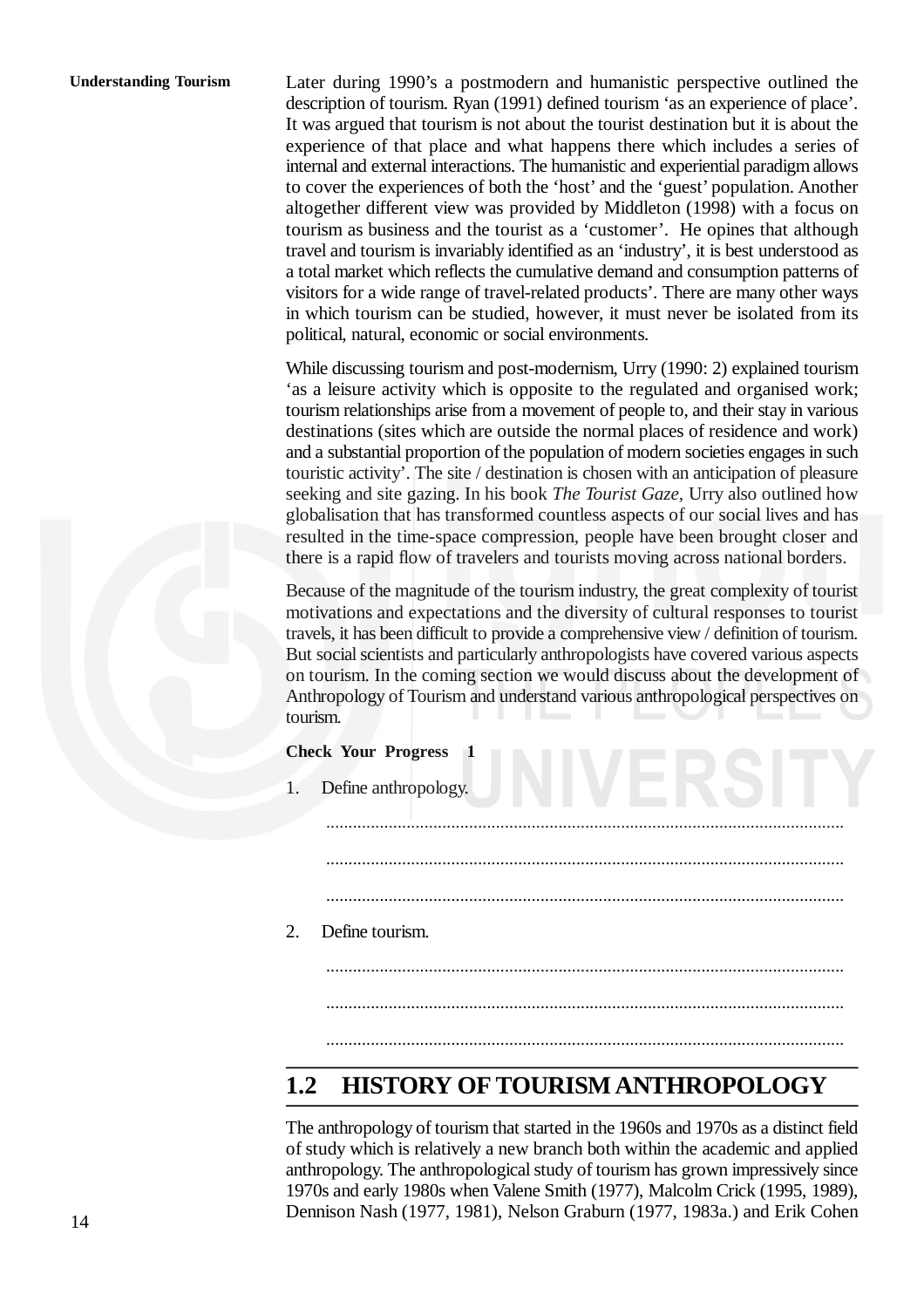(1974, 1979b, 1984) among others brought attention to the field by their contributions. Earlier anthropologists may have been reluctant to investigate these phenomena because tourism was considered too close to what anthropologists do themselves when they are in the field (Crick, 1995). Tourism was not on the charts of anthropological inquiry until Valene Smith's work *Hosts and Guests: The Anthropology of Tourism* was first published in 1977. Decade later with the second edition of the book in 1989, the anthropology of tourism had become more popular and was being regarded as a valid, applied area of study.

Having acquired enough anthropological legitimacy and with the publication of journals like *The Annals of Tourism Research*, the anthropology of tourism now covers a wide range of aspects and themes. Scholars like Philip Pearce 1982, contributed towards the social psychology of tourism; Graburn 1977, looked at tourism as a form of escapism or pleasure seeking mechanism; Nash's work discussed the consequential aspects of the relationship between tourists and the host population; Selwyn 1994, studied tourism from the economic, political, social and cultural contexts; Urry 1990, did a systematic study of tourist motivation from a social science perspective; Boissevain 1996, did a longitudinal study of tourism and commoditisation of the host culture; Cohen in 1988 studied the typology of tourists; Dann 1997, in his work had proposed that research must contribute towards sustainable tourism. These studies have contributed immensely towards anthropological perspective on tourism.

Let's summarise from the above anthropological works about the relevance of anthropology for tourism studies:

- a. anthropologists argue that people rather than business should be the heart of analysis of tourism.
- b. anthropology as a discipline offers critical analysis of tourism by recognising the economic, environmental and social domains within the bigger framework of today's globalised world.
- c. with its in depth, qualitative approach, anthropology stands in a unique position to study human dynamics and tourism.
- d. as a discipline with a field based and ethnographic approach, anthropology seeks to gain primary information on the impacts of tourism; helps in studying the variety of phenomena in different locations in order to gain an insight on the common trends in tourism; and
- e. with its holistic approach, anthropology allows the study of cross-cultural encounters and social transactions that happen in a touristic activity.

The current anthropological thinking is that, tourism is too complex and there is a need to thread together a number of issues. There is a need to see the cultural impact of tourism and also have deeper understanding of local-global relationships shaped by tourism. Various anthropological perspectives have been employed to have a greater understanding of the nature of tourism and its effect on the structure of the society.

#### **Check Your Progress 2**

3. List the different avenues from which anthropologists have studied tourism.

.................................................................................................................... .................................................................................................................... ....................................................................................................................

#### **Introduction to Tourism**

15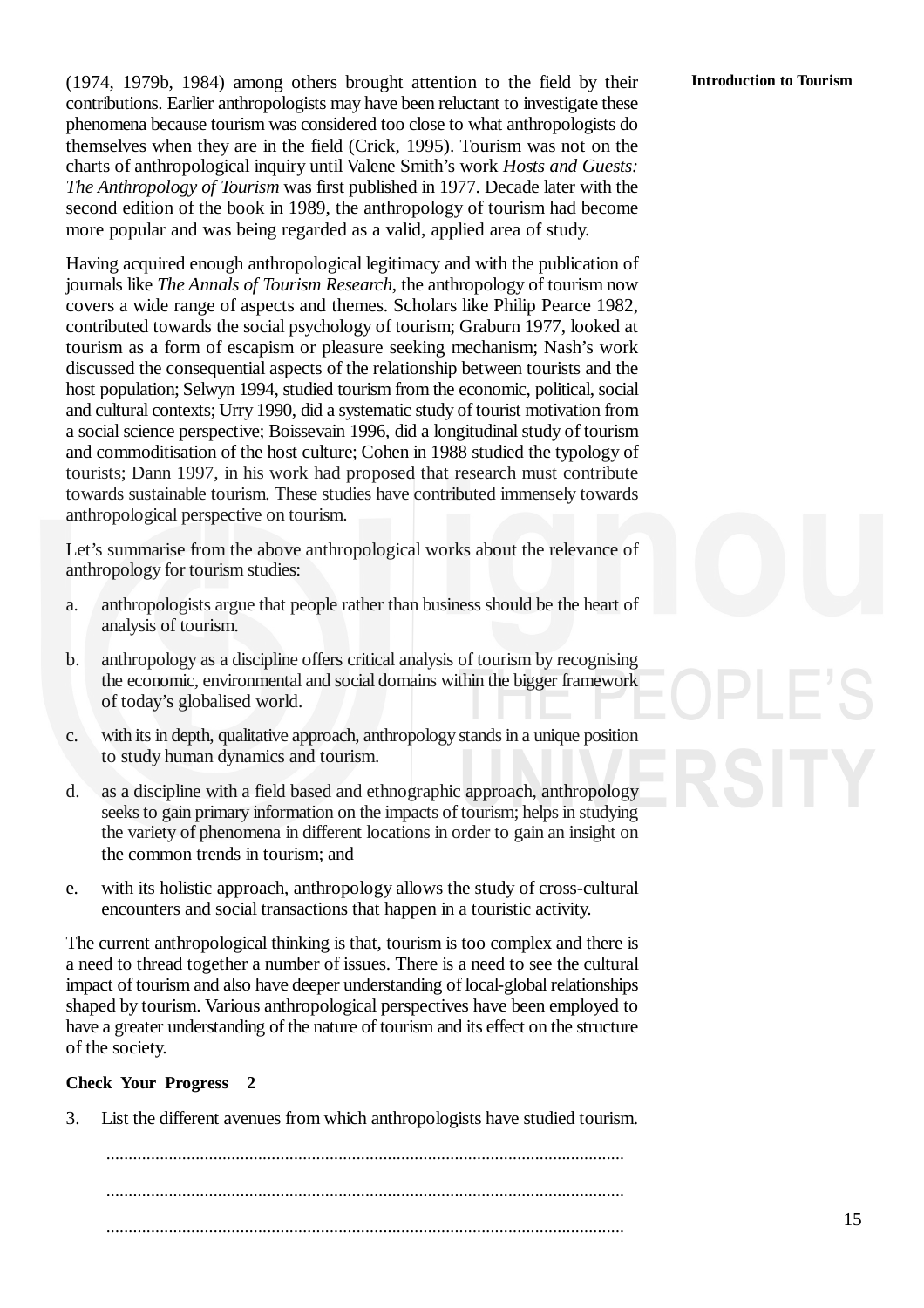4. Describe how anthropology can be useful for the study of tourism?

.................................................................................................................... .................................................................................................................... ....................................................................................................................

....................................................................................................................

#### **1.3 ANTHROPOLOGICAL PERSPECTIVES ON TOURISM**

Anthropological interest in tourism began in the 1970's and today it is a wellestablished area of inquiry with hopeful signs of future development in both basic and applied research. As a subject, tourism fits easily into anthropological concerns as both the disciplines involve humans and their culture. The study of tourism in anthropology has arisen from an anthropological concern with **culture contact** and **culture change.**

Anthropologists began to see the tourist, 'as an agent of contact between cultures and directly or indirectly the cause of change particularly in the less developed regions of the world (Nash 1989: 37). In their studies on tourism, anthropologists have tried to define tourism as a form of 'leisure activity' and tourist to be 'leisured travelers'. With this preliminary understanding it is now known that tourism is to be seen as a practice and tourists are seen as people who travel to other places where they encounter hosts and such a give-and-take affects the tourists, their hosts and their home cultures. And also, this touristic activity can become a touristic system as it is embedded in the larger social context (Nash 1981: 462).

The anthropologists initially limited their concerns with the transactions between the tourists and the hosts, studied the culture contact and its influences particularly on the host society and this touristic influence had practical implications for host governments and international agencies who were involved in development. But further research revealed that it was this one-sided conclusion seen from a host country's point of view, tourism was seen to have both good and bad sides. As Cohen (1979a: 32) in his report on the impact of tourism on a Thai upland village, initially had opined that the influence of tourism on the region was bad for the Thai host, but after the conclusion of his study he was of the opinion that tourism would not have a destructive impact on the host society in the near future.

Using the lens of tourism, anthropologists have asked many questions. For example, Nash (1981) has talked of cross-cultural meanings of work and leisure and according to him tourists might be thought of as people at leisure and tourism as the activities they engage in while in this state. Nunez (1989) has studied the dynamics and impacts of intercultural contact between tourists and locals and Mansperger (1995) showed how indigenous societies change as they become integrated in the tourism market. During 1990's the shift was towards the issues of conserving natural areas and cultural traditions for the benefit of local host communities (Eadington and Smith 1992; Honey 1999; Lindberg 1991).

The studies done by anthropologists can be divided conceptually into two halves, one that focuses on understanding the origins of tourism and the other that aims to analyse the impacts of tourism. The studies done about the origins of tourism (Adler 1989; Towner and Wall 1991) or why people travel as tourist in the modern era (Mac Cannell 1976) or why some tourists seek particular kinds of destinations or experiences (Cohen 1988) tend to focus on tourists and thus, we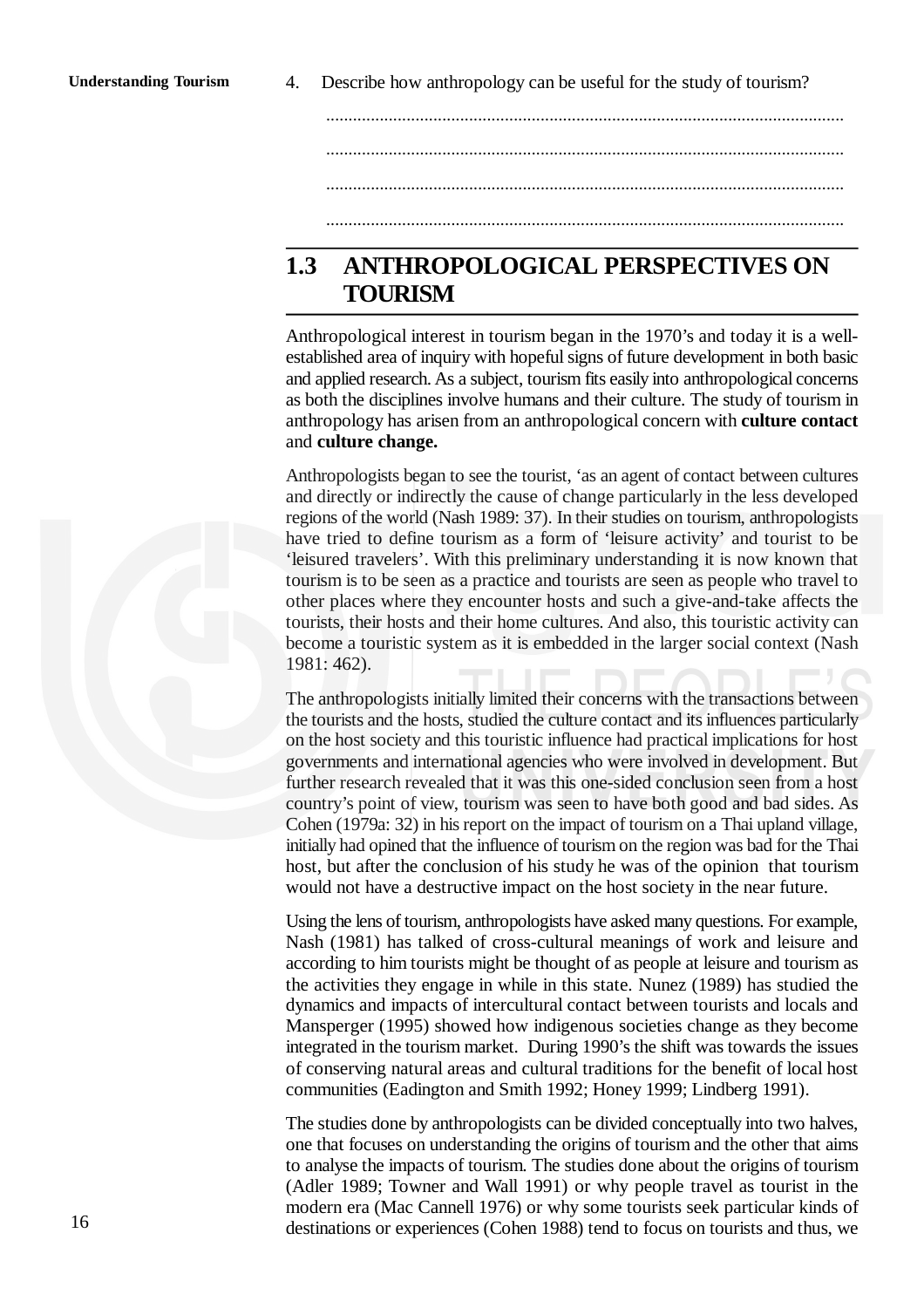lack an understanding of the local host population. On the other side, when we examine the impacts of tourism the work tends to focus more on locals than on tourists leading to partial analysis. For instance, studies have revealed how communities tend to change in the aftermath of tourism or how local economies tend to become either strengthened from employment opportunities (Mansperger 1995) or made more dependent on tourist dollars (Erisman 1983). Also, how the local traditions and values become meaningless (Greenwood 1977) or more significant (Van den Berghe 1994) once they are commodified in tourism. While examining the impacts of tourism anthropologists have often written ethnographic accounts of how tourism has affected the host communities. The effects of tourism on the economic and socio-cultural landscapes of the host community have recorded signs like altered human behavior, changes in the infrastructure, employment and economic situation, environmental changes, changes in the built environment, etc. Based on the above studied aspects let's try to understand the socio-economic impacts of tourism in the next section.

#### **Check Your Progress 3**

5. Anthropologists see tourists as 'an agent of contact between cultures'. Explain.

....................................................................................................................

.................................................................................................................... .................................................................................................................... 6. Do you think that anthropological studies on tourism help us better understand tourism and the tourist? .................................................................................................................... .................................................................................................................... .................................................................................................................... ....................................................................................................................

#### **1.4 IMPACT OF TOURISM**

A great deal of research has been directed on the fuller understanding of the impacts of tourism. It has been recorded that although the impacts of tourism are both positive and negative, they may be evaluated differently by different people and there may be considerable disagreement as to what is actually desirable and undesirable.

#### **1.4.1 Economic Consequences**

The major stimulus for the development of tourism is economic and it was understood that tourism was a powerful beneficial agent for economic and social change. The tourism industry stimulated employment, entrepreneurial activity and modified land use and economic structure. Most studies have emphasised the economic benefits that accrue to the destination areas particularly the developing countries which usually have low level of income, uneven distribution of wealth and income, high levels of unemployment, heavy dependence on agriculture and subsistence activities. An evaluation of the economic impact provided valuable information that further helped in the formulation of tourism development policies. Many developing countries and remote destinations that have opened up as tourist destinations have seen economic changes especially in the employment pattern. Since tourism is a labour intensive service industry, it employs large number of

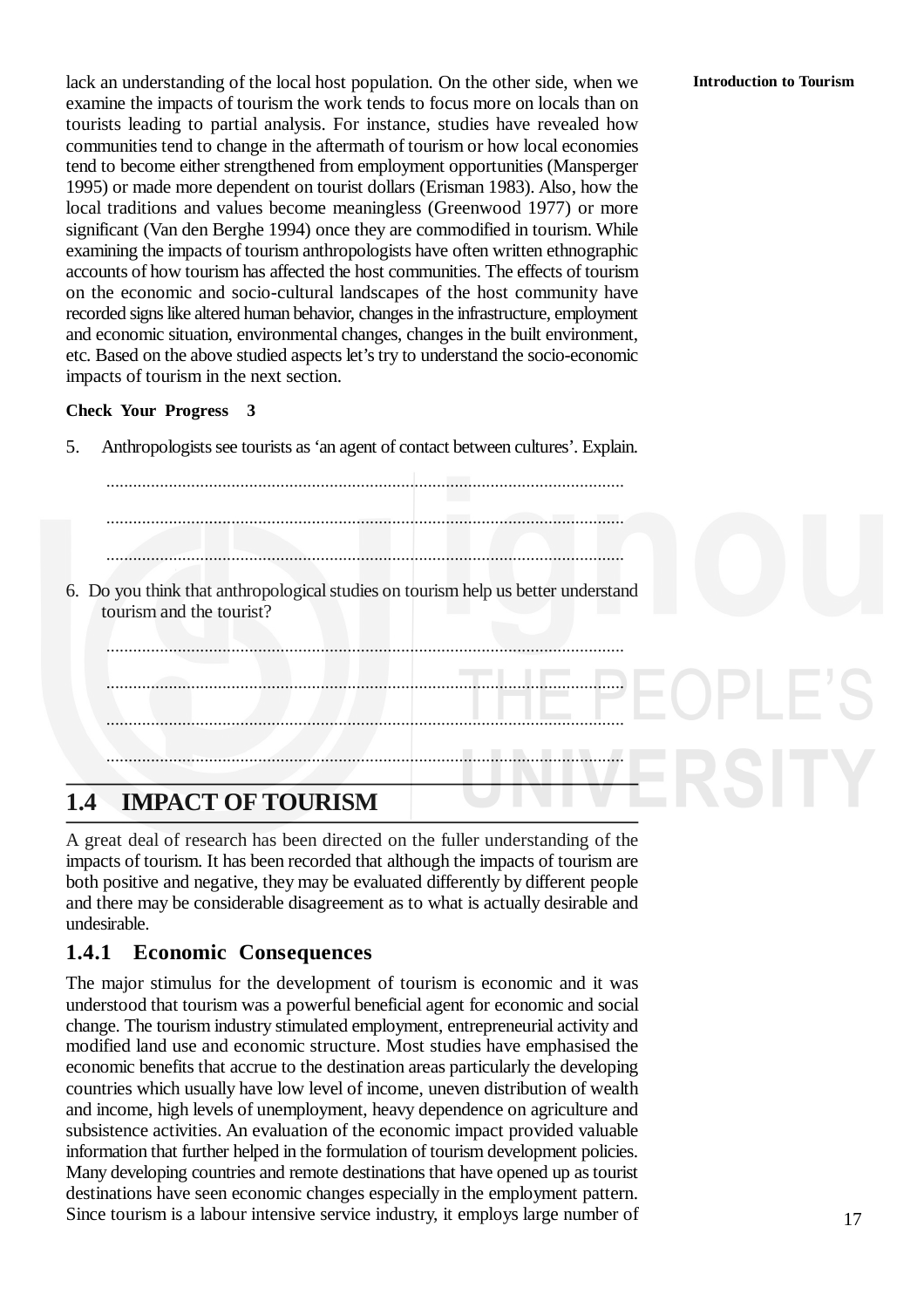semi-skilled and unskilled labour who with little training join this hospitality industry either as tourist guides, tour operators, transporters etc. Many farmers and wage earners leave the agricultural jobs to pursue more lucrative jobs in tourism in urban areas.

The structural change from agriculture to tourism also creates changes in land use patterns. Anthropological studies have revealed that though it created wage labour opportunities, yet it destroyed agriculture and subsistence activities. Mansperger (1995) analysed how tourism among Pacific islanders led to the cessation of subsistence activities and made locals more dependent on the outside world. Rosenberg (1988) argued that tourism contributed to the demise of agriculture in a small mountain village in France, where grazing animals came to be used mainly for clearing ski slopes. Tourism also increases the competition for land, raising land prices and also contributing towards the fragmentation of landholdings. For instance, tourism may result in escalating real estate prices which may create difficulty for locals who intend to purchase property.

The research emphasis on the positive economic impacts of tourism has contributed to the widespread optimism among policy makers concerning the potential of tourism to stimulate economic development. But it is seen that various economic benefits come with a variety of costs which have been largely ignored by the policy makers. Anthropologists have researched on the changing economies, high inflation and land speculation, overdependence on outside economies, problems due to seasonal nature of the industry etc. to show that we need to have a more balanced perspective and measure both benefits and costs.

#### **1.4.2 Social Consequences**

The research on the social and cultural impacts of tourism fall into three different categories:

- 1. *The tourist here the research is focussed on the demand of touristic activities, the motivations, attitudes and expectations of tourists and their corresponding purchasing decisions.*
- 2. *The host- looks at the inhabitants of the destination areas, the labour engaged in providing services and the local organisation of the tourist industry.*
- 3. *Tourist-host interrelationships- the research deals with the nature of the contacts between hosts and guests and the consequences of the contact.*

The social consequences of tourism basically enumerate the ways in which touristic activity has contributed towards the changes in value system, individual behaviour, family structure and relationships, collective lifestyles, moral conduct, traditional ceremonies and community organisations. The host-tourist encounter which is transitory in nature, is often superficial; lacks in-depth communication/interaction; is mainly confined to 'tourist ghettos' (hotels and resorts) is of unequal nature. The tourist-host interaction can be both positive and negative. Factors that affect the host-guest interaction are – length of stay, physical isolation of tourists (to hotels/ resorts), language and communication etc.

Relationship between hosts and guests and how they are formed and change over time is of profound importance to the anthropological study of tourism. The crosscultural interactions and the commercial transaction that occurs between the hosts and the guests illuminates how tourism affects the host's society. On one hand tourism brings business and thus generates more employment opportunities for the host population. There are a number of other factors that affect the complex nature of interactions occurring when strangers coming from different cultures or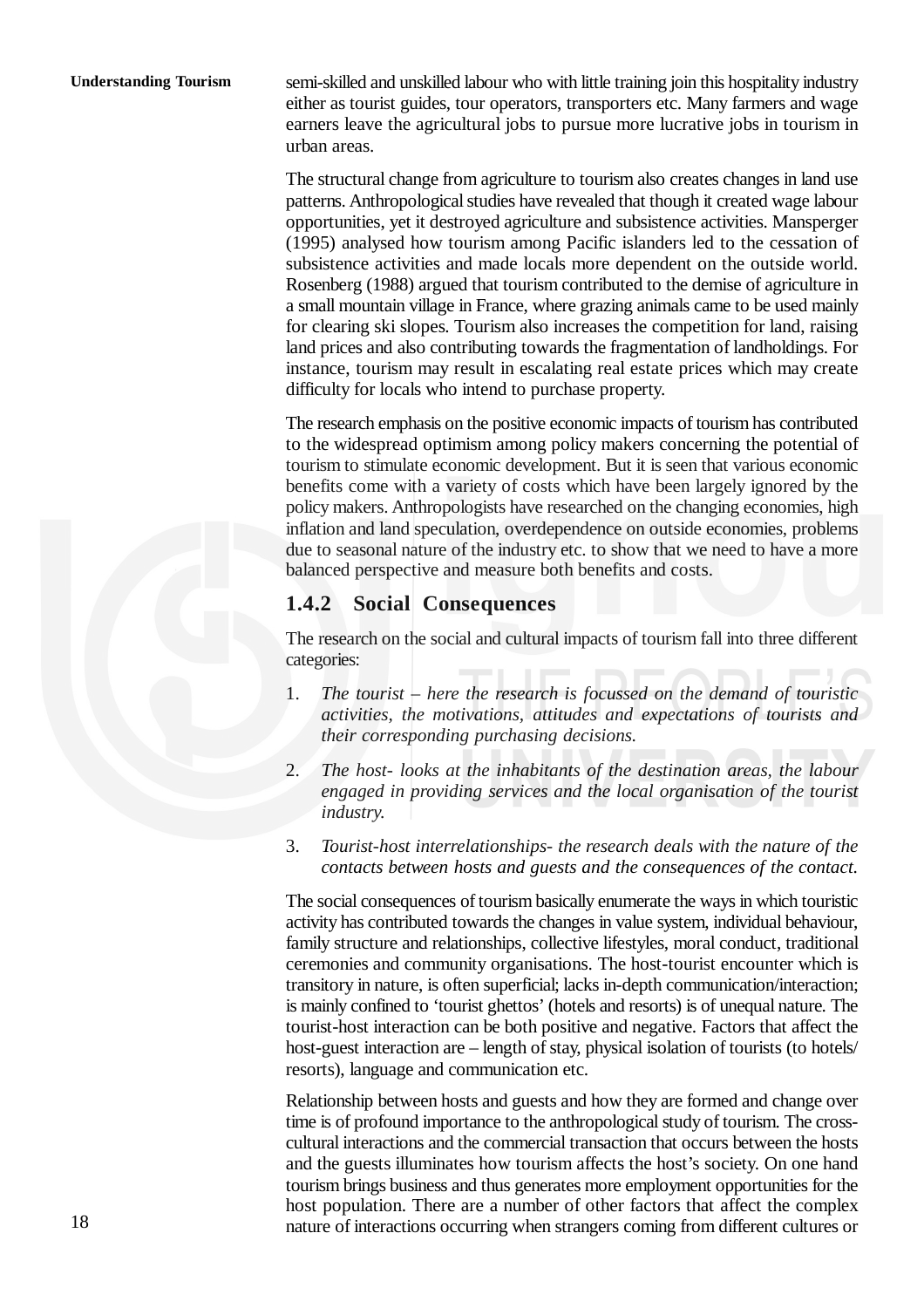subcultures interact. The length of the stay of the guest, attitudes and expectations (of both the host and guests), the length of the season and the role of the 'cultural brokers' or 'marginal men' are the focus of studies that are based on the host and guest relationship.

Cultural-brokers or marginal-men (Smith 1977) are defined as multilingual and innovative mediators who control or manipulate local culture for tourist's purposes. Their role is often crucial in setting an entrepreneurial contest for tourism development. These cultural brokers can bring in change within their society. They may develop certain levels of control over the amount and quality of communication between the hosts and guests. As Nunez (1989: 267) noted that the acquisition of a second language for purposes of catering to tourists often results in economic mobility for people in service positions: interpreters, tour guides, bilingual waiters, clerks and police are often more highly compensated than the monolinguals of their community. It is seen that tourists are less to borrow from their hosts than their hosts are from them thus precipitating a chain of change in the host community. One striking example has been language acquisition by certain members of the host community.

#### **1.4.3 Language**

Nunez (1989) noted that linguistic acculturation in which usually the less literate host population produces a number of bilingual individuals. The cadre of bilingual individuals in a tourist-oriented community or country are usually rewarded**.** According to Mathieson and Wall (1982: 163) 'the cultural-brokers/ bilinguals are in a position to manipulate local culture for tourist purposes without affecting the culture identity of the host society in a detrimental manner. Here a little discussion on language becomes essential as it is seen to have impact on tourism. It is appropriate to examine the socio-cultural role of language in society and its relationship with tourism. Language is a vehicle of communication and it is a part of the social and cultural attributes of any population. Wagner (1958:86) stresses 'language exercises a decisive influence on the composition and distribution of inter-communicating social units- on who talks to whom- and thus on the activities in which men are able to participate in groups'. Language is an important factor in an analysis of social and cultural change and could be a useful indicator of the social impact of international tourism. Only a few studies (Butler 1978; Cohen and Cooper 1986; Huisman and Moore 1999; White 1974) were done which identified the effects of tourism on the use of language.

White (1974) examined the relationships between the growth of tourism and social change, using language as an index of the latter. He presented a conceptual model which identifies three ways in which tourism can lead to language change:

- 1. *Through economic change* The new jobs like that of tour guides, interpreters, transporters etc. associated with the expanding tourism lead to increased number of locals learning the language of the tourists and act as mediators between tourists and hosts population.
- 2. *Through the demonstration effect*-Tourist's portrayal of their material and financial background, their attitudes and behaviour may introduce new viewpoints within the indigenous community. Aspirations of achieving similar status on the part of hosts may prompt them to replace their own language with that of the tourists.
- 3. *Through direct social contact*-The direct communication between the tourists and the host (for instance workers in the retail or service sector may be required to converse in the language spoken by the tourist as the tourist may not be able to speak the local language) may result in the decline of usage of the host's language.

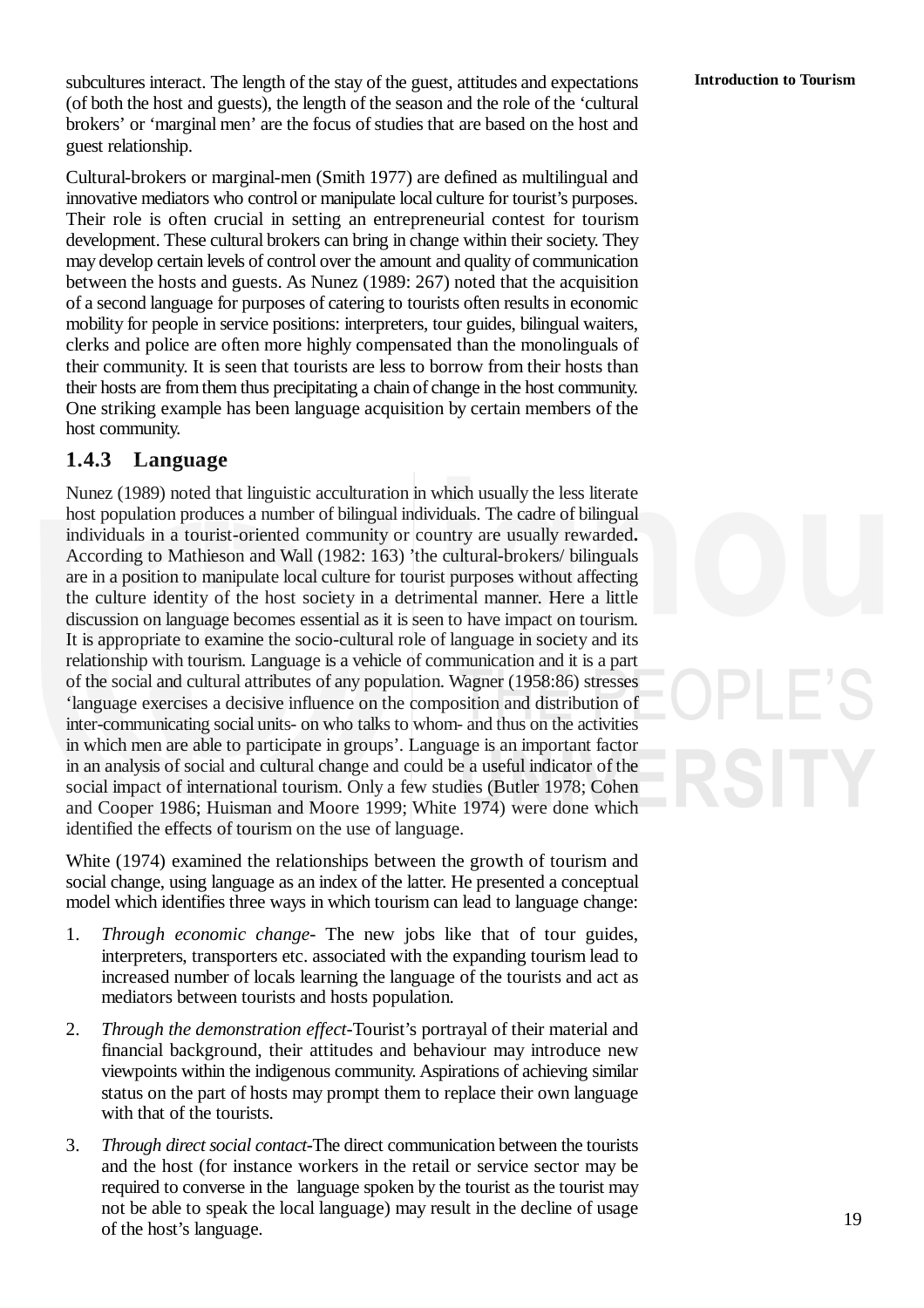#### **Understanding Tourism**

Another study by Butler (1978) of the rural Scotland indicated that tourism activities act to displace the indigenous language by that of the tourists. Butler and White had also found that tourists staying in private homes, farmhouses and locally based accommodation units had less impact on the linguistic loyalties of their hosts than those staying in hotels or motels. Both studies illustrated that the linguistic solidarity of host cultures is seriously threatened by the assimilating forces of tourist development. Cohen and Cooper (1986) suggested that changes in host language are also related to the nature of tourist-host relationship and the socioeconomic characteristics of the interacting groups. It is known that tourists are temporary visitors whose contact with the host society is superficial and brief. Anthropologists have also believed that the linguistic interactions between tourists and locals is also a reflection of a 'power relationship', the level of education of both groups, and also on the degree of dispersal of the tourist beyond the normal tourist areas.

More detailed investigations are required for different cultural and linguistic groups, and different geographical locations before we can conclude about the changing nature of tourism in contemporary times where because of open market economy the tourism industry has profound impacts especially on the host population.

#### **Check Your Progress 4**

7. Briefly discuss the economic and social consequences of Tourism on the host community.

....................................................................................................................

....................................................................................................................

....................................................................................................................

8. Define cultural brokers. How does linguistic acculturation help the tourism potential of the host community?

.................................................................................................................... .................................................................................................................... ....................................................................................................................

#### **1.5 SUMMARY**

In this unit the learner has been introduced to the concept of anthropology and tourism in brief. Since anthropology primarily focuses on humans in their cultural and social settings, an anthropological analysis of tourism likewise understands tourism primarily from a relational and cultural perspective. The anthropologists have understood tourism as a human activity and analysed the motivations and actions of both the tourists and their hosts. They have also tried to assess the impact of strangers entering into cultures and societies and the impact of such human contacts.

As is quite obvious, when outsiders come into a culture, as tourists, they enter it in a positive way, unlike other forms of contact, tourism is one where one expects both sides to have a benign and peaceful attitude. The tourist helps to gain pleasure and may be gather new knowledge; while the hosts are primarily interested in monetary benefit that they hope to gain from tourism, There, are places in the world, where tourism is the primary means of a livelihood. Yet, even benign presence may trigger unwanted impacts like prostitution or break down of family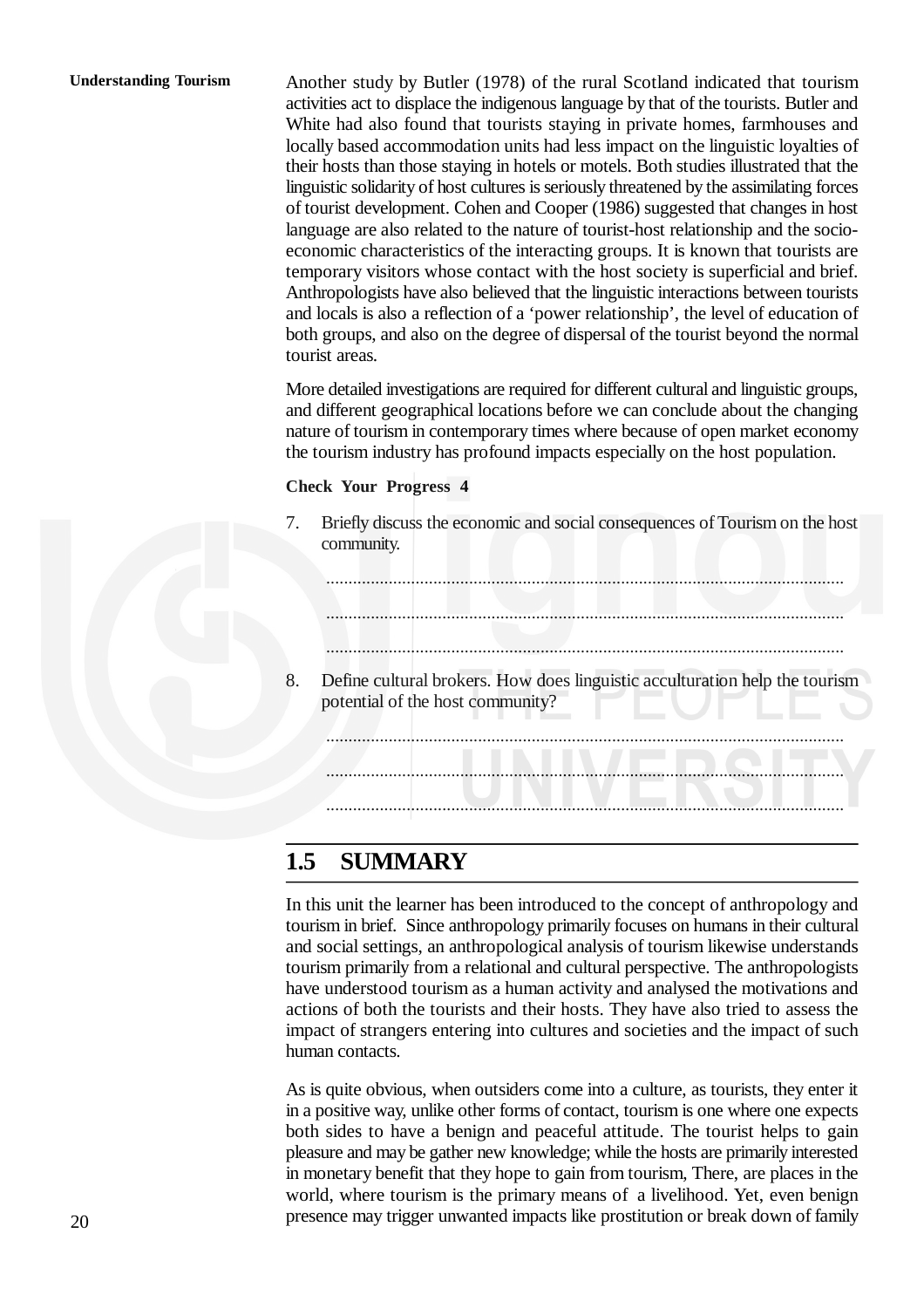relations or have negative economic impact on local people by rising prices and shortage of essential goods that may be diverted to the tourist.

The advantage of an anthropological approach lies in the anthropological methodology being suitable for identifying and analysing many factors that are not obvious on the surface but become visible only with in depth and qualitative analysis. There may be hidden aspects of tourism that become apparent with a field based study.

#### **1.6 REFERENCES**

Adler, J. (1989). ''Origins of Sightseeing''. *Annals of Tourism Research*. 16: 7- 29.

Boissevain, J. (1996). *Coping with Tourists: European Reactions to Mass Tourism*. (ed). Providence: Berghahn Books.

Butler, R.W. (1978). ''The Impact of Recreation on the Lifestyles of Rural Communities''. *Wiener Geographische Schriften,* 51. 187-201.

Crick, M. (1989). ''Representations of International Tourism in the Social Sciences: Sun, Sex, Savings and Servility''. *Annual Review of Anthropology* 18: 307-44.

Crick, M. (1995). ''The Anthropologist as Tourist: An Identity in Question'' in M.F. Lanfant, J. B. Allcock and E.M. Bruner (ed) *International Tourism: Identity and Change*. London: Sage Publications. pp 205-223.

Cohen, E. (1972). ''Towards Sociology of International Tourism''. *Social Research*. 39: 164-82.

Cohen, E. (1974). ''Who is a Tourist?'': AConceptual Classification', *Sociological Review*. 22: 527-55.

(1979a). ''The Impact of Tourism on the Hill Tribes of Northern Thailand''. *Internationales Asienforum*, 10, 5-38

(1979b). ''Sociology of Tourism''. Special Issue. *Annals of Tourism Research*, 6 (1 and 2)

(1979c). ''A Phenomenology of Tourist Experiences''. *Sociology*. 13: 179-202.

(1984). ''The Sociology of Tourism: Approaches, Issues and Findings''. *Annual Review Sociology.* 10: 373-92.

Cohen, E. and Cooper. (1986). ''Language and Tourism''. *Annals of Tourism Research.* 13: 533-64.

Cohen, E. (1988). ''Authenticity and Commoditisation in Tourism''. *Annals of Tourism Research.* 15:371-86.

Dann, G. (1997). *The Language of Tourism.* Oxford: Pergamon.

Eadington, W. R. and V.L. Smith. (1992). *Tourism Alternatives: Potentials and Problems in the Development of Tourism*. (ed). Philadelphia: University Pennsylvania Press.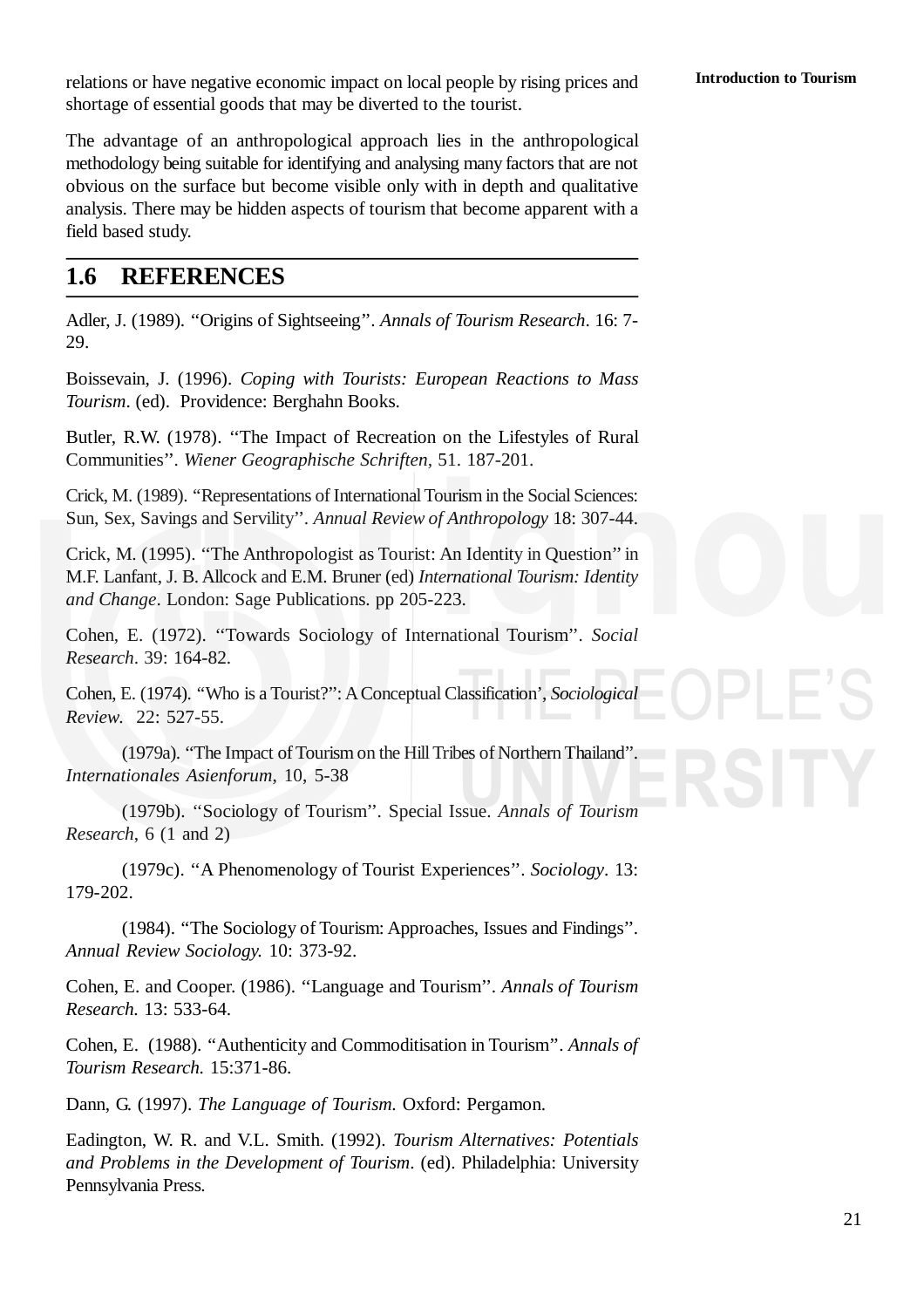Erisman, H. M. (1983). ''Tourism and Cultural Dependency in the West Indies''. *Annals of Tourism Research*. Vol.10, Issue 3, pp 337-361 **Understanding Tourism**

> Graburn, N. (1977a). ''Tourism: The Sacred Journey'' in V. L. Smith (ed) *Hosts and Guests: The Anthropology of Tourism.* Philadelphia: University of Pennsylvania Press. pp.21-36.

> Graburn, N. (1983). ''The Anthropology of Tourism''*. Annals of Tourism Research*. 10: 9-33.

> Greenwood, DJ. (1977). ''Tourism as an Agent of Change: A Spanish Basque Case''. *Annals of Tourism Research.* 3: 128-42.

> Honey, M. (1999). *Ecotourism and Sustainable Development: Who Owns Paradise?* Washington DC: Island Press.

> Huisman, S and Moore, K. (1999). ''Natural language and that of tourism'', *Annals of Tourism Research.* 26(2), 445-8.

Jafari, J. (1977). ''Editors' Page''. *Annals of Tourism Research,* 5: 6-11.

Lett, J. (1989). ''Epilogue'' in V.L. Smith (ed.) *Hosts and Guests: The Anthropology of Tourism*. Philadelphia: University of Pennsylvania Press. pp 275-79.

Lindberg, K. (1991). *Economic Policies for Maximizing Nature Tourism's Constitution to Sustainable Development in Belize*. Washington DC:World Wildlife Fund.

Mac Cannell, D. (1976). *The Tourist*. New York: Schocken.

Mansperger, M.C. (1995). "Tourism and Culture Change in Small Scale Societies *Human Organization*. Vol.54, No.1, 87-94

Mathieson, A. and Wall. G. (1982). *Tourism: Economic, Physical and Social Impacts*. London: Longman.

Middleton, V. (1998). *Marketing in Travel and Tourism*. Oxford: Heinemann.

Nash, D. (1981). ''Tourism as an Anthropological Subject''. *Current Anthropology.* 22: 461-81.

Nash, D. (1989). ''Tourism as a form of Imperialism'' in V.L. Smith (ed.) *Hosts and Guests: The Anthropology of Tourism*. Philadelphia: University of Pennsylvania Press. Pp. 39-52.

Nash, D. and V.L. Smith. (1991). ''Anthropology and Tourism''. *Annals of Tourism Research*. 18: 12-25.

Nunez, T. (1989). ''Touristic studies in Anthropological Perspective'' in V. L. Smith (ed.) *Hosts and Guests: The Anthropology of Tourism*. Philadelphia: University of Pennsylvania Press. Pp. 265-79.

Pearce, P. L. (1982). *The Social Psychology of Tourist Behaviour*. Oxford: Pergamon.

Rosenberg, H. (1988). *A Negotiated World: Three Centuries of Change in a French Alpine Community.* Toronto: University of Toronto Press.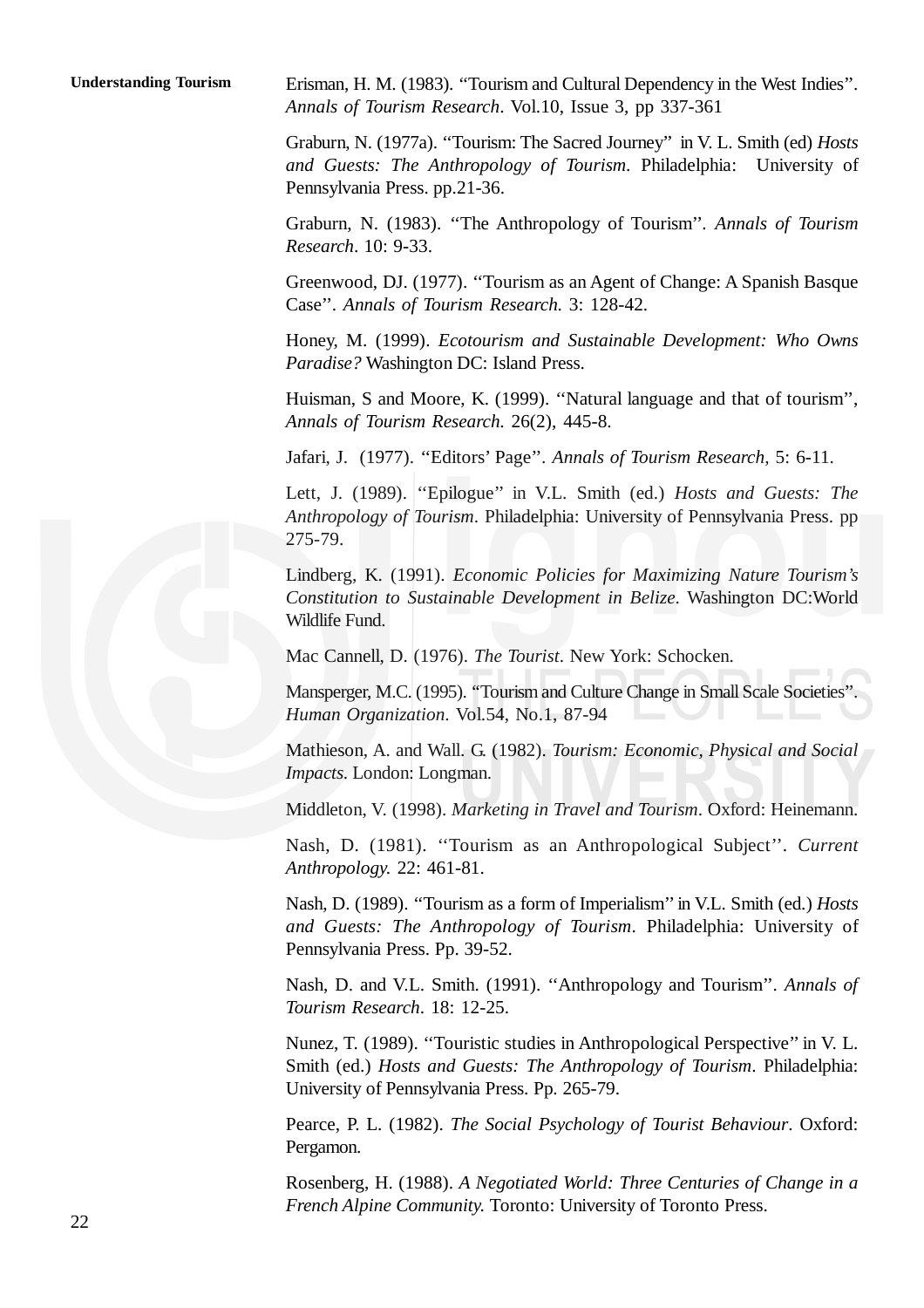Ryan, C. (1991). *Recreational Tourism: A Social Science Perspective.* London: Routledge.

Selwyn, T. (1994). ''The Anthropology of Tourism: Reflections on the State of the Art'' in Seaton, A. et.al. (ed.) *Tourism: The State of the Art.* London: Wiley.

Smith, V. L. (1989). *Hosts and Guests: The Anthropology of Tourism*. Philadelphia: University of Pennsylvania Press.

Towner and Wall. (1991). ''History and Tourism''. *Annals of Tourism Research.* 18 (1): 71-84.

Urry, J. (1990). *The Tourist Gaze: Leisure and Travel in Contemporary Societies*. London: Sage Publications.

Van den Berghe, P. (1994). *The Quest for the Other: Ethnic Tourism in San Cristobal, Mexico.* Seattle: University Washington Press.

Van Hassrel, J. (1994). *Tourism: An Exploration* (Third Edition). Englewood Cliffs: Prentice Hall.

Wagner, P. L. (1958). ''Remarks on the Geography of Language''. *Geographical Review.* 48, 86-97.

White, P.E. (1974). ''The Social Impact of Tourism on Host Communities: A Study of Language Change in Switzerland''. Research Paper No.9. School of Geography: Oxford University.

#### **1.7 ANSWERS TO CHECK YOUR PROGRESS**

- 1. See section 1.1.1
- 2. See section 1.1.2
- 3. See section 1.2
- 4. See section 1.2
- 5. For details check section 1.3
- 6. Read section 1.3 and write what your perspectives are on the topic
- 7. See section 1.4.1 and 1.4.2
- 8. See section 1.4.3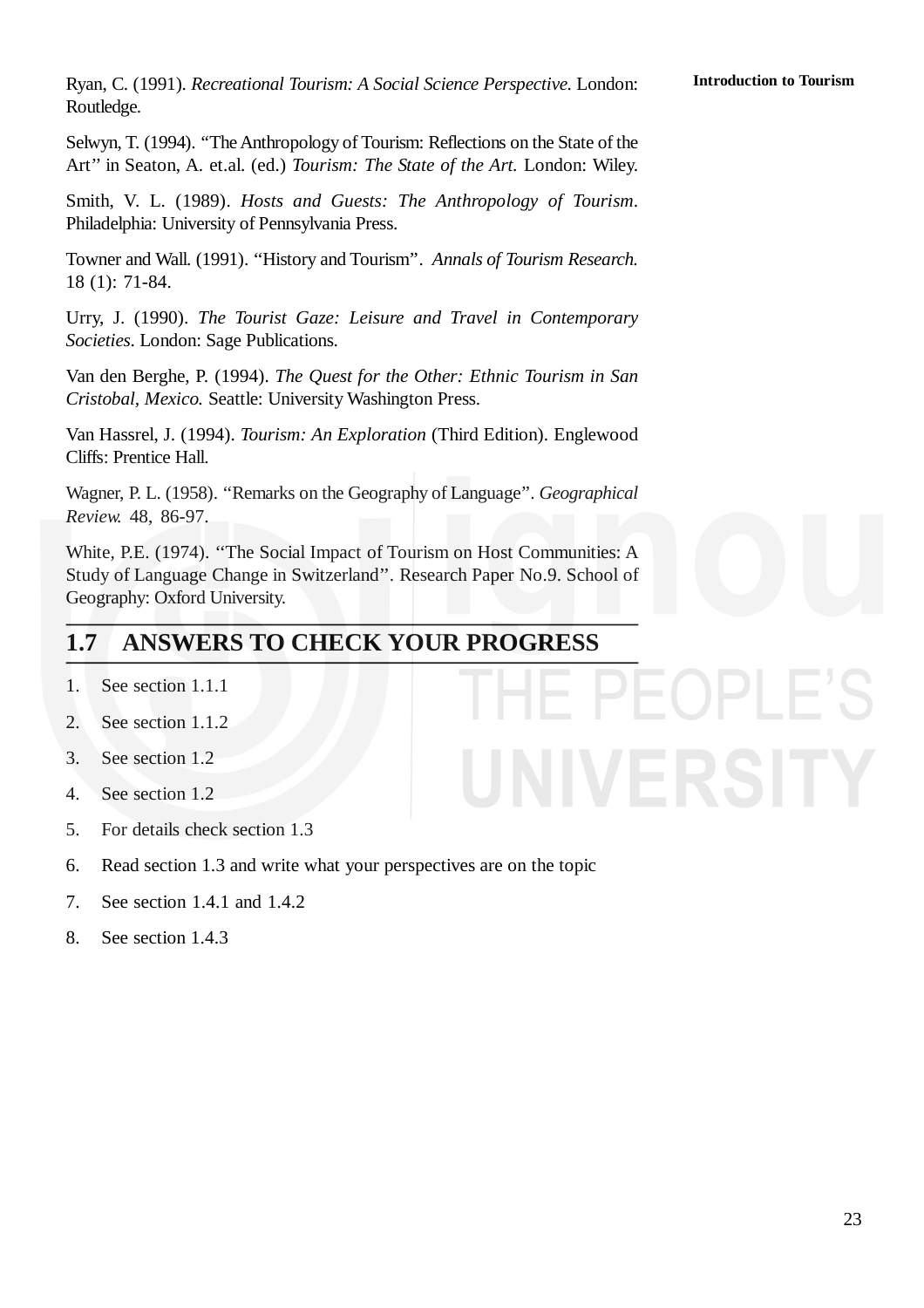#### **UNIT 2 TOURIST AND TOURISM**

#### **Contents**

- 2.0 Introduction
- 2.1 Types of Tourism and Tourist 2.1.1 Types of Tourism
- 2.2 History of Tourism Study
	- 2.2.1 Tourism and Migration
	- 2.2.2 Tourism and Colonial Exploration
	- 2.2.3 Imagined and Remembered Journeys
- 2.3 Summary
- 2.4 References
- 2.5 Answers to Check Your Progress

#### **Learning Objectives**

After reading this unit, the learner should be able to:

- $\triangleright$  define tourism and tourist:
- $\triangleright$  identify the different types of tourists and tourism; and
- $\triangleright$  identify associations between tourism and pilgrimage, migration, colonial exploration, visiting relatives; imagined and remembered journeys.

#### **2.0 INTRODUCTION**

Tourism is about creating memories of a space, visited and experienced for a short span of time, away from one's daily routine life. In the earlier unit we had looked at the concepts of anthropology and tourism. We had traced the study of tourism to the point when it became an integral part of anthropological studies. In this unit we take a look at the various meanings and connotations of the term tourism and its relationship with anthropology. The focus of tourism anthropology is to understand the social and cultural aspects of tourism and to study the behaviour of the tourist (guest) and its impact on the host culture. There is a relation between anthropologists and tourists in that both visit and stay in places away from their home. While the anthropologist undertakes this visit on a long term basis and for academic purposes the tourist does it on a short term basis and mostly for leisure entertainment purposes. But there is an intersection between the two as both encounter different cultures and forms of social relationships, howsoever briefly, with an outside community. But before we go into a detailed understanding of this relationship, let us first consider a general overview of the concept of tourism.

#### **Tourism**

Tourism is a "modem ritual" (MacCannell 1976:13 cf. Graburn 1983:11) in which the populace "gets away from it alI", here the all represents the everyday life

<sup>\*</sup> Contributor: Dr Kumkum Srivastava, Former Associate Professor, Department of History, Janki Devi Memorial College. University of Delhi, New Delhi.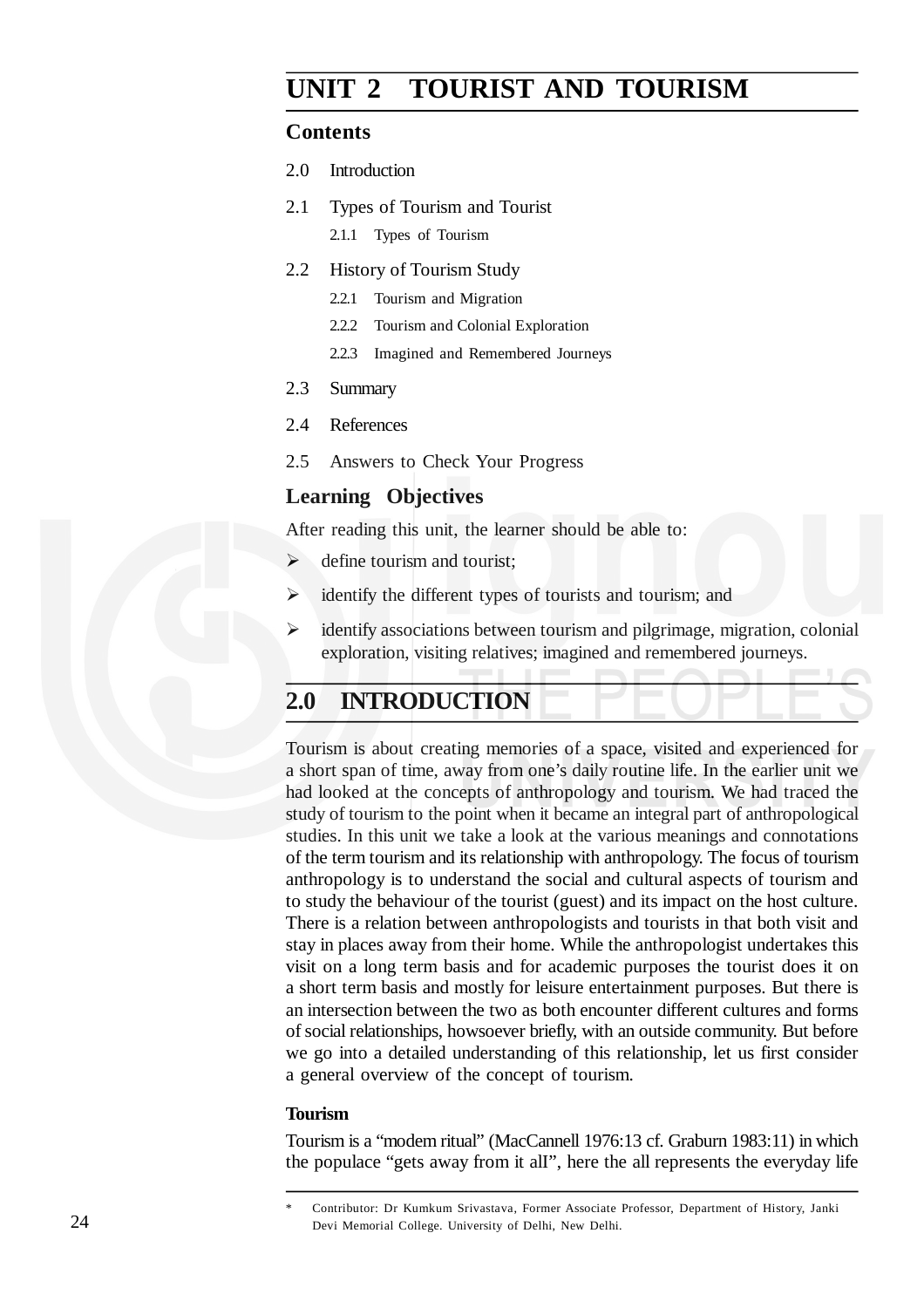which we call normal day to day life, where we perform some specified activities as per our roles, be it at home or in office. Tourism involves the break from our normal everyday mundane life, where one goes off to another location and is not following the day to day routine. This short break is supposed to rejuvenate, revitalise and refresh oneself, so as to regain energy to go back and carry on with the day to day routine, once the break is over. Graburn (1983: 11) has stated that "tourism involves for the participants a separation from normal "instrumental" life and the business of making a living, and offers entry into another kind of moral state in which mental, expressive, and cultural needs come to the fore".

#### **Tourist**

A tourist has been defined as "temporarily leisured person who voluntarily visits a place away from home for the purpose of experiencing a change" (Smith 1977:21. cf. Grabun 1983). While according to Link 2008:8, someone who travels at least 80 kilometers from his or her home for at least 24 hours, for business or pleasure for leisure or other reasons is known as a tourist. Arunmozhi and Panneerselvam (2013: 84) stated that tourism is the short-term association of people outside the domicile where they ordinarily live and work to a destination that expressly meets their requirements. United Nations World Tourism Organisation (UNWTO), 1995 provides a simplified version of the above definition.

- 1. Domestic (residents of a given country travelling only within that country)
- 2. Inbound (non-residents travelling in a given country)
- 3. Outbound (residents of one country travelling to another country)

On this basis, tourists have been categorised into local, regional and international tourists.

#### Reflection

UNWTO: The United Nations World Tourism Organisation is an agency of the United Nations responsible for *the promotion of responsible, sustainable and universally accessible tourism.* UNWTO generates market knowledge, promotes competitive and sustainable tourism policies and instruments, fosters tourism education and training, and works to make tourism an effective tool for development through technical assistance projects in over 100 countries around the world. The main aim is to promote tourism while it encourages ethical behaviour and planting of trees to bring harmony and peace among nations.

UNWTO's membership includes **158 countries, 6 Associate Members and over 500 Affiliate Members** representing the private sector, educational institutions, tourism associations and local tourism authorities

http://www2.unwto.org/content/who-we-are-0 accessed on 27th August, 2019

Hospitality is a term integral to tourism. It can be defined as the business of helping people to feel welcome and relaxed and to enjoy themselves (Discover Hospitality, 2015). The Hospitality Industry is the combination of accommodation, food and beverage, collective travel and involves entities such as: hotels, restaurants, tour agents and their logistics.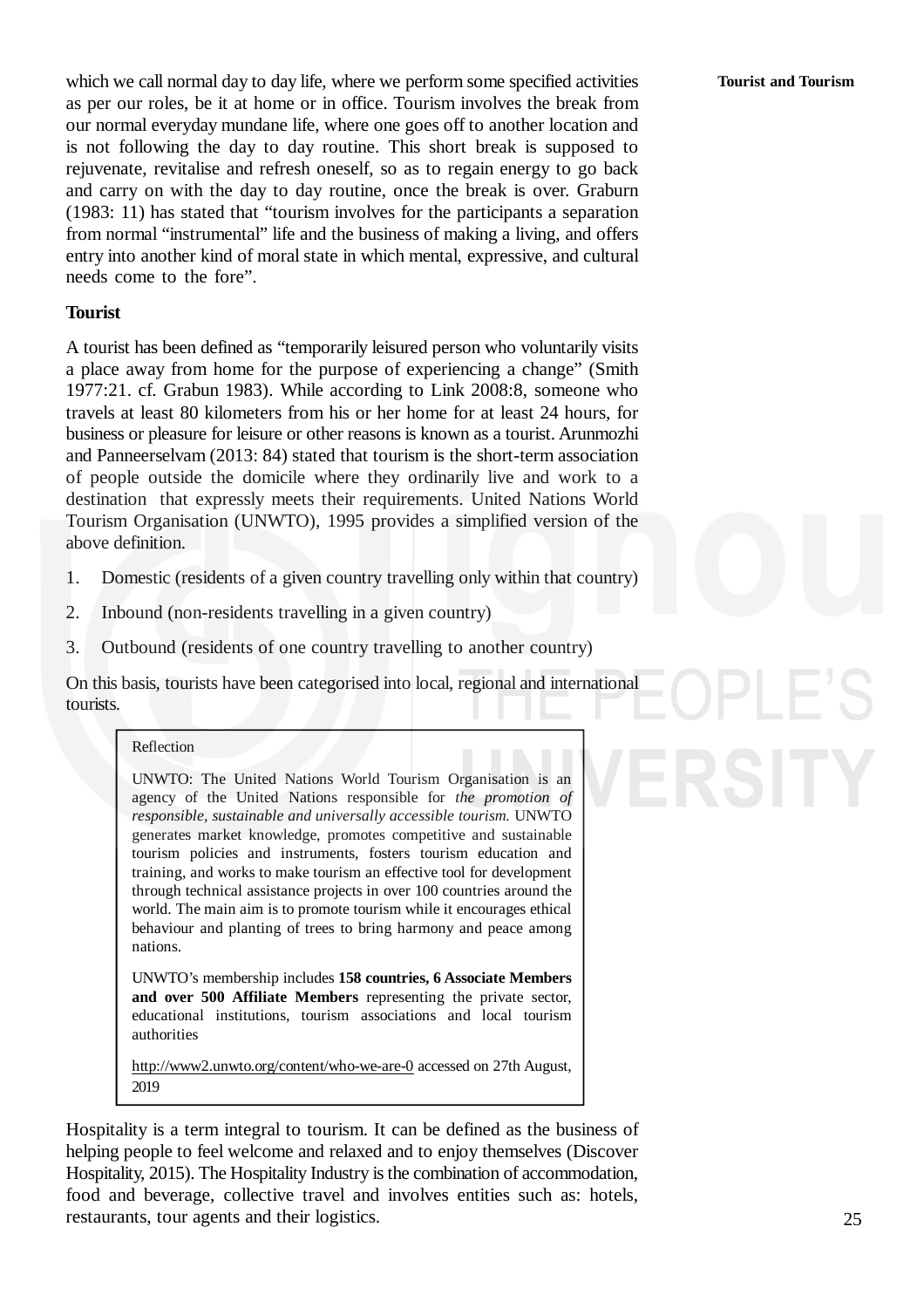#### **Check Your Progress 1**

| 1. Define tourism.   |
|----------------------|
|                      |
|                      |
| 2. Who is a tourist? |
|                      |
|                      |
|                      |

#### **2.1 TYPES OF TOURISM AND TOURIST**

#### **Types of Tourism**

Tourismcan be divided into different forms on the basis ofregion, duration, purpose, nationality, season and the number of tourists. Broadly speaking, one can group tourism into two types: **Domestic Tourism**, for people travelling within their home country, and **International Tourism** for people who travel abroad, to learn and experience new cultures tradition and meet new people at the same time.

However, some define tourism from the geographic criterion of NorthAmerican IndustryClassificationSystem(NAICS), because it allows thedelimitationof tourist areas, suchas mountain tourism, sea-beachor archeologicalsites like caves. Tourist areas are characterised by a specific type of travel or by a combination of some types, for example if one is going to the beach then it can be combined with boating or spending some time on a yacht or mountaintourismcan becombined with rafting and trekking. Thetypologyof tourismalso varies according to themotivations of the journey, like for pilgrimage, for visiting relatives or for medical purposes or attending a conference. Each type of tourism is distinguished by a specific purpose and is located in those regions where the desired goalcan be achieved bythe existence of some specific facilities, like hospital and specialised doctors for medical tourism and famous or holy shrines for pilgrimage. A tourist would, for example, come to a country where cheaper yet excellent medical facilities are available; like India is becoming a hub of medical tourism for these very reasons. While, Saudi Arabia is the attraction for Muslims from across the world because of the Holy Mecca and Medina.

Typologies of Tourism was first given by Poser in 1939 (Pearce 1979). Poser distinguishes several types of tourism: tourism by transit, summer relaxation, winter sports and short distance relaxation. Hunziker and Krapf, 1941, (c.f. https:// www.coursehero.com/file/52417303/TT-Mgmtpptx/) distinguished several types and forms of tourism: Travel for rest and treatment, pilgrimage, scientific knowledge etc. Between 1965 and 1970 six types of tourism were identified (c.f. https:// unstats.un.org/unsd/tourism/#):

- A. Recreational Tourism
- B. Therapy
- C. Visiting relatives
- D. Reduced distance relaxation
- E. Transit tourism and
- F. Professional tourism.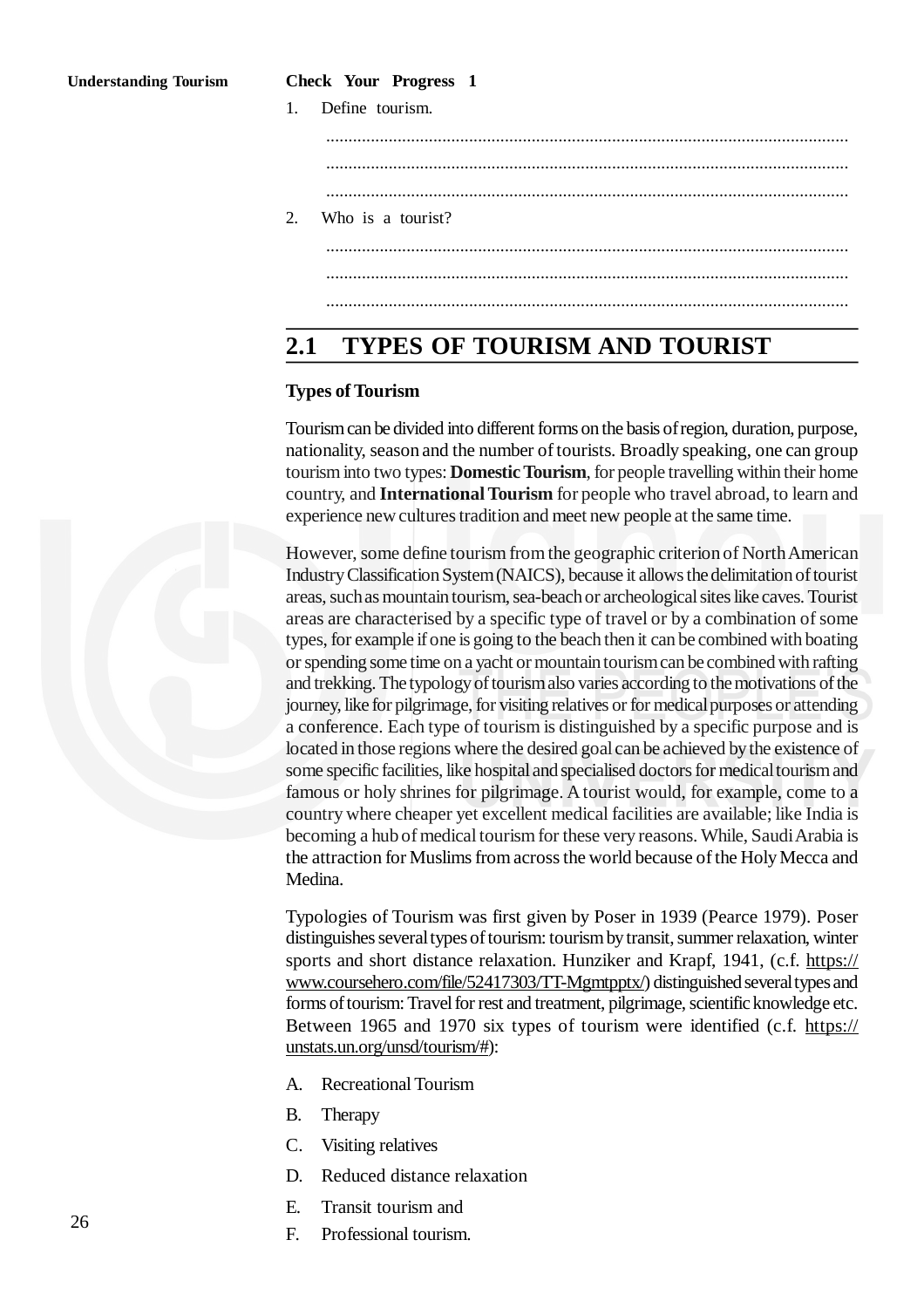#### **Tourist and Tourism**

While the first five types of tourism are categorised as leisure activities, professional tourism is understood as productive activity. Some exclude professional tourism from main types of tourism, because being profitmaking, it is far from the meaning of a classic leisure activity. In terms of choosing the tourist destination Plog 2001, distinguished between dependable (who travel less) and ventures (who travel more) tourist while the discussing psychographic characteristics in terms of the typology of tourist.

- a) Voluntary tourism: Destination is chosen by the tourist (relaxation, visiting relatives)
- b) Forced Tourism: Destination is chosen for various requirements- (health care, medical recommendation).

Let's take a quick look at some of the forms of tourism(Plog 2001, Kemperman &Timmermans. 2006. c.f. http://tourismdomain.weebly.com/touristtypologies.html)

- 1. Initial area and destination
	- a) Domestic tourism
	- b) International Tourism
- 2. Number of Participants
	- a) Individual Tourism
	- b) Group Tourism
- 3. Organisational criterion
	- a) Organised Tourism
	- b) Unorganised tourism
	- c) Semi organised tourism
- 4. Season
	- a) Continuous Tourism
	- b) Discontinuous Tourism
- 5. Temporary or long term
	- a) Long period of time
	- b) Long duration
	- c) Reduced duration
- 6. Transportation availability
	- a) Tourism by train
	- b) Ship, boat, cruise ship
	- c) Aeroplane
	- d) Local transport
	- e) Cycling / walking
- 7. Social criterion:
	- a) Private Tourism
	- b) Social Tourism
- 8. Age and occupation
	- a) Youth Tourism
	- b) Adult Tourism
	- c) Older generation

# E PEOPLE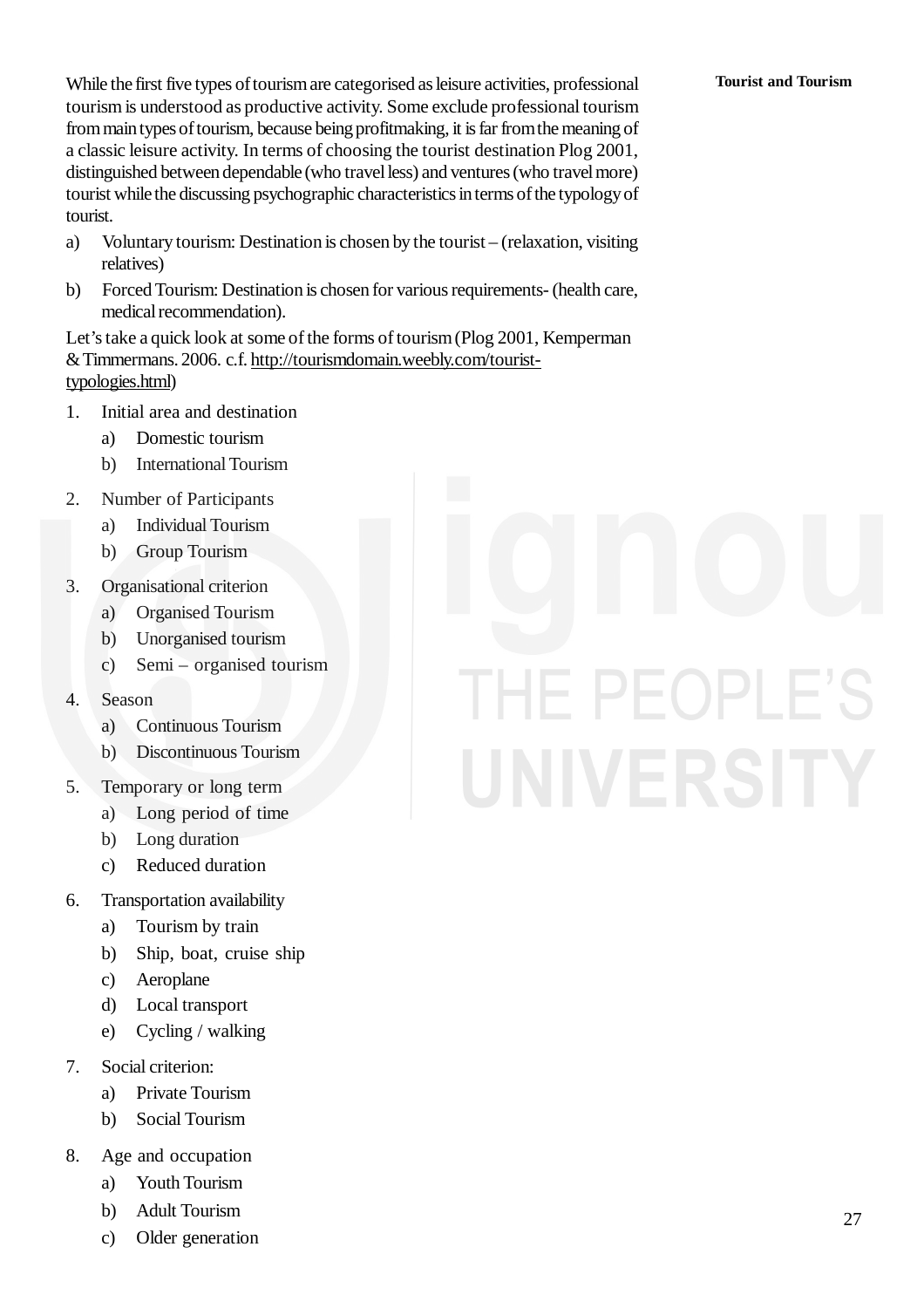- 
- 9. Type of destination
	- a) Mountains
	- b) Beaches
	- c) Wildlife sanctuary
	- d) Jungle safari
	- e) Trekking- Rafting (River)

#### **2.1.1 Types of Tourism**

#### **Pilgrimage or Religious Tourism**

Religion, rituals, sacred spaces etc., since the early times have been explored by the anthropologists and sociologists. Durkheim's *Elementary Forms of Religious Life* (1912) puts forward the Functional theory that even the simplest form of religion has ritual performances, that are a celebration of the society itself and which bring about social solidarity. Following the cue given by Durkheim, MacCannell (1976:13 cf. Graburn 1983: 12) claims that tourism "*is a ritual performed to the differentiations of [modern complex] society*". A tourist needs to visit other places because they are different and provide an experience not available to the tourist at his or her native place. One can also apply Van Gennep's theory of *rites de passage*, to the tourist experience. Gennep has described the three stage of transitional rituals, first of separation (from the ordinary day to day life), second, liminality (derived from the concept of crossing over the threshold in Latin (*limen*) where the person has been inscribed with a new role different from the everyday life and finally the third stage of reincorporation, whereby after the ritual period the person is reestablished in the society and takes up normal day to day activities. In terms of tourism Turner, applied the concept of liminality, the segregation or the central period of a ritual, and suggested that it is most appropriate for truly religious, or societally comprehensive phenomena.

The concept of liminal is best illustrated when pilgrimage is undertaken to renowned religious destinations like Mecca for 'Hajj' undertaken by Muslims or the pilgrimage to Kumbh Mela by the Hindus. The preparations like fasting, abstention and self- purification that is done for such religious pilgrimages can be called as liminal period in the real sense. The tourist first separates from day to day life, first stage; then he or she goes into a stage of ascetic and contemplative mood and enters the liminal stage and finally after returning from pilgrimage, they go back to day to day life, so it is the third stage of reincorporation. Liminality in secular tourism and leisure activities may be called *liminoid* (Turner 1977: 43-46 cf. Graburn 1983: 14) to distinguish it from the rigorously imposed liminality for important pilgrimages.

For many millennia people have made pilgrimages to cities, shrines, rivers, mountains. Cities around the world have developed religious tourism, either because they are considered sacred or have sacred centers like famous temples or churches, or because they are places from where miracles have been reported (e.g. Fatima in Portugal, Lourdes in France).

Furthermore, while pilgrimages are usually associated with religious events or localities, tourism anthropology has also looked at the concept of sacred and cemetery tourism. Here the concept of sacred is broadened to include the sacredness assigned to important political or other secular events, that may be attached to emotions like patriotism or even family pride. Tourist at times visit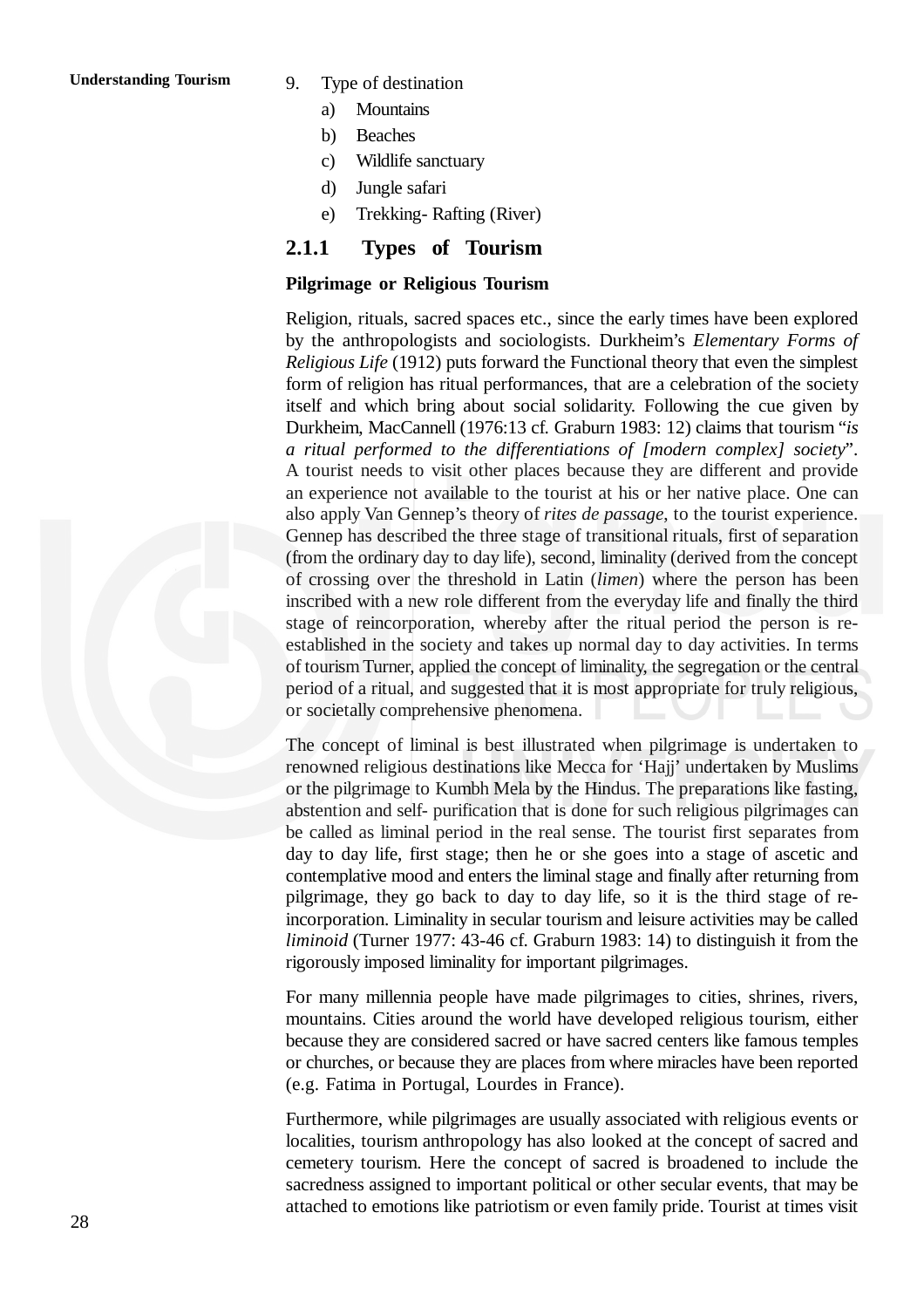29

some sites where political events have occurred, or which mark burial sites of political leaders or is marked by a famous historical event, like Lenin's tomb, in atheistic U.S.S.R. (Graburn 1983:14) or War Cemeteries at various places in Europe or a place of grave political eventuality like the Berlin Wall.

Cemetery tourism deals with transformation of death into touristic events like the visits made to the ancient city of Pompei near Mount Vesuvius where an entire city was buried under volcanic ash. Cemetery tourism also involves visiting other culture's monuments dedicated to the dead, like the Taj Mahal in India or the Pyramids in Egypt. The guest tries to find solace in another culture's ritual ways to find an understanding to the concept of death, thus, bringing about an empathetic relation between the guest and the host as the tourist tries to emotionally connect to the pain and sorrow of the native people. Visit to the Holocaust Museum in Washington DC brings the visitor face to face with the trauma and pain of the Jewish people and it is visited by millions of tourists from across the world. Venbrux, 2010 in his work had explored the relationship of the guest and the host when coming to terms with death through cemetery tourism in his work, '*Cemetery tourism: coming to terms with death?*'

Some spaces are made sacred by particular narratives, in the form of myths and legends, like the myth of the appearance of Virgin Mary or the site of a legendary battle, like Kurukshetra. The visitor should be a believer in the narrative. A faith- based pilgrimage not based on a spiritual narrative may be classified as pilgrimage-based tourism. In the Indian context, the visits to holy places like Hardwar and Banaras for life cycle events like *mundan*, *shraddha*, *upanayana* etc., comes under this category. Travel for missionary work or humanitarian interest projects and for religious conventions and conclaves such as Nirankari Sabha, Radha Saomi Satsang, 750 years of Guru Nanak Sahib Ji and Sufi Sai Baba conference are examples of faith based tourism. It is big business as most people believe in some or the cause and also for most people, even if they are not very religious, pilgrimage for the rites of passage of dear ones is seen as an essential responsibility. Pilgrimage tourism can occur as an individual event or group activity. Since people consider it as an imperative like going for Haj; it is less threatened by economic crises. It encompasses all ages and nationalities. The Tourist agencies have to be sensitive to religious needs and the nature of faith, in order to be successful in the conduct of religious tourism.

**Eco and Nature Tourism:** It entails visits to places that are renowned for their natural beauty and cultural practices that sustains the environment. Ecotourism is successful only when it takes care not to disturb the ecological balance. Anthropologists have studied the indigenous tribes and their relationship with nature and how sustainable tourism has provided a win-win situation for preserving the indigenous cultures and the nature. Sofield 2002, in his work, *Australian Aboriginal Ecotourism in the Wet Tropics Rainforest of Queensland, Australia* addresses the concept of 'perfect partnership' between the indigenous communities and the wet tropical forest of Australia. The indigenous communities have always shared a special relationship with the land and nature, and their long-established practices of sustainable and harmonious development are often consulted for the needs of sustainable development, especially in the context of tourism. Many anthropological works have also highlighted the negative impacts of tourism and how the nature- culture relationship has been jeopardised owing to the development of the tourism industry. But tourism is a vital source of funds and dying cultures or threatened environments are often rejuvenated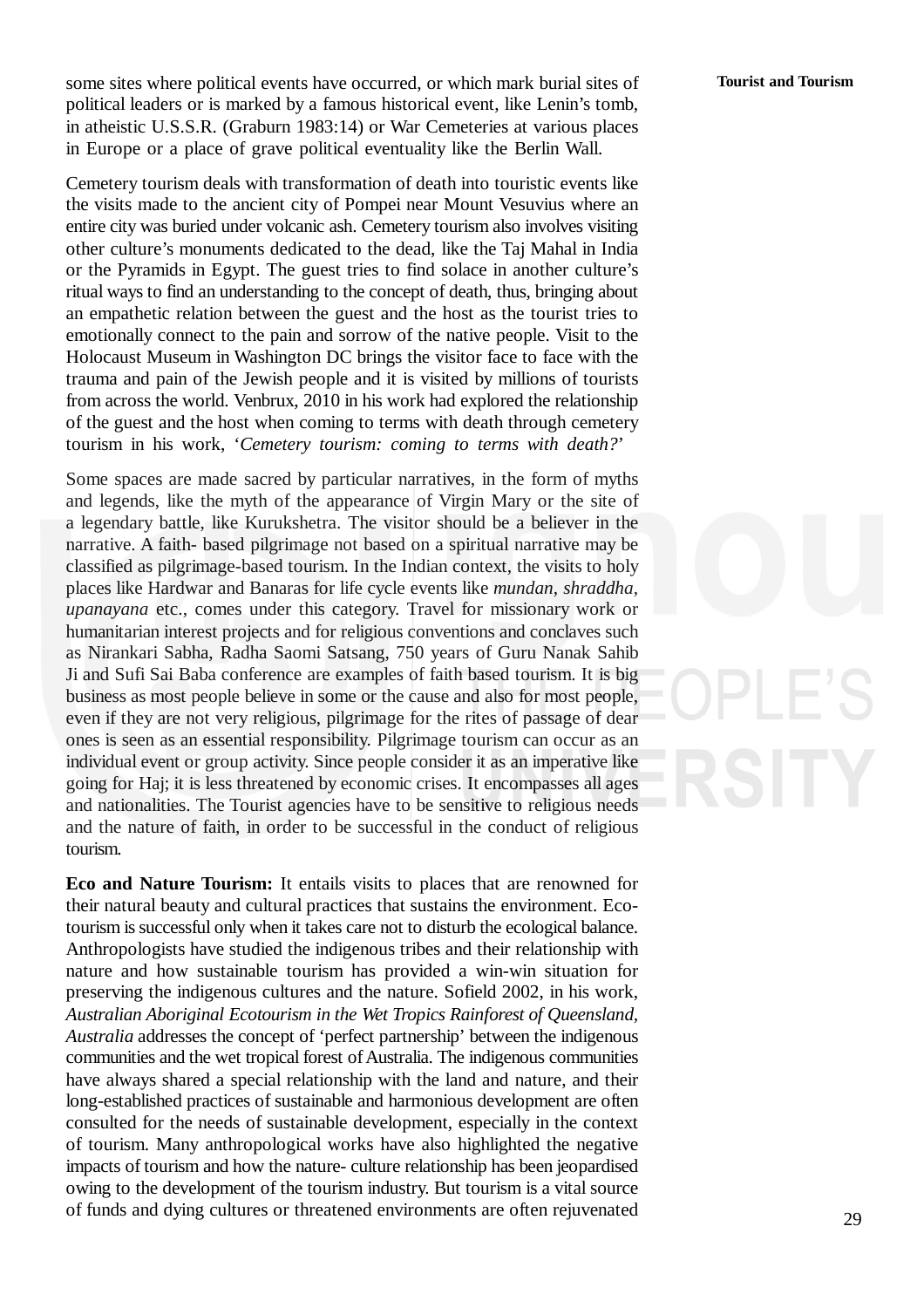#### **Understanding Tourism**

if they attract tourism. Therefore, to maintain balance and harmony between environment and economy, the local communities needs be provided with the authority to manage their own culture and present it in their own way, in order to develop ecotourism (Sofield 2002, 118-122)

**Wildlife Tourism:** This type of tourism deals basically with the resources in nature that helps in creating opportunities for tourist to spend some time with nature like visiting wild life sanctuaries, trekking, bird watching or being in the midst of nature that also forms part of eco-tourism. This kind of tourism is ideally environmentally responsible, has minimal environmental impact and at the same time is economically advantageous to the local community. For example, the Himalayan region has several eco-tourism projects like trekking and river rafting. India has a rich forest cover and exotic wild life. Sariska Wildlife Sanctuary, Keolodeo Ghana National Park, Corbett National Park, Gir and Kaziranga are well visited and popular.

**Leisure Tourism:** It is mostly for urban population. Urban life is full of stress and many people feel the lack of natural beauty and fresh air. Other reasons include need for recreation and change of scene. Sometimes persons may go for tourism because of certain incentives like leave travel concession (LTC), where a person may get money for travel from their work spaces. The offices or work organisations may also provide their employees with summer or winter vacations with a tourist destination thrown in. Usually, such tourists who take a vacation because of routine reasons are conventional in their approach. Holiday tourism involves a crowded or traditional tourist area, and routes to transport them. Other important considerations involve criteria such as, that the place should not be very far, climate should be salubrious, and there should be some specific activities there. An important consideration is that the place should be within the tourist's income level and also compatible with the age and gender of the tourist. Natural resorts and calm environment for the aged, for the young, amusement resorts and trekking and adventure activities while most women love a place with good shopping opportunities.

**Adventure Tourism:** This involves exploration of remote areas, exotic locales, trekking to difficult terrains, adventure sports like bungee jumping, hot air balloon rides and paragliding. Such tourism is undertaken by persons who have a spirit of adventure and who are not satisfied with routine lifestyles. In the Indian context, the growth of the adventure tourism is still at its niche stage as Indians are rarely interested in such tourism as involves too much risk. Safety is the main concern as per Adventure Tour Operators Association of India (ATOAI) an organisation that is presently responsible for such tourism in India. In India, areas like Jammu and Kashmir, Sikkim, Himachal Pradesh and Uttaranchal are some of the places where the possibility of adventure tourism seems promising. However, Meghalaya has opened up for adventure tourism with its many forest attractions like the root bridges, the sacred grooves in the forest etc. Rishikesh is also coming up as a space for adventure tourism with facilities for river rafting.

**Medical or Healthcare Tourism:** Healthcare Tourism is known since antiquity, being one of the oldest types. Pollution in large urban centers and towns, sedentary life of people, stress factors lead to this type of health tourism. The tourists value these resources with prophylactic and therapeutic properties. In addition, they can also avail of the arrangement of facilities for providing medical treatment. Tourists may come to improve health, physical appearance or fitness for instance, certain countries promote their medical facilities by facilitating the coming of tourists with amenities like providing them with visa and other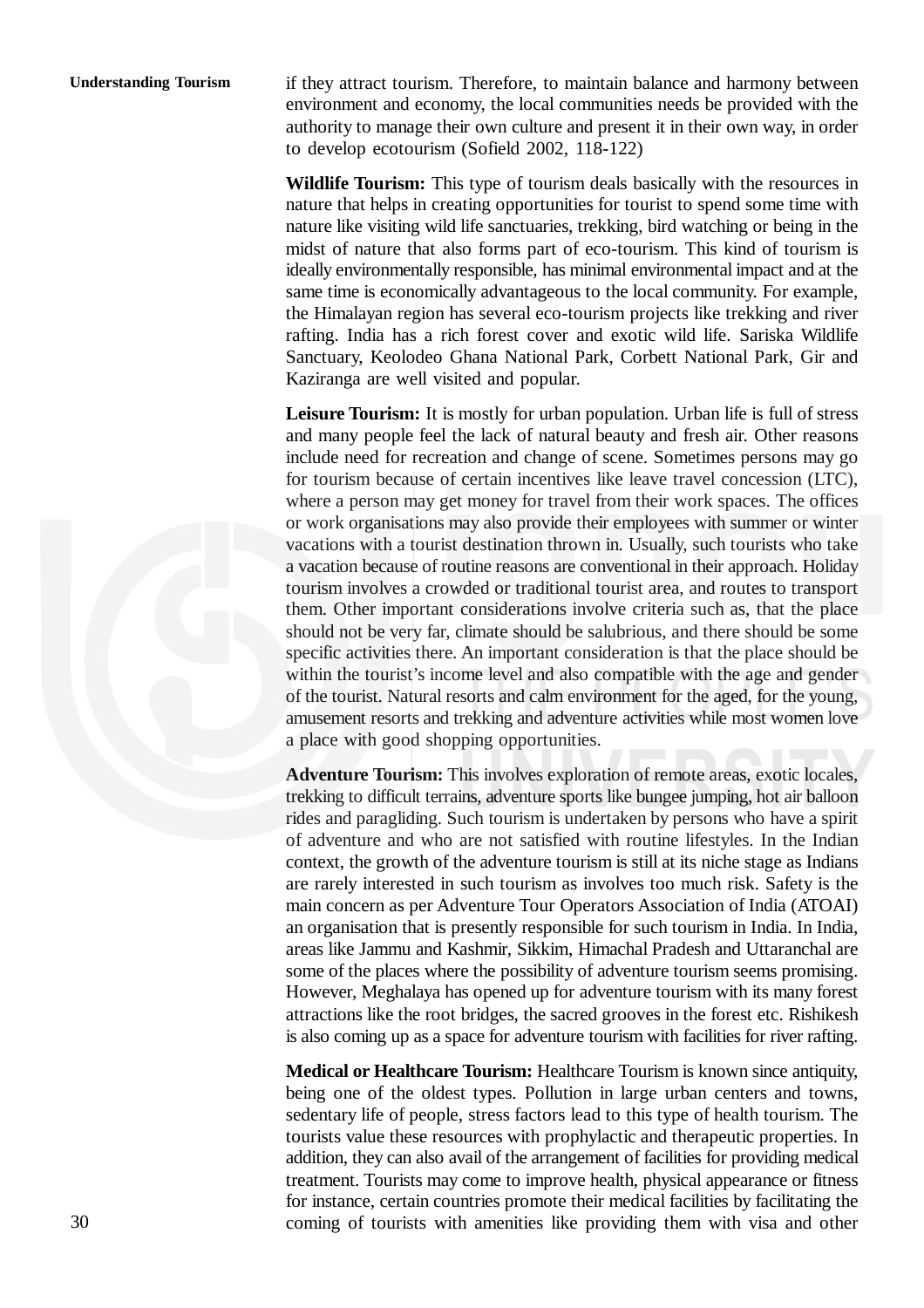incentives. Some regions may promote specialized treatments like in the area of cosmetic surgery or specific treatments like for cancer (Ryan et.al. 2018 *Journal of Travel Medicine*).

Tourists come to India to avail cost effective and superior quality healthcare. It is expected that medicaltourism in India willhold a value around US \$3 billion by 2020. Chennai attracts around 45% of medical tourists from abroad (https:// dakshinmedicaltourism.com/).

**Business Tourism:** This involves the marketing of the enjoyable and other features of a travel destination and provision of facilities and services for the carrying out of business activities. Such destinations include facilities for conducting business transactions, attending a conference, exhibition or event associated with business; and at the same time providing opportunities for enjoyment and sight- seeing. For example, the International Congress of the International Union of Anthropological and Ethnological Sciences (IUAES) is hosted by one University or the other among the member countries, held every five years at different locations. This allows not only exchange of ideas and knowledge among the anthropologists but also helps in providing a glimpse of the cultures and other attractions of the places where these conferences are held.

**Political Tourism:** This refers to visits made for political ends to places of strategic importance. Israel can be taken up as an apt case. It is fast coming up as a space for political as well as war tourism because of the ongoing conflict that centers around Palestine. Koensler and Papa (2011) through their work *Political tourism in the Israeli-Palestinian space* explore the lives of the volunteers from different parts of the world engaged in the peacemaking process. These volunteers from different parts of the world take part in peace marches and political activities. Some of them have also created graffiti presenting the new age Israel as an added tourist attraction. Similar graffiti are seen in the city of Belfast which has been marred by the 'troubles' since the early 1960s that continued up to late 1990s. It finally came to an end with the Good Friday Agreement of 1998 that left this part of Northern Ireland with a bitter legacy of communal violence between the Protestants and the Catholics. The horrors of the period find reflection in graffiti on the walls that till date divides the city into two halves. Peace march every year by the two communities depicting their part of the story continues to be a living legend and reminder to the division in the city. This has attracted tourism and today Belfast is one of the wellknown spaces for political tourism with the 'peace wall' as a great attraction that has been signed by many political leaders from all over the world.

**Cultural and Heritage Tourism:** Tourists visit landmarks of a particular country that are known for their historical and aesthetic importance like the Taj Mahal in India. They may also come to attend festivals and ceremonies to understand the beliefs and practices of different countries, like the carnival in Brazil, Tomatina festival of Spain etc. Tourists may come for famous cultural activities like theater and music festivals, performances of famous performers and for visiting museums, archaeological and historical sites and land mark events.

Cultural tourism may involve visiting folk and rural areas, to savour the food and life styles that are different and away from what one is used to. In India rural areas are of interest for tourists. The ethnographic traditions and folklore play a very significant role in cultural tourism. Current mass media promotions such as internet and television also lead tourists to certain areas which were not visited often in the past.

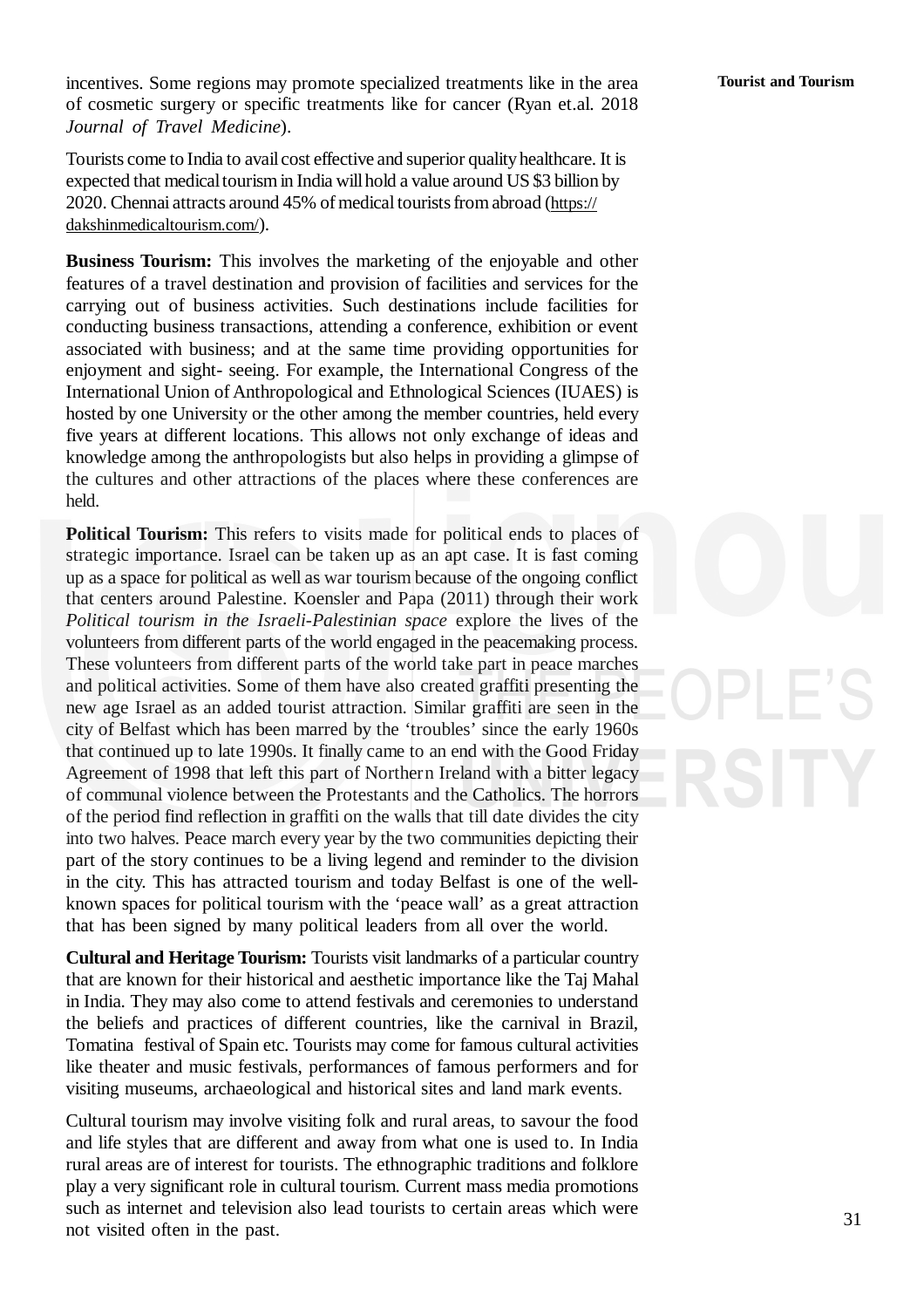#### **Understanding Tourism**

**Visiting Tourism:** Visiting relatives or acquaintances is a very common practice in India. Spending vacations with grandparents and various relatives was a common practice. For women, visiting their natal homes with their children has been part of folklore and various kinds of folk sayings and songs. It is also a part of Indian mythology like the visit of goddess Durga to her maternal home with her children is celebrated as Durga Puja in Bengal. This type is characterised by a lower mobility but longer periods of stay. This type of tourism does not also take into account tourist services in the areas visited, as people stay in homes of relatives. But offices sanction special leave and at times even money for such visits to one's hometown. It may or may not be seasonal. It does often coincide with long school vacations or other holiday seasons. Visiting the local historical monument or pilgrimage site does not bring large benefits to travel agents in these localities.

#### **Check Your Progress 2**

3. Name the two groups into which tourism can be divided into broadly.

............................................................................................................ ............................................................................................................ ............................................................................................................ 4. Discuss the different types of tourism. ............................................................................................................ ............................................................................................................ ............................................................................................................ 5. What is pilgrimage and political tourism? ............................................................................................................ ............................................................................................................ ............................................................................................................

#### **2.2 HISTORY OF TOURISM STUDY**

The word hospitality predates the use of the word tourism and first appeared in the 14<sup>th</sup> century. It is derived from the Latin word *hospes*, which includes the words, guest, host and foreigner. The word tourist appeared in print in 1772 (Griffiths and Griffiths 1772 c.f. *Introduction to Tourism and Hospitality in BC open access text book*).

Travel for leisure purposes has evolved from an experience reserved for very few people into something enjoyed by many. Historically, the ability to travel was reserved for royalty and the upper classes. From ancient Roman times to the  $17<sup>th</sup>$  century, young men of elite classes were encouraged to travel through European "Grand Tour" (*Chaney, 2000*). Through the middle ages, many societies encouraged the practice of religious pilgrimage. Willian Theobald (1998) suggests that the word tour comes from Greek and Latin words for circle and turn and tourism and tourist represent the activities of circling away from home and then returning.

The decade of the 60's seems to have been a significant period in tourism development as more and more travel companies were set up. They increased competition for customers and "moving towards" mass tourism introducing new destinations and modes of holidaying (*GYR, 2010 p.32*).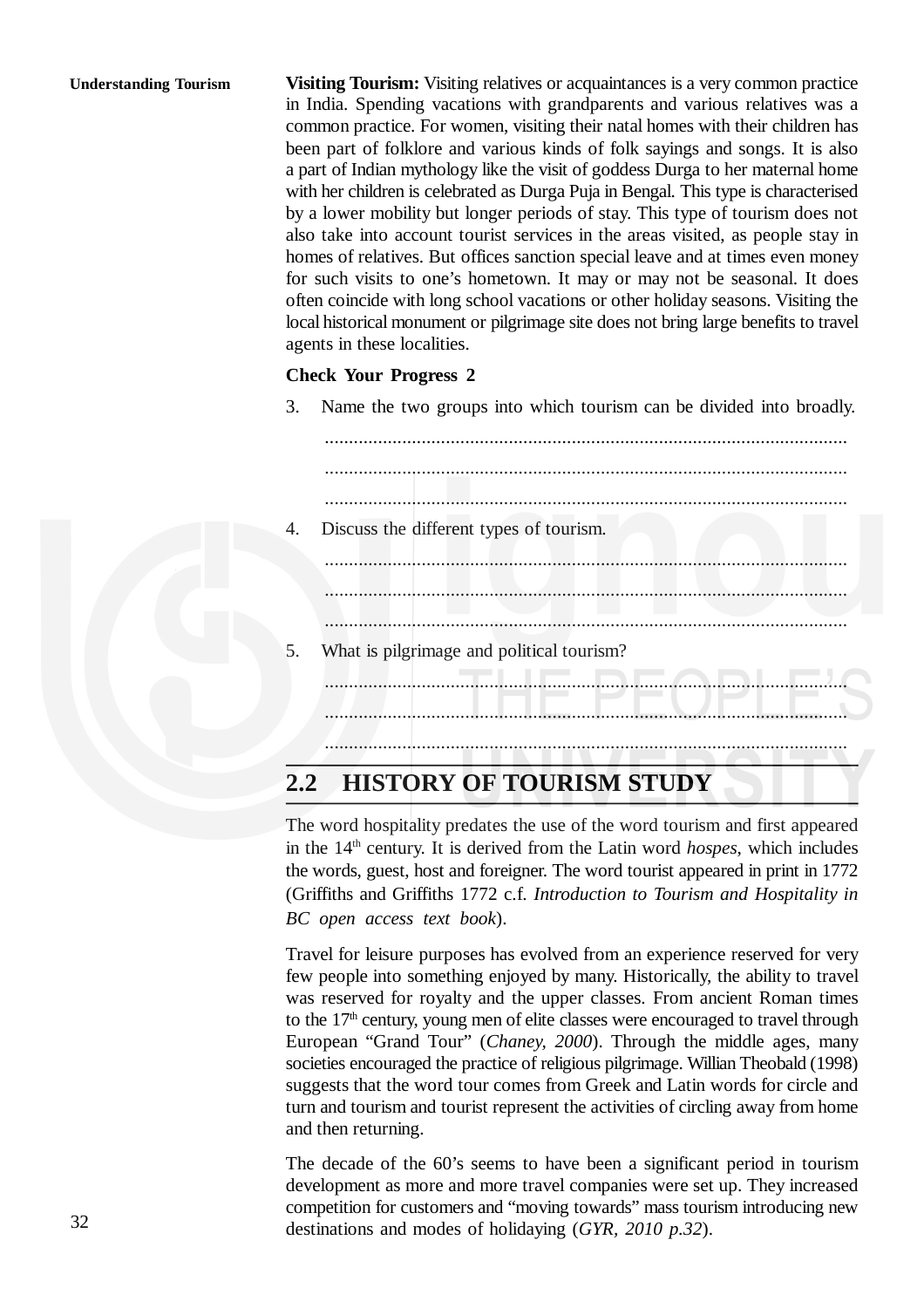The tourism industry's growth was interrupted by World War I (1914-1918), the Great Depression (Economic) (1930's) and World War II (1939-1945). Recently, the September 11, 2001 attack on the World Trade Centre in New York (9/11), the war in Iraq, Terrorist attacks around the world, health scares (e-bola etc.) SARS, BSE (bovine spongi form encephalopathy), west Nile virus and very recent Easter Sunday church attacks in Sri Lanka (21<sup>st</sup> April 2019). In 2020, there is almost complete stoppage of tourism globally because of the Corona virus, COVID 19 Pandemic.

The industry began a massive technological shift with the increased use of the internet. Through the 2000's, online travel books grew exponentially (*H.T. 29th April 2019*) and by 2014 global leader Expedia had expanded to include brands like Hotels.com the Hotwire group, Trivago and Expedia Cruise Ship centers. Other trends in global tourism can be seen too. The UNWTO (2012) declared that tourism could help rebuild still struggling economies, because it is a key export and labour intensive.

#### **2.2.1 Tourism and Migration**

Growth in migration and tourism are two of the most significant manifestations of globalisation. Migration makes important social and economic contributions to destination countries, enriching their societies culturally, enhancing the tourism product and providing labour for the travel, tourism hospitality and catering sectors. UNWTO has conducted many case studies to establish links between tourism and migration (C. M. HallA. M. Williams 2013). It reflects the growing interests of tourism geographers. Migration in itself is also a clear generator of tourism demand with the increasingly two-way flow of expatriates visiting their country of origin. The unskilled labour which is relatively common, gives low entry threshold to most tourist jobs. National origins of the migrants and tourism related labour migration streams are also differentiated by gender. Tourism enterprises are increasingly considered as providing an alternative to migration and a vehicle to alleviate poverty in struggling economics by creating job opportunities. Tourists are staying longer in places-blurring the distinction between tourism and migration. Tourist is someone who spends less than a year in a place while migrants may stay longer and not leave. Migrant's remittances and income from tourism- can be powerful instruments for enhancing tourismrelated projects and investments in basic infrastructures as the community level*,* there by impacting poverty reduction.

- In addition to job creation, improved income sources improve access to better education and health for local people.
- Through increase in employment, younger people are encouraged to stay in rural communities rather than migrate towards cities.
- Rural communities are more closely linked to the environment and recognise the value of conservation for sustainable communities since migration refers to people moving from one place to another, it is a key component of population change alongside natural increase. Tourism is helping to stop forced migration by creating jobs. The economic migrant thus is reducing in numbers, though East European migrants are increasing as they are ready to do DAD jobs- Dirty, Antisocial and Dangerous.
	- o Contribution of MLT to the development and poverty alleviation through remittances, development of SMEs, knowledge transfers etc.

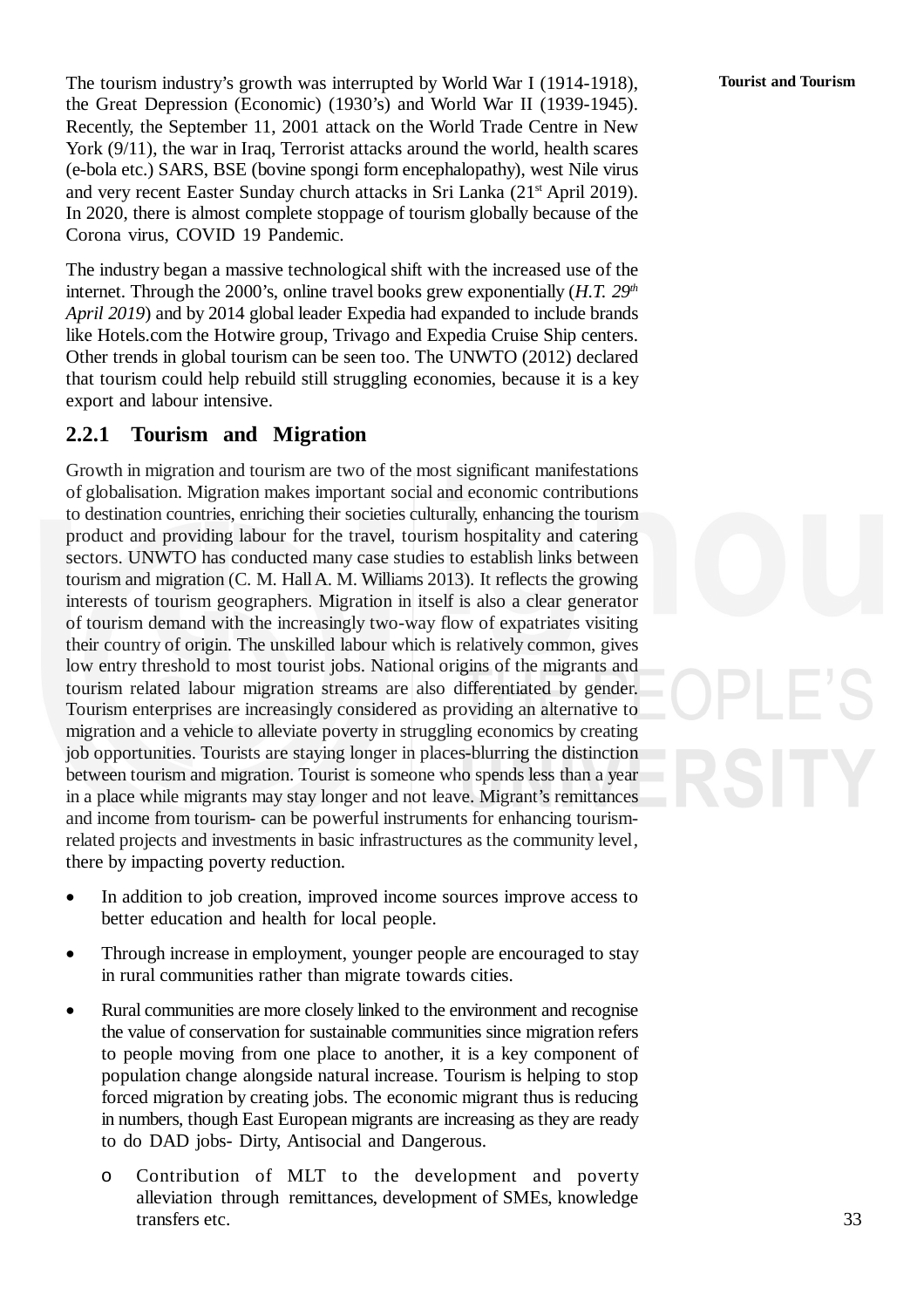- o Need for institutional changes to harness economic benefits and improve social rights and inclusion of migrant workers.
- o Migrants create new cultural products in developed countries.
- o Restrictions on immigration, restricts tourist development.
- o Brain drain and "skill drain" @unwto.org

#### **2.2.2 Tourism and Colonial Exploration**

The beginning of colonisation by the European countries during the early nineteenth century was a turning point in the history of tourism. The Westerners on their exploration of the East found cultures that were different from their own and this sparked an interest in exploring these cultures. Tourism in the newly colonised countries, worked to master the territory in spatial terms. The colonial state divided the space to make it accessible and to facilitate not only possible intervention, but also to inhabit it and to exploit it later. It is a symbol of territorial location, the appropriation of place and the control of environmental constraints.

#### **2.2.3 Imagined and Remembered Journeys**

Memories are mental constructions. They represent short time slices derived from experience; they contain inferences and details derived from memory of an experience. These journeys may take place in the physical world or in the imagination. A journey can change how we see ourselves and the world whether it is a physical journey or an imagined one, the questions that one needs to ask are:

- 1. Where are we going?
- 2. What will we encounter on the way?
- 3. What boundaries will we have to cross?
- 4. How will we travel on foot? By public transportation? By boat or by plane?
- 5. How long will the journey take?

#### **Check Your Progress 3**

6. How are tourism and migration related?

..................................................................................................................... ..................................................................................................................... .....................................................................................................................

.....................................................................................................................

7. Write about a journey you remember the most and explain why?

..................................................................................................................... ..................................................................................................................... ..................................................................................................................... .....................................................................................................................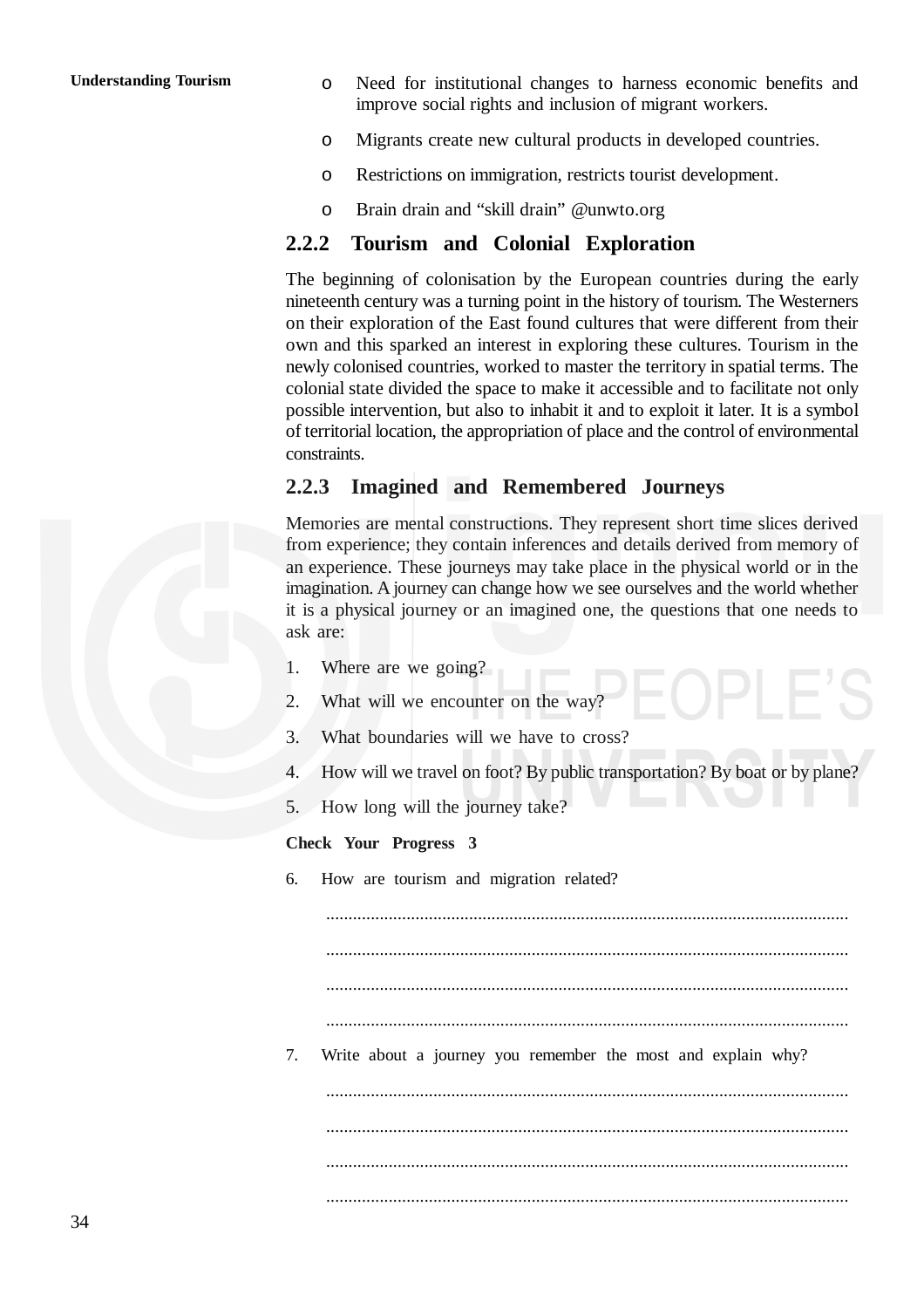#### **2.3 SUMMARY**

In this unit, we have learnt that there are many types of tourism and the tourist has a wide variety of choices, depending on time, distance, cost, interest, need and necessity. Tourism comprehensively describes the new aspects of social, cultural, economic changes and diversification that have come up in the host community owing to tourist activities. To reiterate, travelling is one effective way to see the world, experience new cultures and meet new people. For others the purpose might be different, therefore there are so many types of tourism and tourist activities. In this unit we have provided the general definitions, types and typologies related to tourist and tourism. The next unit would look at the definitions and concepts from an anthropological lens, how the anthropologists have looked at tourist and tourism.

#### **2.4 REFERENCES**

Alebaki, M. O. Iakovidou (2011). "Market Segmentation in Wine Tourism: A Comparison of Approaches". *An International Journal of Tourism*, 6(1)123- 140.

Barnett. D. Elizabeth, Douglas W. MacPherson, WilliamM. Stauffer, Louis Loutan, ChristophF. Hatz,Alberto Matteelli, RonH. Behrens, (2010). "The Visiting Friends or Relatives Traveler in the 21st Century: Time for a New Definition". *Journal of Travel Medicine*, Volume 17, Issue 3, 1 May2010, Pages 163–170, https://doi.org/ 10.1111/j.1708-8305.2010.00411.x

Chambers, E. (2000). *Native Tours: The Anthropology of Travel and Tourism*. Prospect Heights, Ill: Waveland Press.

Crick M. (1995). "The Anthropologist as Tourist: An Identity in Question". In Lanfant MF, Allcock JB, Bruner EM, (ed.) *International tourist: Identity and Change*. London: Sage pp. 205-223.

Gmelch, Sharon. (2004) *Tourists and Tourism: A Reader*. Long Grove, IL: Waveland.

Graburn, N. (1983). "TheAnthropologyofTourism". *Annals of Tourism Research*. 10(1). 9–33.

Griffiths, Ralph, Griffiths, G. E. (1772). "Pennant's tour in Scotland in 1769". *The Monthly Review; or, Literary Journal* XLVI: 150. c.f. https://opentextbc.ca/ introtourism/Introduction-to-Tourism-and-Hospitality-in-BC-1571770206.\_print.pdf open access.

Jennings, K., Heyborne, K., Tantor (2011). *Maphead: Charting the Wide, Weird World of Geography Wonks*. Solon, Ohio: Playaway DigitalAudio & Findaway World, LLC.

Kemperman & Timmermans. (2006). *Preferences, benefits, and park visits: A latent class segmentation analysis*. TourismAnalysis. 11(4) 221-230(10)

Kirshenblatt Gimblett, Barbara. (1998) *Destination Culture: Tourism, Museums and Heritage* Universityof California Press, xviii. 327 pp

Koensler, Alexander and Cristina Papa. (2011). "Political tourism in the Israeli-Palestinian space". *Anthropology Today*. Vol. 27, No. 2 (April). pp. 13-17. Published by: Royal Anthropological Institute of Great Britain and Ireland. https:// www.jstor.org/stable/27975431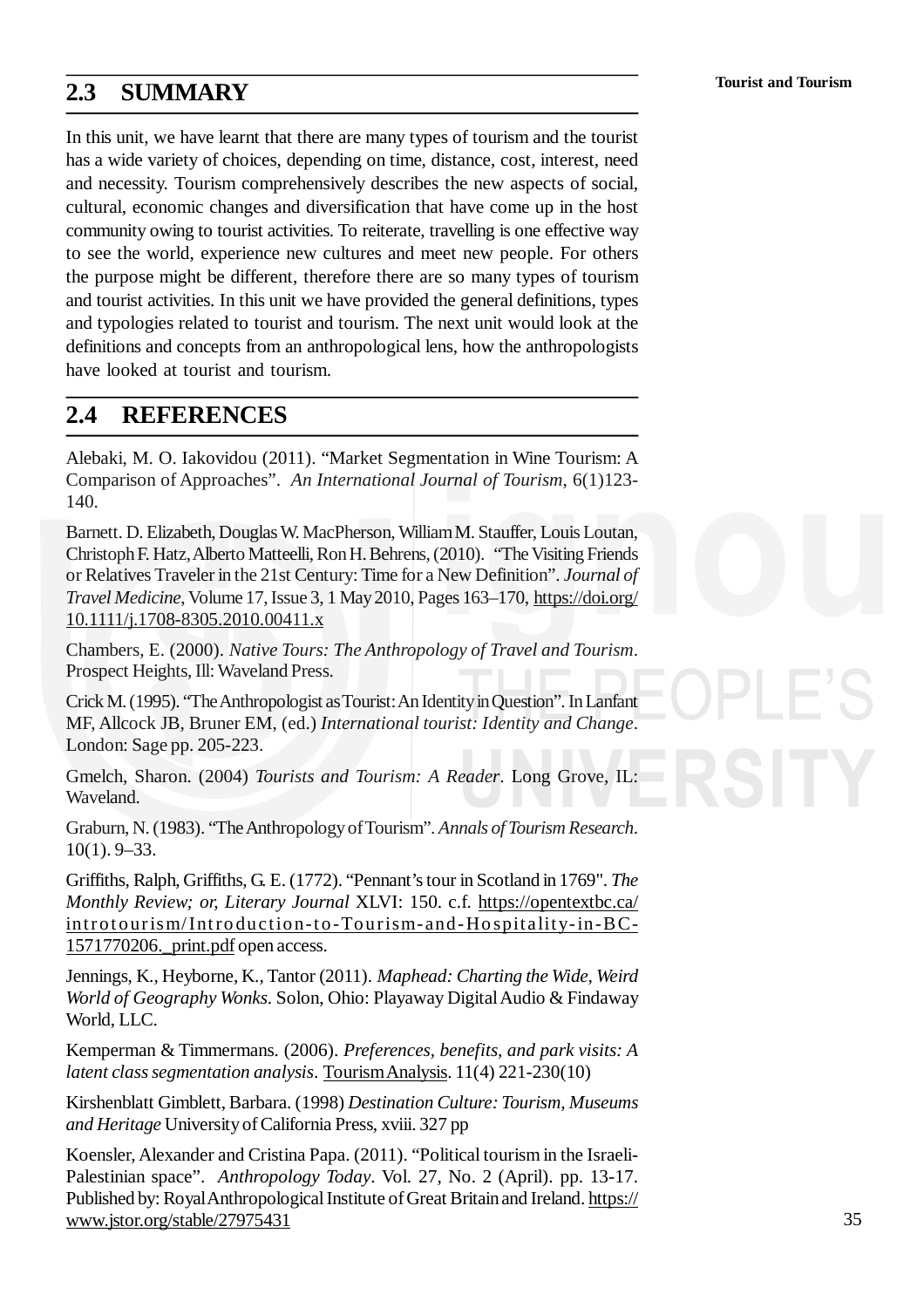Mishra, Lavkush. (1999).*Cultural Tourism in India*. New Delhi: Mohit Publications

Moscardo, G., Pearce, P., Morrison, A., Green, D., & O'Leary, J. T. (2000). "Developing a Typology for Understanding Visiting Friends and Relatives Markets". *Journal of Travel Research*, *38*(3), 251–259. https://doi.org/10.1177/ 004728750003800307.

Nash, D. (1996). *Anthropology of Tourism*. NewYork: Pergamon.

Pearce, Douglas. G. (1979) "Towards a Geography of Tourism". Annals of Tourism. Vol no. 6, Issue 3, July-September. pp. 245-272.

Plog, S. (2001) "Why Destination Areas Rise and Fall in Popularity: An Update of a Cornell Quarterly Classic". *Cornell Hotel and Restaurant Administration Quarterly. 42*(3): 13-24. DOI: 10.1016/S0010-8804(01)81020-X (c.f. http:// tourismdomain.weebly.com/tourist-typologies.html)

R RyanLash,AllisonTaylor Walker, C Virginia Lee, Regina LaRocque, Sowmya R Rao, Edward T Ryan, Gary Brunette, Kelly Holton, Mark J Sotir. (2018) "Enabling clinicians to easilyfind location-based travelhealth recommendations—is innovation needed?". *Journal of Travel Medicine*, Volume 25, Issue 1 tay035, https://doi.org/ 10.1093/jtm/tay035

Sofield, Trevor H.B. (2002). "Australian Aboriginal Ecotourism in the Wet Tropics Rainforest ofQueensland,Australia". *Mountain Research and Development.*Vol. 22, No. 2 (May, 2002), pp. 118-122. https://www.jstor.org/stable/3674314

T.ArunmozhiandA. Panneerselvam(2013).'TypesofTourisminIndia'. International Journal of Current research and Academic Review. Volume 1 Number 1 (2013) pp. 84-88. ISSN: 2347-3215

Venbrux, Eric. (2010). "Cemetery tourism: coming to terms with death?" in La Ricerca Folklorica, No. 61, Indigenous tourism, performance, and cross-cultural understanding in the pacific pp. 41-49.

Walkins, Lauren C. (nd). *Journeys: Mapping Real and Imagined Journeys*. https:/ /www.terraamericanart.org/learning/journeys-mapping-real-and-imagined-journeys/

#### **2.5 ANSWERS TO CHECK YOUR PROGRESS**

- 1. Refer to section 2.0
- 2. See section 2.0 for details
- 3. Domestic and International
- 4. See section 2.1
- 5. See section 2.1
- 6. Refer to section 2.2
- 7. Write about you own experience as a tourist.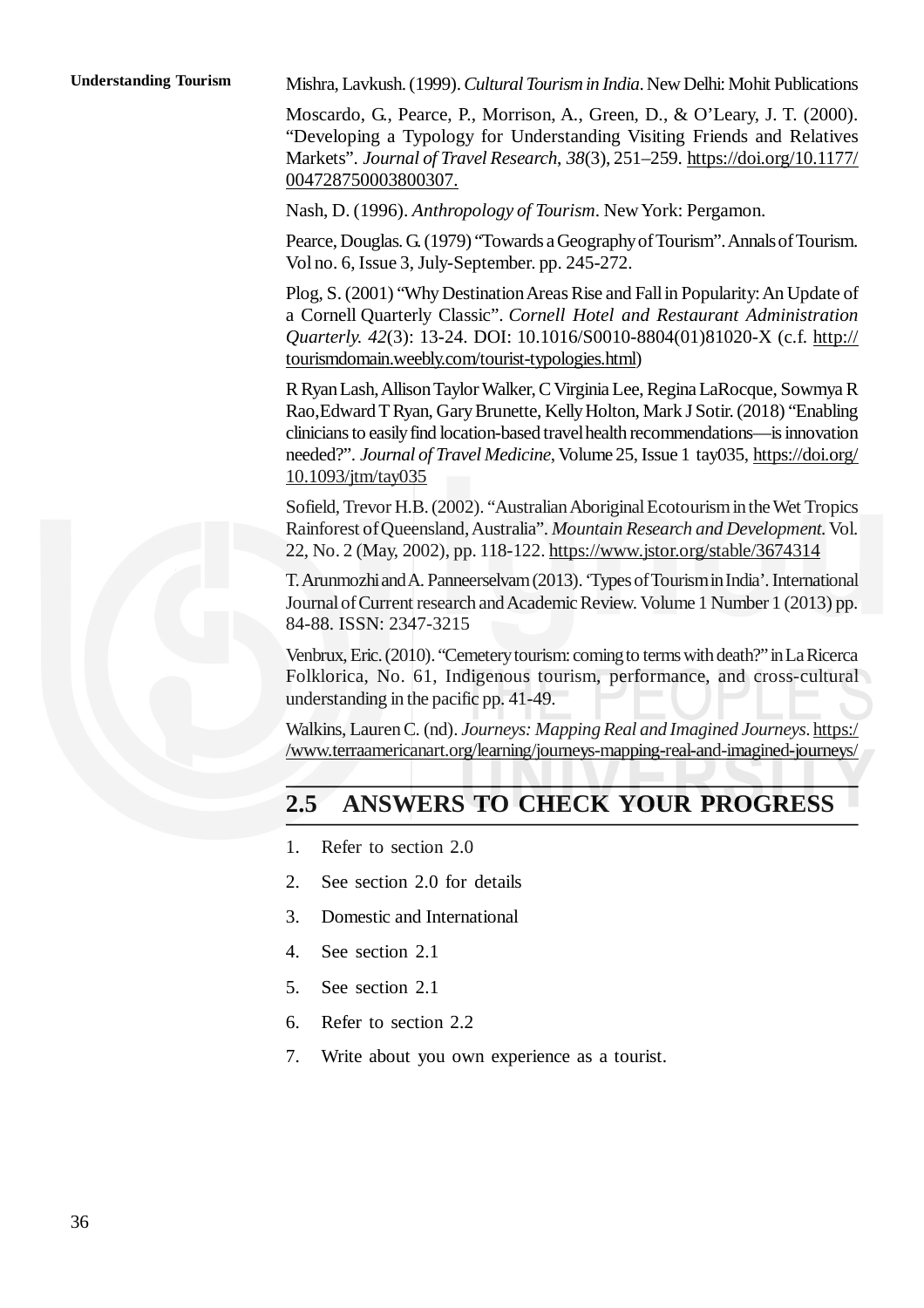# **UNIT 3 TOURISM THROUGH AN ANTHROPOLOGICAL LENS**

#### **Contents**

- 3.0 Introduction
- 3.1 Explaining Tourism in the Context of Anthropology
- 3.2 History of the Study of Tourism in Anthropology
- 3.3 Ethnography in Tourism
	- 3.3.1 The Field Site/The Tourist Spot
	- 3.3.2 The Tourist/The Guest
	- 3.3.3 The Native/The Host
- 3.4 Pilgrimage
- 3.5 Issues of Authenticity and Theoretical Concerns
- 3.6 Summary
- 3.7 References
- 3.8 Answers to Check Your Progress

### **Learning Objectives**

After going through this unit, the learner should be able to:

- $\triangleright$  describe how tourism is studied in anthropology;
- $\triangleright$  outline the historical development of tourism study in anthropology;
- $\triangleright$  demonstrate the essentiality of the tourist spot, the tourist and the host;
- $\triangleright$  interpret the relationship between tourism and pilgrimage; and
- $\triangleright$  explain the importance of the issues of authenticity in tourism

## **3.0 INTRODUCTION**

Anthropology as a study involving human beings has always spread its areas of learning to various aspects of society. In this unit we will take you through a discussion of how anthropology studies tourism and why it is important to do so. Understanding tourism in the context of anthropology had begun as early as in the 1970s, where major concepts of anthropology were interrogated for addressing tourism.

## **3.1 EXPLAINING TOURISM IN THE CONTEXT OFANTHROPOLOGY**

Anthropology of tourism initially concentrated more on the way of life and behaviour of the natives of a tourist spot, more popularly called the "hosts". The inclusion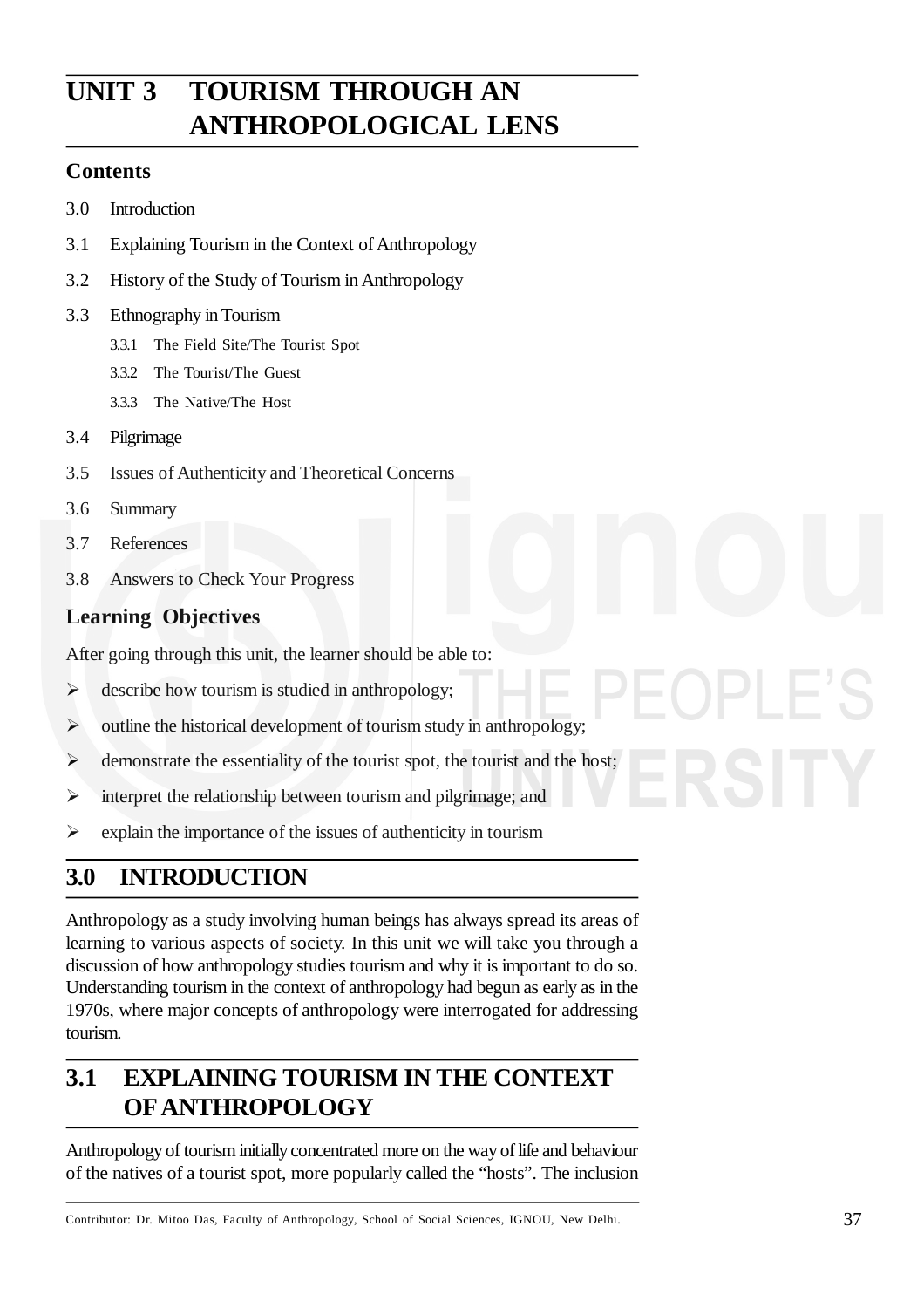#### **Understanding Tourism**

of tourism as a topic of anthropological inquiry did provide a new base for expansion of anthropological knowledge (Holden 2005). However, with the passage of time, the interests of anthropologists studying tourism broadened. The focus extended to other pivotal concerns of contemporary times, like (1) How individuals and society change due to tourism; (2) How tourists and hosts interact and what they share; (3) The mobility that takes place due to tourist and host contact; (4) Creation of new identity and self-characterisation; and (5) Finally new meaning emerging as a combination of all these aspects (Di Giovine 2017).

It is important to note that the main branches of anthropology are all involved in the study of tourism from one perspective or the other. Though the major work in tourism is done by socio-cultural anthropologists from its myriad concerns, like social organisations, history, cultural transformations, migration, environment, gender, stratification, rituals, and identities, the other branches are not far behind. Heritage sites and museums are places which tourists prefer to go to while visiting historical places. The archaeological anthropologists work in collaboration with archaeologists to keep heritage buildings, monuments and museums of importance in good condition for the public. Gathering museum artifacts and displaying them to the public is also their job. This has led to the development of a collaboration of sorts with tourism and archaeology, known as "archaeo-tourism" collaboration or partnership.

The communication that ensues between tourists and hosts, through language and symbols is an important area of study for contemporary linguistic anthropologists. These exchanges of language and gestures are a way by which, the outsider and the insider build trust for each other for the days that they are in each other's contact. These give the linguistic anthropologist's conceptual space to analyse such ongoing verbal and figurative transmissions.

Physical Anthropology is equally involved in studying different arenas which are linked to tourism. For example, Design Anthropometry is a popular branch of physical anthropology which uses anthropometric measurements to devise plans for better services to tourists. Body measurements of different human types can assist in the creation of seats of vehicles used on land, air or sea which can provide better comfort to tourists travelling long distances. Also, in places like Thailand where sex tourism is promoted, physical anthropologists can play a big role in the analysis of sexual borne diseases like AIDs affecting tourists.

This section thus clearly gives us an overview of how different branches of anthropology are seriously involved in the study of tourism.

#### **Check Your Progress 1**

1. What are the areas of study in tourism that anthropologists focus in contemporary times?

.................................................................................................................... .................................................................................................................... .................................................................................................................... .................................................................................................................... .................................................................................................................... ............................................................................................................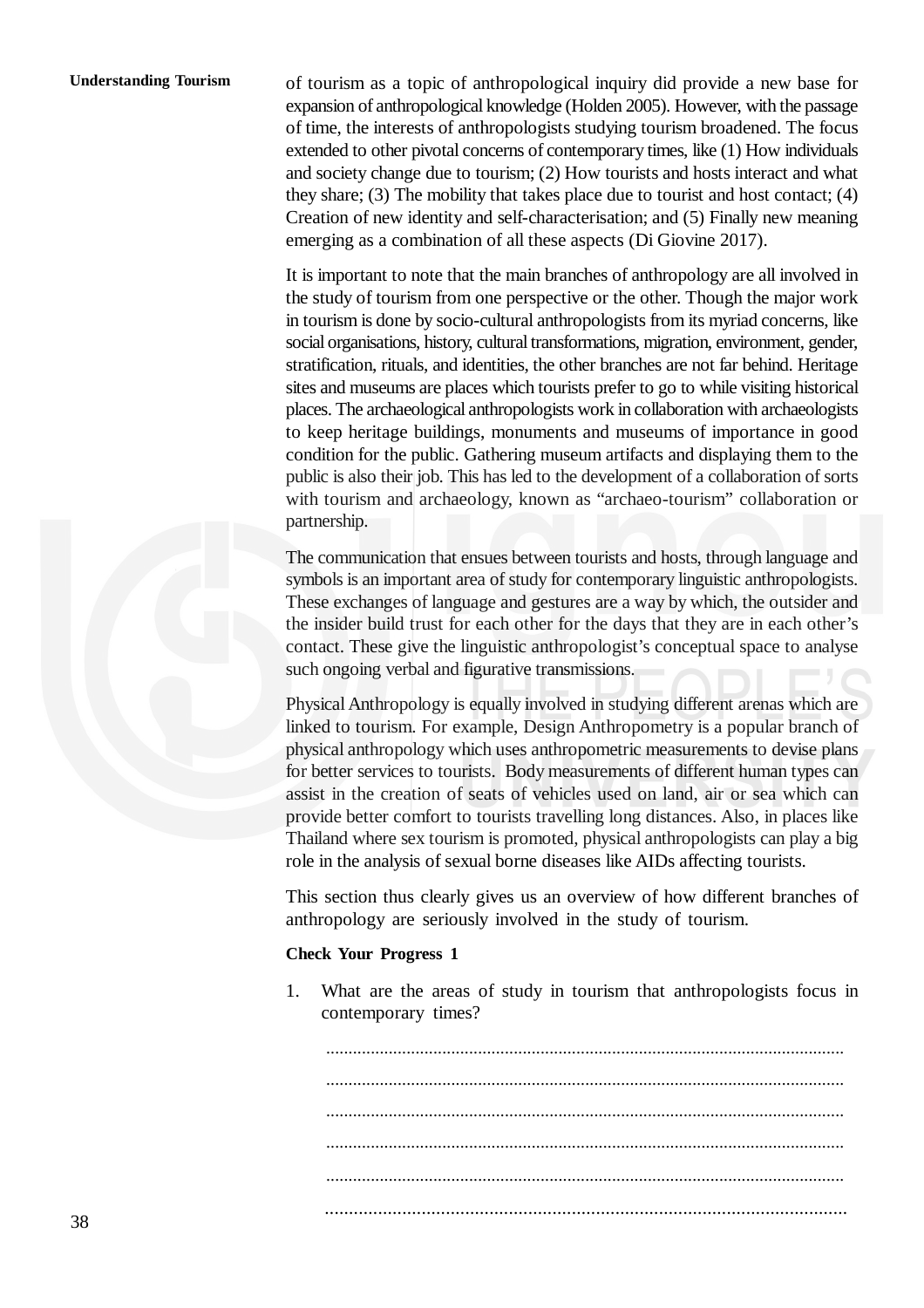**Tourism through anthropological lens**

2. What do social anthropologists study in tourism?

.................................................................................................................... .................................................................................................................... ....................................................................................................................

3. Do archaeological anthropologists play any role in the study of tourism? Give an example.

.................................................................................................................... .................................................................................................................... ....................................................................................................................

4. How can physical anthropologists assist in the study of tourism? Give an example.

....................................................................................................................

## ....................................................................................................................

## **3.2 HISTORY OF THE STUDY OF TOURISM IN ANTHROPOLOGY**:

....................................................................................................................

In this section, let us try to learn about the growth and development of the study of tourism in anthropology.

Anthropology's entry into tourism studies was by accident if one may call it so. Valene Smith, the creator of the seminal work, *Hosts and Guests* published first in 1977, was teaching geography and anthropology at the Los Angeles City College in 1946, when she was asked to develop a course on Tourism. This was to teach the students about a completely new world which had arisen after the Second World War. Her expertise about the world of tourism made her a popular and much sought-after academic who conducted and assisted visits to different parts of the world including Europe and Asia during the 1950s and 1960s (Smith 2015).

The events leading to Smith's *Hosts and Guests*, happened during the early 1970s. She invited anthropologists interested in the study of tourism to respond in one of the newsletters of the American Anthropological Association (AAA) and received a good number of respondents eager to participate in research and take this new field forward. This developed into a session on tourism in AAA's 1974 meeting in Mexico City where as many as 35 delegates, presented their thoughts and findings. Theron Nunez was posthumously honoured in the session for his contribution to anthropology and tourism in his article "Tourism, Tradition and Acculturation: Weekendismo in a Mexican Village" published as early as in 1963. Finally, the main contribution in this session was the decision to bring together all the presentations into the form of a book, which finally developed into Smith's edited classic, *Hosts and Guests: The Anthropology of Tourism (1977)*. This was the landmark created by anthropologists making their foray officially into studying tourism.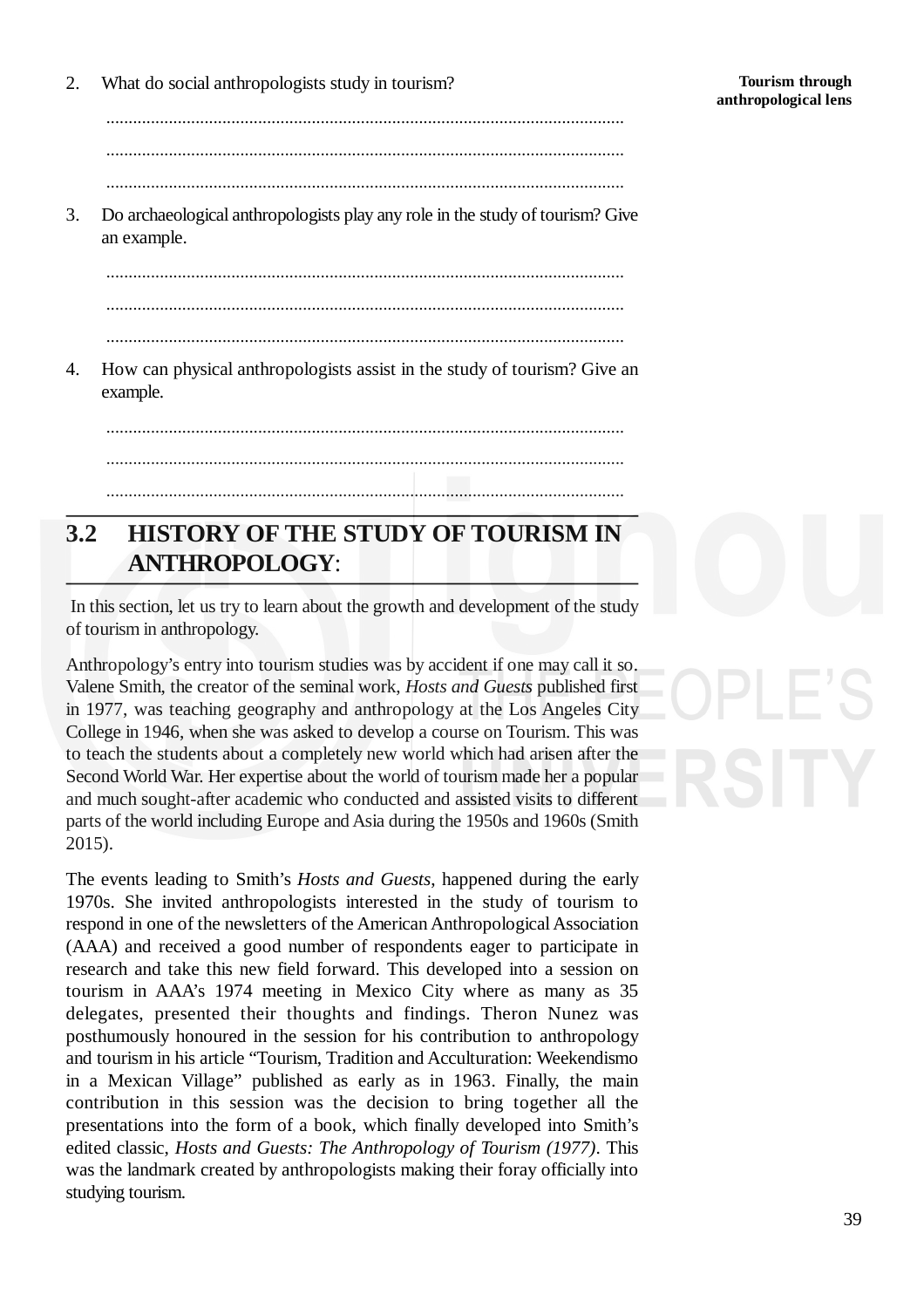#### **Understanding Tourism**

Smith also conducted a similar session in 1975 with the Society for Applied Anthropology (SfAA) in Mérida, Mexico. The proceedings of this session too were published. Such sessions on tourism grew with new anthropological work added every year. By 1987, Smith realised that the book, *Hosts and Guests* needed a makeover with new and diverse changes being added to the earlier works. Many authors from the first version wanted their papers to be removed as new content related to their topics were no more available. The third edition, with its name tweaked a little, *Hosts and Guests Revisited* (2001) had a number of new chapters. With concerns and interests changing in the field of anthropology and tourism, it was pertinent to bring in these new investigations to the public domain.

Other notable anthropologists who dedicated their lives to studying tourism during the 1970s and 1980s are Nelson Graburn, Dennison Nash, Oriol Pi-Sunyer, Erik Cohen etc. They of course contributed to areas which were of significance then, more so in aspects of theory building, cultural encounters, cultural reconstruction, etc.

As compared to Valene Smith, whose *Hosts and Guests* and its later editions began as a work on tourism with a group of people involved, anthropologists like Dean Mac Cannell, propagated their theories and published them as single authors. Mac Cannell's work on tourism in 1976 is significant for concentrating on its semiotic aspects. He said that signs and symbols are the first pointers connecting a tourist to a site. Dennison Nash and Nelson Graburn contributed to tourism studies (1977) focussing on it as a symbol of modern day imperialism and as a transformative sacred journey, respectively. Both Nash and Graburn critically looked at Victor Turner's *The Ritual Process* (1969) and placed tourism as a journey allowing transition from one stage to another. More on this will be taken up on the section 3.4 on Pilgrimage.

As the popularity of studying tourism in anthropology grew, the *Annals of Tourism Research* devoted a complete issue to anthropological work on tourism in their 1983 issue. So, the mid  $20<sup>th</sup>$  century was a point of development where the main areas of concentration as nicely put forward by Nash, were: Development, Tourist transformation and Superstructure. In the present century, tourism has placed itself safely within the gamut of anthropological studies and has moved beyond and further from the above mentioned areas of interest.

The turn of the century saw Amanda Stronza, an anthropologist, who brought into the discussion of tourism a new area- ecotourism with a review of literature that social scientists had published in past on the topic. She called this branch fundamentally interdisciplinary whose main focus was on "political economy, social change and development" (Stronza 2001: 261). Ecotourism as an interest is connected to the growth of environmental anthropology, which is now a key branch of anthropology. After Stronza, many anthropologists followed suit in studying ecotourism of which the names of Paige West, James Carrier, Jim Igoe, Stocker, Robert Fletcher etc., are worth mentioning (Wallace and Scott, 2018).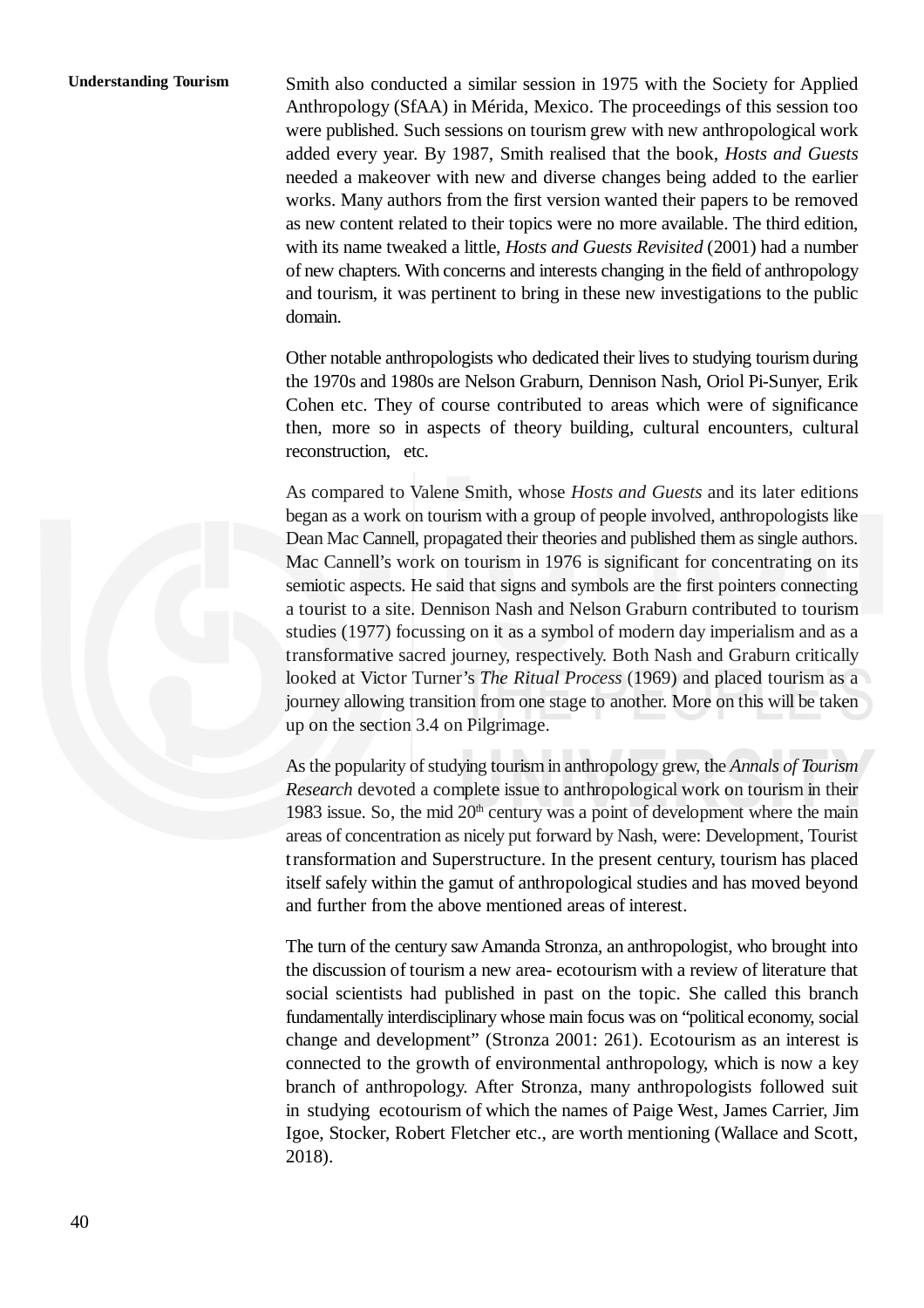#### **Check Your Progress 2**

41

5. Who is Valene Smith? What circumstances led her to work on tourism and publish her first work, *Hosts and Guests* (1977)?

....................................................................................................................

....................................................................................................................

....................................................................................................................

6. What did Mac Cannell's work on tourism concentrate on?

....................................................................................................................

....................................................................................................................

....................................................................................................................

....................................................................................................................

....................................................................................................................

- ....................................................................................................................
- 7. What aspect of tourism is Amanda Stronza known to study?

## **3.3 ETHNOGRAPHY AND TOURISM**

In this section and the sections thereafter, we grapple with concerns which are specific to tourism studies in anthropology. Ethnography, which is a much sought after and important method of research employed by social scientists including anthropologists to study tourism, is faced with difficulties while investigating tourism. This is because the tourist space, the tourist (guests) and the natives (hosts), all have interesting yet complicated positioning, making tourism investigation rather complex.

Ethnography is an intrinsic part of anthropological investigation. It is a methodology which has the credibility of establishing itself first as a method and then as a product. It involves direct engagement with people for a long period of time and preferably with the use of local language to gather "authentic" information about cultures. This methodology put to use in the case of tourism studies raises concerns that need attention.

#### **3.3.1 The Field Site/The Tourist Spot**

Let us first consider the place. Majority of the tourist spots have been historically significant and people visit them to recreate the romantic or ideal imagery they have in their mind's eye about the space. The image of such a spot gives the tourists the opportunity to see the space as it has been etched in their imagination from the accounts they have read and the pictures they have seen of the same from elsewhere. This creates an exotic imprint in them which when they actually encounter, they would like it to be exactly as they had visualised. It is the past of that particular place that they would like to see rather than its present. The people commercially responsible for the promotion of such spots equally are responsible in keeping such ideals alive as they too offer the tourist the assurance that the spot will possess the fantasy, glamour and sentimentality that it owned once upon a time. So, for example, in the case of India, the Westerners would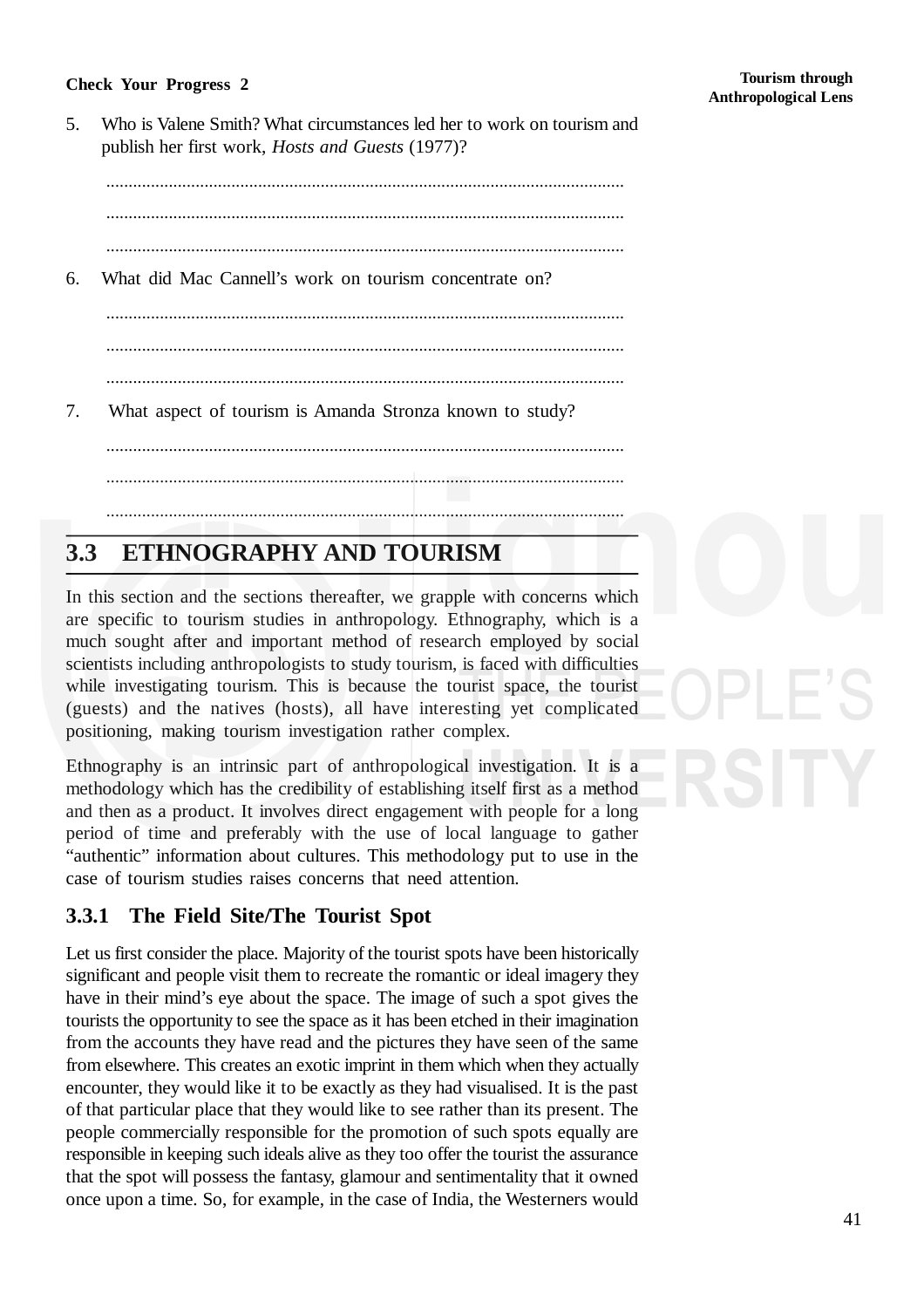love to see an exotic land with snake charmers, naked hermits and elephants or the famous Taj Mahal as a symbol of true love.

The locals in such tourist spots, to keep this imagined reality intact, behave in a way which is pleasing to the tourists, allowing them to take with them a sense of satisfaction and fulfillment. The very actions undertaken to achieve these ends provide interesting anthropological fields of study.

#### **3.3.2 The Tourist/The Guest**

Secondly a tourist spot is identified not only by the attractions it possesses but also equally by the people who visit the space and make it economically and culturally viable. They comprise of the visitor, the guest who go to experience what a place has to offer and most importantly for leisure and pleasure. The presence of the tourist allows for an interesting take for an ethnographer to study the perspective the tourists hold for the place, the gaze the tourists emanate, how the tourists view the locals etc. As mentioned above the tourists would like to be positioned in a way which caters to their imagined reality, it is therefore more interesting to understand and see how an ethnographer tackles such scenarios where the past, the present, the imagined and the real are all entangled.

Comparing an ethnographer and a tourist is a highly controversial area, debated by many scholars as to what role each has to play, how similar or different they are and how they can co-exist the validity of a travelogue penned by a tourist as compared to an ethnographic monograph created by an ethnographer. Their similarities in the ways of representing society and its culture, overlap so much that they have also been addressed as "distant relatives" (Crick 1995). As in the past anthropology was dependent on the accounts of missionaries, voyagers, migrants to develop the subject, similarly who is to say that work created by tourists cannot be helpful in a world where the discourse produced by the ethnographer on a society debates with the question of what the "other" sees that the "self" might want to do away with. Urry (1990) exclaims that it is now hard to identify any difference between processes of tourism and processes of society and culture. This is as in this postmodern world meaning of perception and representation may vary for different observers. As early as in 1955 Lévi Strauss brought out *Tristes Tropiques* (1955) which is a classic example of an anthropologist's travels and can be safely placed as a work of anthropological importance where ironically Strauss talks about his hatred for travel and people who travel.

#### **3.3.3 The Native/The Host**

One important aspect that anthropologists look into is to what extent and in what way the host communities are affected by the entry and presence of guests, the tourists. The impact of the culture of the tourist on that of the hosts can be interesting to note. The hosts copy the mannerisms of the guests which after a period of time can considerably affect the cultural and social structure of the host community. This can result in either a simple cultural drift or a more complex acculturation. This however can only happen if the tourist is seen as coming from a superior culture. Mathieson and Wall (1992) has pointed out that when hosts change their behaviour akin to the guests when they are present but become their normal selves again, once the tourists leave can be seen as cultural drift. It is more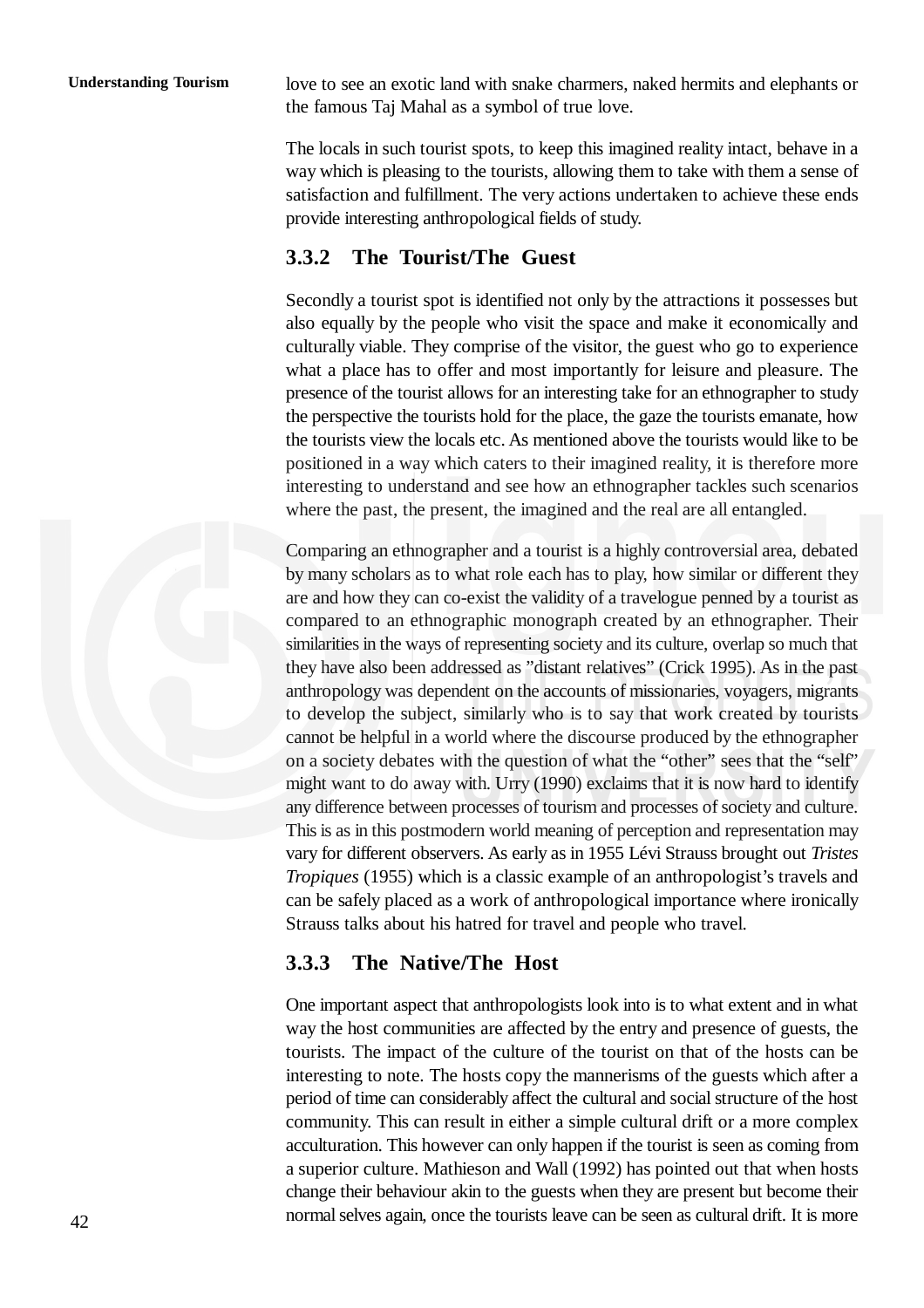phenotypic. However, if changes in behaviour become a more permanent happening where the cultural change which occurs due to coming in contact with tourists and is handed down from one generation to the next, then this can be a part of acculturation. This may be seen as genotypic behaviour. For example, the hillstations of India that were the favourite tourist spots of the British, imbibed much of British culture which still persists.

Nash has discussed about the "adaptations host communities make when they become tourist destinations" (1996: 121). With the building of hotels, resorts and recreation centres. hosts have to cater to all the needs that the tourists look for to make the guests feel 'at home'. For this it is obvious that the hosts have to make significant changes in their own lives to create another environment which is not part of their everyday life.

The tourist-host contact is often "mis-interpreted". Each has unreal expectations of each other's reality and allows anthropologists to notice the kind of adaptations they make to their behaviour to meet these expectations. Salazar and Graburn in their book, *Tourism Imaginaries: Anthropological Approaches* (2014) deal with these very concerns.

#### *Reflection*

**Cultural Drift:** It is a slow change which results from either a cultural loss or a gain in any cultural element or any practice in culture. For example: Fashion and style change.

**Acculturation:** This is a process which occurs when a culture assimilates itself into another culture, characteristically into the dominant one.

**Phenotype:** It is a physical trait that can be observed.

**Genotype:** It is the genetic composition of any living being.

#### **Check Your Progress 3**

8. What does an ethnographic investigation entail?

.................................................................................................................... ....................................................................................................................

- ....................................................................................................................
- 9. What does the tourist generally expect from a tourist spot?

.................................................................................................................... ....................................................................................................................

....................................................................................................................

10. What is the name of Lévi Strauss' famous work based on his travels?

.................................................................................................................... .................................................................................................................... ....................................................................................................................

#### **Tourism through Anthropological Lens**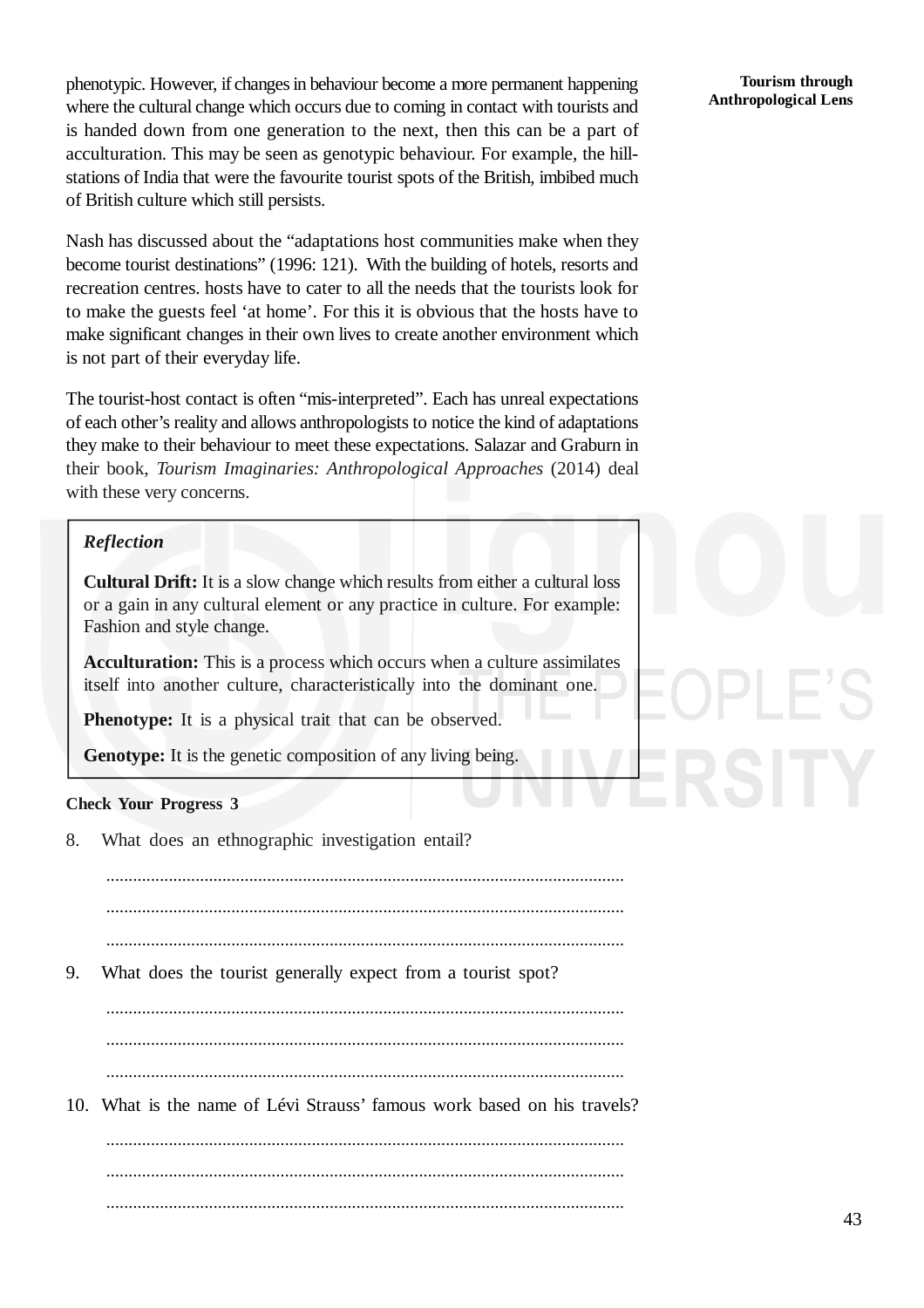.................................................................................................................... .................................................................................................................... ....................................................................................................................

## **3.4 PILGRIMAGE**

Anthropologists have shown interest in studies of pilgrimage, which started with Van Gennep's (1908 (1960)) *Rites de Passage* and was taken forward by Victor Turner (1969) who dealt with rituals and pilgrimage as a path of transition. As postulated by Turner, an individual in society undergoes three stages of social transition. First is the stage of *Separation* where the individual is removed from their everyday activities with her/his community, second is *Liminality* where the individual is placed in a ritualistic and sacred environment and third, *Reintegration* where the individual is placed back to their routine life. The second stage of *Liminality* also holds a position of *Communitas* which is shared with others going through the same process at that point of time. Turner used this same outline to discuss pilgrimage. In pilgrimage too, he deduced that people move from a systematised, normal regime and enters into a liminal and sanctified environment of a pilgrimage centre. Anthropologists studying tourism, have been able to find likeness in the description of Turner's pilgrimage with many tourism experiences. Anthropologists have linked it to Turner's idea of *Communitas* where people in such situations experience, "spontaneity, personal wholeness, and social togetherness" (Nash and Smith 1991). An example of this is the involvement people feel during the popular festival, Fiesta de San Fermín, which is held in Pampola, Spain or while visiting the Walt Disney World.

Graburn (1983) explains that such stages in people's lives, through the use of tourism, give them the much needed change and refreshment from their daily structured lives. He opines that tourism is "one of those necessary breaks from ordinary life that characterises all human societies, which are, moreover, necessary for the maintenance of physical and bodily health." (1983: 11). He states that modern day tourism bears similarity with pilgrimage of earlier times and hence Turner's views on pilgrimage can be used to draw a parallel with tourism. It is the travel of both to a 'much looked forward' destination. However other anthropologists, who see much difference between the two and point out that pilgrimage is a journey with a religious purpose leading one to a holy point whereas tourism is seen as 'absurd' in the sense that it has not structured purpose and leads one to the fringes (Leite and Graburn 2009). Newer ethnographic work has led anthropologists to advice that pilgrimage and tourism should not be theoretically distinguished from the context of anthropology but can only be evaluated from the perspective of their background or their heuristic conditions (Badone and Rosemon 2004).

Sometimes (as noted by Basu 2004, Ebron 2000 and Graburn 2004), tourism in the context of pilgrimage is also seen from the standpoint of the structure of pilgrimage which is evoked as corresponding to tourism and how it effects it. Anthropologists point out that pilgrimage is also used in context of identity tourism, for example, "roots pilgrimage" referring to a journey to the home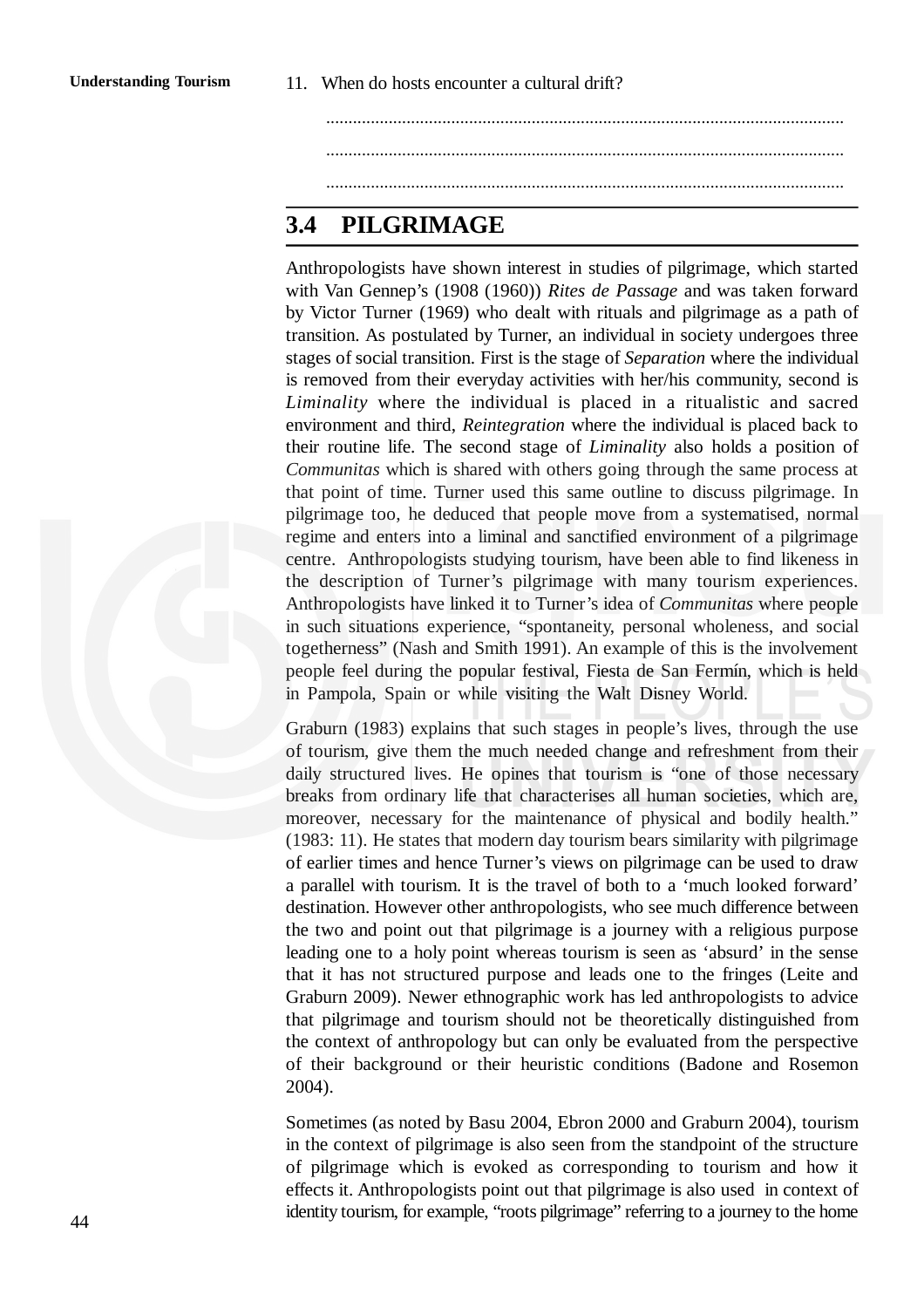of one's ancestors (Basu 2007) or "queer pilgrimage", referring to a journey to San Francisco which is known as a homeland of gays (Howe 2001). Such sites have immense emotional value equivalent to a pilgrimage site. For the tourist the sacredness lies in the gravity of the intent of the journey and the lasting impression that the visit would bring in its end.

#### **Check Your Progress 4**

12. Which anthropologist's seminal work on rites of passage has influenced scholars to study the concept of pilgrimage in tourism?

.................................................................................................................... .................................................................................................................... ....................................................................................................................

13. What is Graburn's take on pilgrimage and tourism?

....................................................................................................................

....................................................................................................................

....................................................................................................................

## **3.5 ISSUES OF AUTHENTICITY AND THEORETICAL CONCERNS**

The notion of authenticity in tourism has been a matter of interest and concern for anthropologists. It has been studied from three theoretical approaches: Objectivism, Constructivism and Post-modernism. Authenticity, is usually used in the sense of genuine, real, true etc. But, in tourism, authenticity implies not the real truth but a truth that the tourist wants to see. To the tourist, authentic may be something that the tourist has dreamt of. As Gisolf (2010: n.d), describes a scenario in his article, "Authenticity", about how the people in the west bear images of certain places to have honest people, working the earth honestly to produce honest products where there is no room for nuclear reactors, trade unions or traffic jams. The tourist imagines the past to be seen in the present. It is full of images of "primitivism, exotic tribes and historical stagnation" (ibid). Reality of such sites may have starkly transformed but authenticity, here remains something that is visualised and then seen by tourists and for the tourism business to thrive, such "authentic realities" are built. Let us now try to see how anthropologists have tried to understand authenticity in tourism

**The Objectivist Theory**: This theory suggests that authenticity is free from the mind's eye. It is present as intrinsically in the object which is visited and is not connected to the notions of the visitor or tourist, hence authenticity exists as a factual trait. Boorstin and MacCanell, two American scholars, assessed this objectivist theory in the 1970s. Boorstin (1964) opined that the tourist always looks for the inauthentic object and is conscious of the fact that the host spot offers a 'pseudo-event'. The 'authentic' is manufactured and hence is actually inauthentic. Boorstin concludes that the tourists in reality look for inauthenticity. However, MacCanell (1976) disagreed and made his point that, "the alienated modern tourist in quest of authenticity hence looks for the pristine, the natural, that which is as yet untouched by modernity"

**Tourism through Anthropological Lens**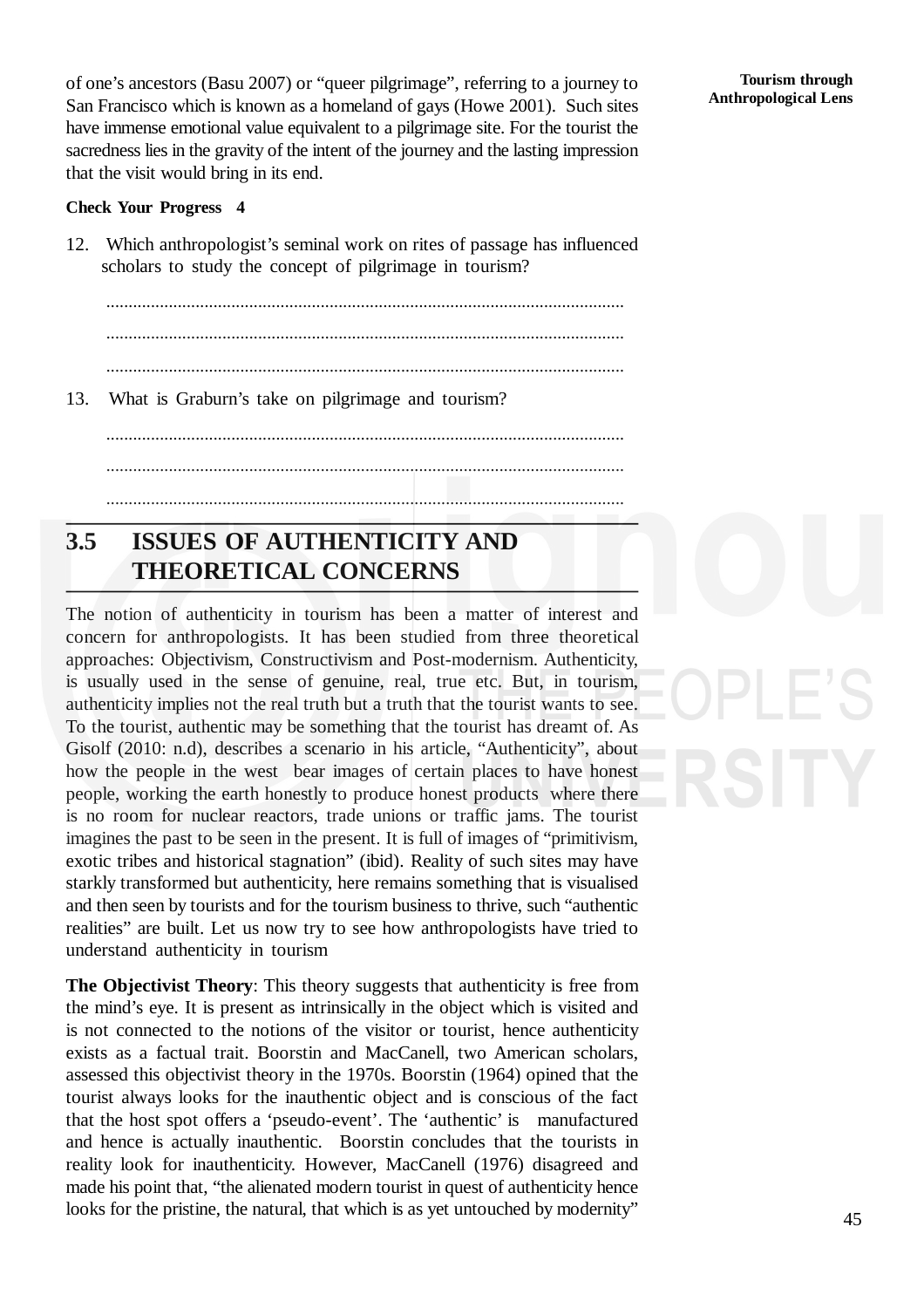(1976: 384). He calls such tourists the "religious pilgrim". They do agree on one point, that what tourists actually finally get to view is inauthentic.

**The Constructivism Theory**: In the Objectivist theory, one issue which was observed was that it viewed tourists' spots and their cultures as constant and unchanging. This issue was tackled by another approach called the Constructivism theory. The main advocate of this theory in the context of tourism was sociologist, Erik Cohen. This theory argues that authenticity is not physically observed and "is a socially constructed, negotiated concept and is not a permanent property of the toured object." (Terziyska 2012: 90). Thus, different people can view an object with a different authenticity, based on her or his philosophy or way of thinking. Cohen presented a new term, emergent authenticity to describe how with change in culture an artificial or fake experience, eventually is recognised as authentic. Urry (2002) explains this as the tourist belief of authenticity is created by 'modern mass media' by means of 'time-space compression'.

**The Post-modern theory**: This was postulated by Wang and he called it existential authenticity, also known as activity based authenticity (1999). This theory differs from the above two, as it is not concerned with the object of visit but by the experience the tourist entails at the tourist spot. Wand writes, "Existential authenticity refers to a potential existential state of Being that is to be activated by tourist activities. Correspondingly, authentic experiences in tourism are to achieve this activated existential state of Being within the liminal process of tourism. Existential authenticity can have nothing to do with the authenticity of toured objects" (ibid: 352). Postmodernism has been debated by others, like Engler who asserts that, objectivism may have been mostly discarded as a theory but it is still seen in praxis (n.d). For example, hotels and resorts, or group tours which promise to give an authentic feel of the culture of the tourist site.

Authenticity became a topic of discussion in the 1950s and became an important concept to discuss upon, as acting as an inspiration to travel and for its ability to exhibit itself in tourism happenings. It is however found that while academics talks more of the constructivist approach of authenticity in real life, objective authenticity prevails more.

#### **Check Your Progress 5**

14. Name the three theories on the basis of which authenticity is studied in tourism by social scientists.

....................................................................................................................

....................................................................................................................

- ....................................................................................................................
- 15. What does the objectivist theory talk about?

.................................................................................................................... .................................................................................................................... ....................................................................................................................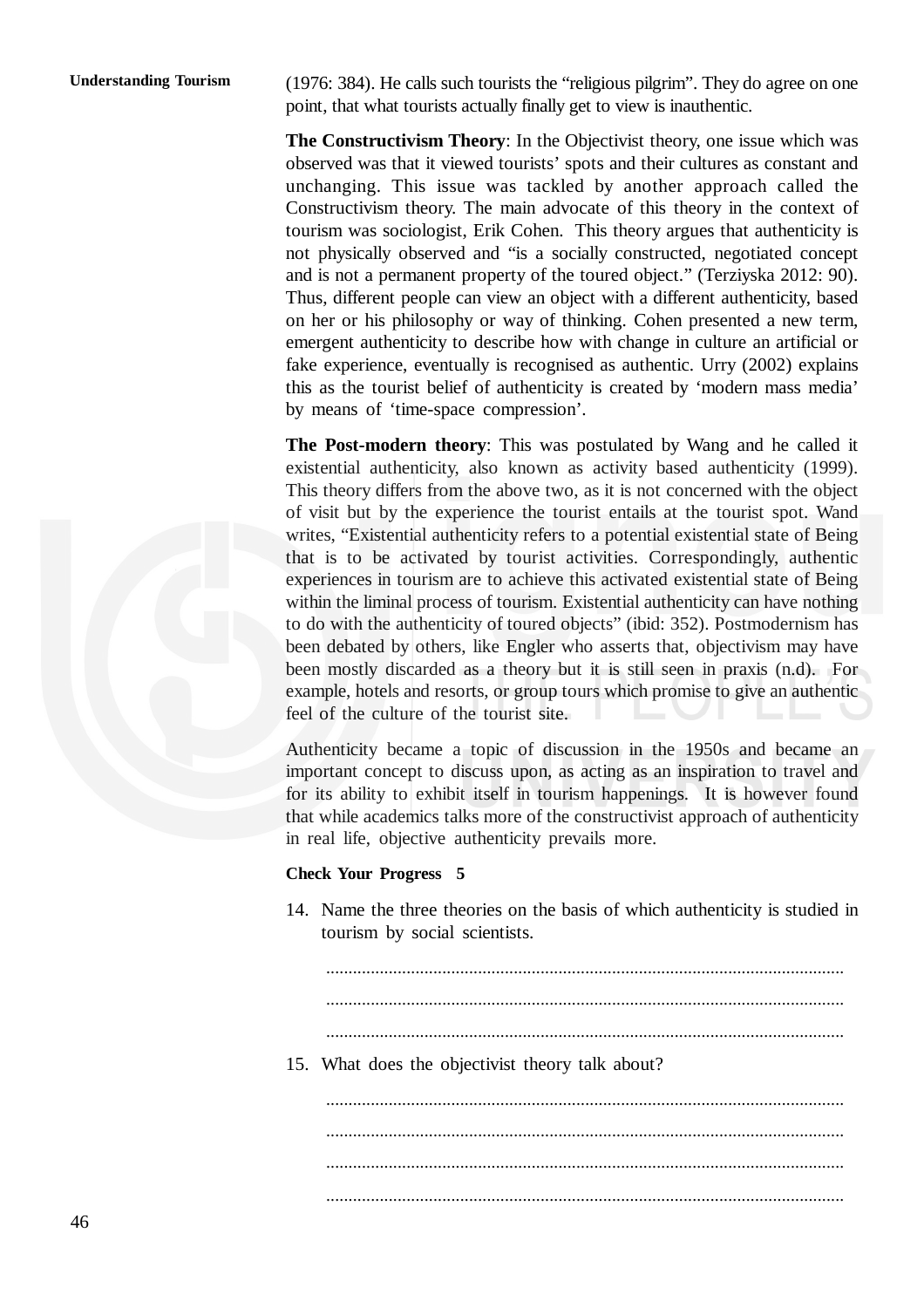16. How is the objectivist theory different from the constructivism theory?

.................................................................................................................... .................................................................................................................... ....................................................................................................................

17. What does Wang's existential authenticity deals with?

.................................................................................................................... .................................................................................................................... ....................................................................................................................

# **3.6 SUMMARY**

This unit gave you a basic idea of why anthropologists study tourism, how it is studied in the major branches of anthropology and what are the areas in which anthropologists are interested in. A detailed historical discussion was provided along with the important pioneers associated with it. Ethnography was shown as an important method of studying tourism. Finally, two very significant concepts, pilgrimage and authenticity were comprehensibly discussed in this unit.

## **3.7 REFERENCES**

Badone, E., & Roseman, S. (eds.). (2004). *Intersecting Journeys: The Anthropology of Pilgrimage and Tourism*. Urbana; Chicago: University of Illinois Press.

Basu, Paul (2004). "Route Metaphors of 'Roots Tourism'." In Simon Coleman and John Eade (eds.) *Reframing Pilgrimage* (pp. 150–174). London: Routledge.

Basu, Paul (2007). *Highland Homecomings: Genealogy and Heritage-Tourism in the Scottish Diaspora*. London: Routledge.

Boorstin, D.J. (1964). *The Image: A Guide to Pseudo-events in American Society*. New York: Harper & Row.

Crick, M, (1995). "Anthropologist as Tourist: An Identity in Question", in Marie-Françoise Lanfant, John B. Allcock, and Edward M. Bruner (eds.) *International Tourism. Identity and Change*, pp. 205-223. London: Sage.

Ebron, Paulla (2000). "Tourists as Pilgrims: Commercial Fashioning of Transatlantic Politics." *American Ethnologist*. 26(4): 910–932.

Graburn, Nelson (2004). "The Kyoto Tax Strike: Buddhism, Shinto, and Tourism in Japan." In Ellen Badone and Sharon Roseman (eds.), *Intersecting Journeys: The Anthropology of Pilgrimage and Tourism* (pp. 125–139).

Engler, C. (n.d.) *Authenticity vs. Staged Experiences'*, retrieved from: http:// themedattraction.com/authenticity.htm

Di Glovine, M. (2017). "Anthropology of Tourism" in Linda L. Lowry (ed.), *The SAGE International Encyclopedia of Travel and Tourism*, pp. 77-81. Thousand Oaks, CA: SAGE Publications, Inc.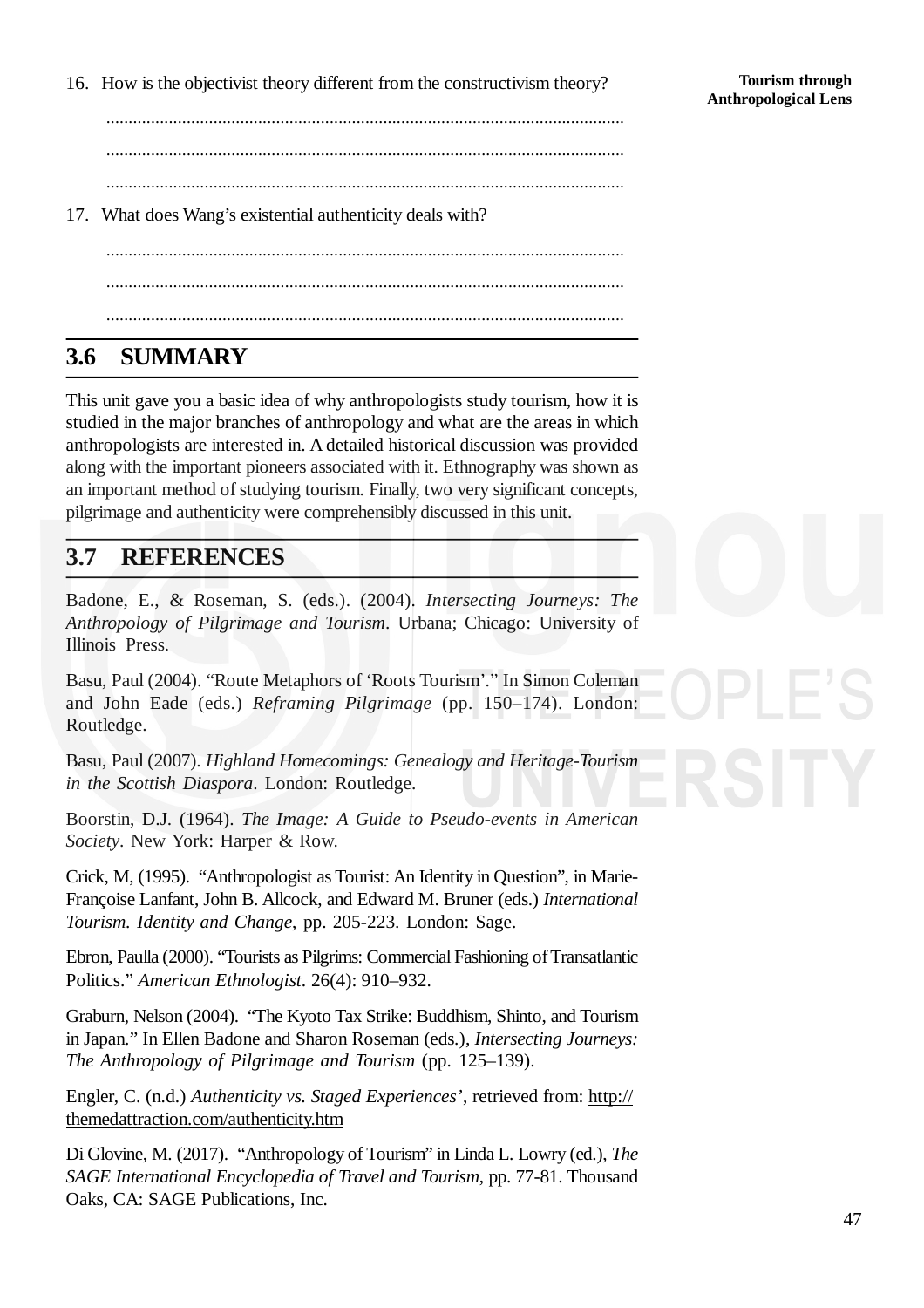Gisolf, M. (2010) *Authenticity*, retrieved from: http://www.tourismtheories.org/  $?p=719$ 

Graburn, Nelson H.H. (1983). "The Anthropology of Tourism" In *Annals of Tourism Research* 10(1): 9–34.

Holden, A. (2005). *Tourism Studies and the Social Sciences.* New York: Routledge

Howe, A. (2001). "Queer Pilgrimage: The San Francisco Homeland and Identity Tourism." *Cultural Anthropology*, 16(1): 35–61.

Leite, N. & Graburn, N. (2009). "Anthropological Interventions in Tourism Studies. In T. Jamal & M. Robinson *The SAGE handbook of tourism studies* (pp. 35-64). London: SAGE Publications Ltd.

Leìvi-Strauss, C. (1955). *Tristes Tropiques*. Paris: Plon. MacCannell, D. (1976). *The Tourist*. New York: Schocken Books.

Mathieson, A., and Wall, G. (1992). *Tourism. Economic, Physical and Social Impacts*. Essex: Addison Wesley Longman Limited.

Nash, D. (1966) *Anthropology of Tourism*, Pergamon Press, Oxford.

Nash, D. (1977). "Tourism as Imperialism." In Valene Smith (ed.), *Hosts and Guests* (pp. 33–47). Philadelphia: University of Pennsylvania Press.

Graburn, N. (1977). "Tourism: The Sacred Journey." In Valene Smith (ed.), *Hosts and Guests* (pp. 17–32). Philadelphia: University of Pennsylvania Press.

Nash, D and V. Smith. (1991). "Anthropology and Tourism". In *Annals of Tourism Research*. Vol: 18, Issue: 1, Page: 12-25.

Nuñez, T. (1963). "Tourism, Tradition, and Acculturation: *El Weekendismo* in Mexico." *Ethnology*, 2: 328–336.

Salazar, Noel B. & Graburn, Nelson. (2014). *Tourism Imaginaries: Anthropological Approaches*. New York: Berghahn Books.

Smith, V. (ed.) (1977). *Hosts and Guests: The Anthropology of Tourism*. Philadelphia: University of Pennsylvania Press.

Smith, V. and Maryann Brent (eds.). (2001). *Hosts and Guests Revisited: Tourism Issues of the 21st Century*. New York: Cognizant Communication Corporation.

Smith, V. (2015). *Stereopticon: Entry to a Research*. New York: Cognizant Communication Corporation.

Stronza, A. (2001). "Anthropology of Tourism." *Annual Review of Anthropology*, 30: 261–283.

Terziyska, Ilinka. (2012). "Interpretations of Authenticity in Tourism". *Science & Research*. 85-94.

Turner, V. (1969). *The Ritual Process: Structure and Anti-structure*. Chicago: Aldine.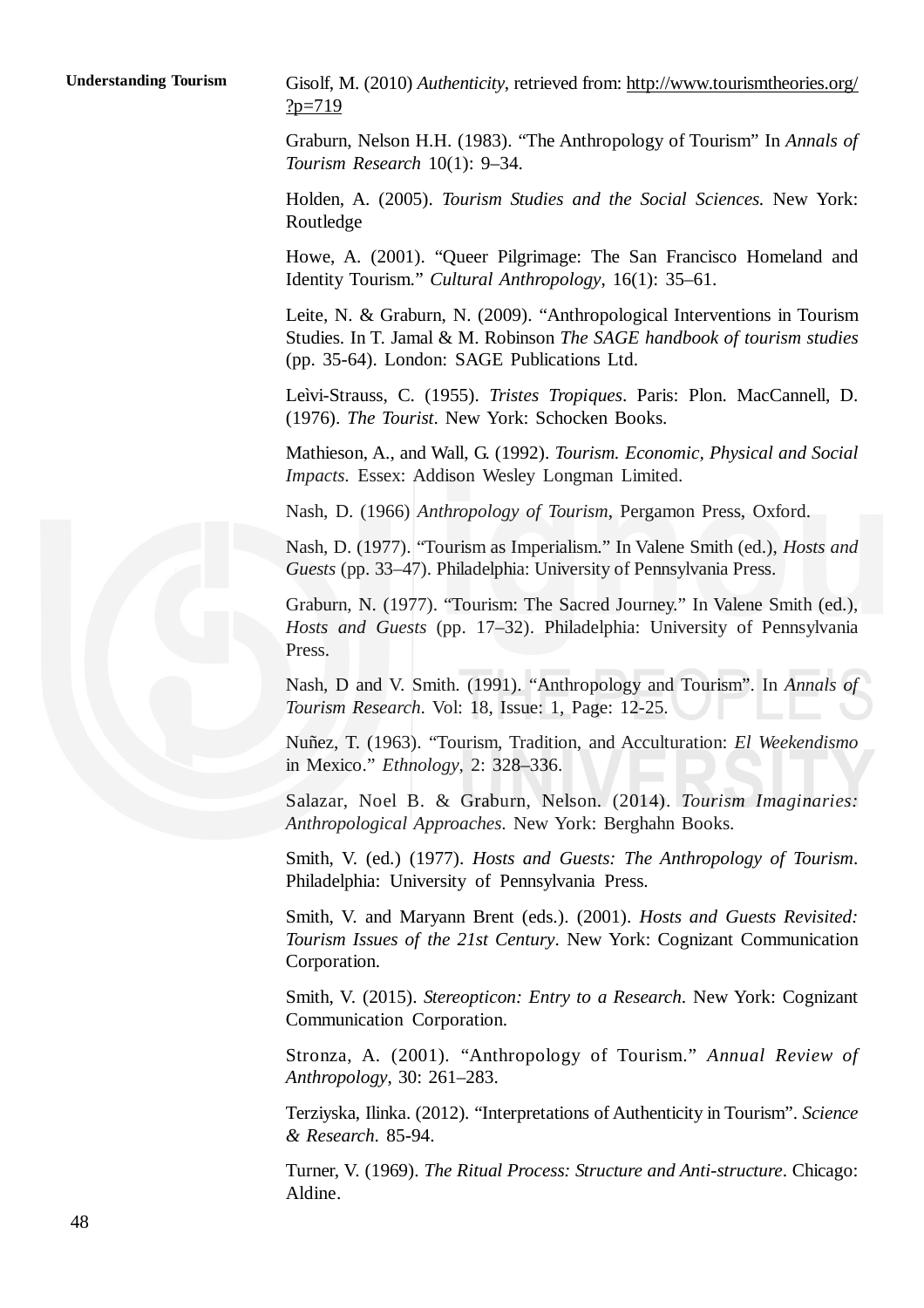Urry, J. (1990). *The Tourist Gaze*. London: Sage.

 $-()$ 

Urry, J. (2002). "Mobility and Proximity". *Sociology*, *36*(2), 255–274.

Van Gennep, A. [1909] 1960. *The Rites of Passage*. London: Routledge & Kegan Paul.

Wallace, T. & Scott, V. (2018). "Anthropology of Tourism". In C. Cooper, S. Volo & W. C. Gartner *The Sage Handbook of Tourism Management* (pp. 118-128). London: SAGE Publications Ltd.

Wang, N. (1999). "Rethinking Authenticity in Tourism Experience." *Annals of Tourism Research*, 20(2): 349–370.

## **3.8 ANSWERS TO CHECK YOUR PROGRESS**

- 1. Refer to the first paragraph in Section 3.1
- 2. Refer to the second paragraph in Section 3.1
- 3. Refer to the second paragraph in Section 3.1
- 4. Refer to the fourth paragraph in Section 3.1
- 5. Refer to the first two paragraphs in Section 3.2
- 6. Refer to the sixth paragraph in Section 3.2
- 7. Amanda Stronza known to study eco-tourism
- 8. Refer to the second paragraph in Section 3.3
- 9. Refer to section 3.3.1
- 10. *Tristes Tropiques* (1955)
- 11. Refer to section 3.3.3
- 12. Victor Turner
- 13. Refer to the second paragraph in section 3.4
- 14. They are: Objectivism, Constructivism and Post-modernism
- 15. Refer to the second paragraph in section 3.5
- 16. Refer to the third paragraph in section 3.5
- 17. Refer to the fourth paragraph in section 3.5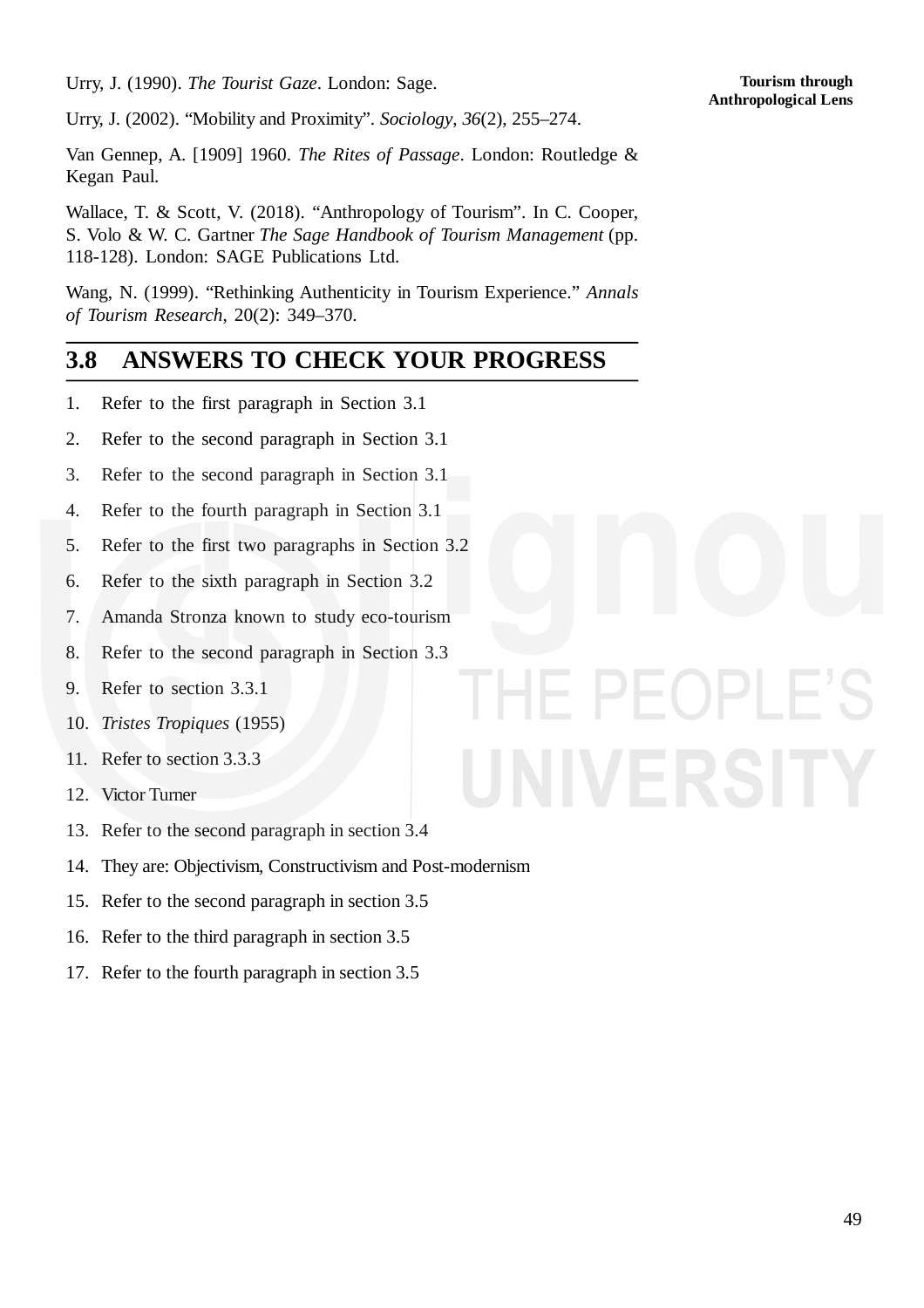# **UNIT 4 TOURISM AND CULTURE**

#### **Contents**

- 4.0 Introduction
- 4.1 Tourism and Culture
	- 4.1.1 Cross Cultural Interaction: The Acculturation Debate
	- 4.1.2 The Tourist Experience and the Debate on Authenticity
	- 4.1.3 Destination Image Formation
		- 4.1.3.1 Image and Image Formation
		- 4.1.3.2 Semiotics and Tourism

#### 4.2 Summary

- 4.3 References
- 4.4 Answers to Check Your Progress

#### **Learning Objectives**

After reading this unit, the learners should be able to discuss the:

- $\triangleright$  conceptualisation of culture in anthropology;
- $\triangleright$  relation between tourism and culture:
- $\triangleright$  interaction between tourist and culture and its implication on the host community; and
- the experience of the tourist based on image, image formation and semiotics.

## **4.0 INTRODUCTION**

Tourism is a cultural phenomenon and touristic activities are strongly connected with host/ destination cultures. Anthropological studies of people in tourist destinations and culture change have had two inter-related foci: (a) the political economy of tourism and development; and (b) cultural commodification, homogenisation/ heterogeneity encompassing the associated processes of globalisation. This unit would look at tourism and its interrelationship with culture. We shall begin this unit with the meaning of culture from anthropological perspective and move on to understand the relationship between tourism and culture.

## **4.1 TOURISMAND CULTURE**

"He/She belongs to a cultured family", "So uncultured" are some of the common phrases we use in day to day life. How relevant are these phrases in the study of culture from anthropological perspective? Let us being this section with an anthropological understanding of culture, the aspects anthropological studies deal with while studying culture. Anthropology deals with culture as a way of life, as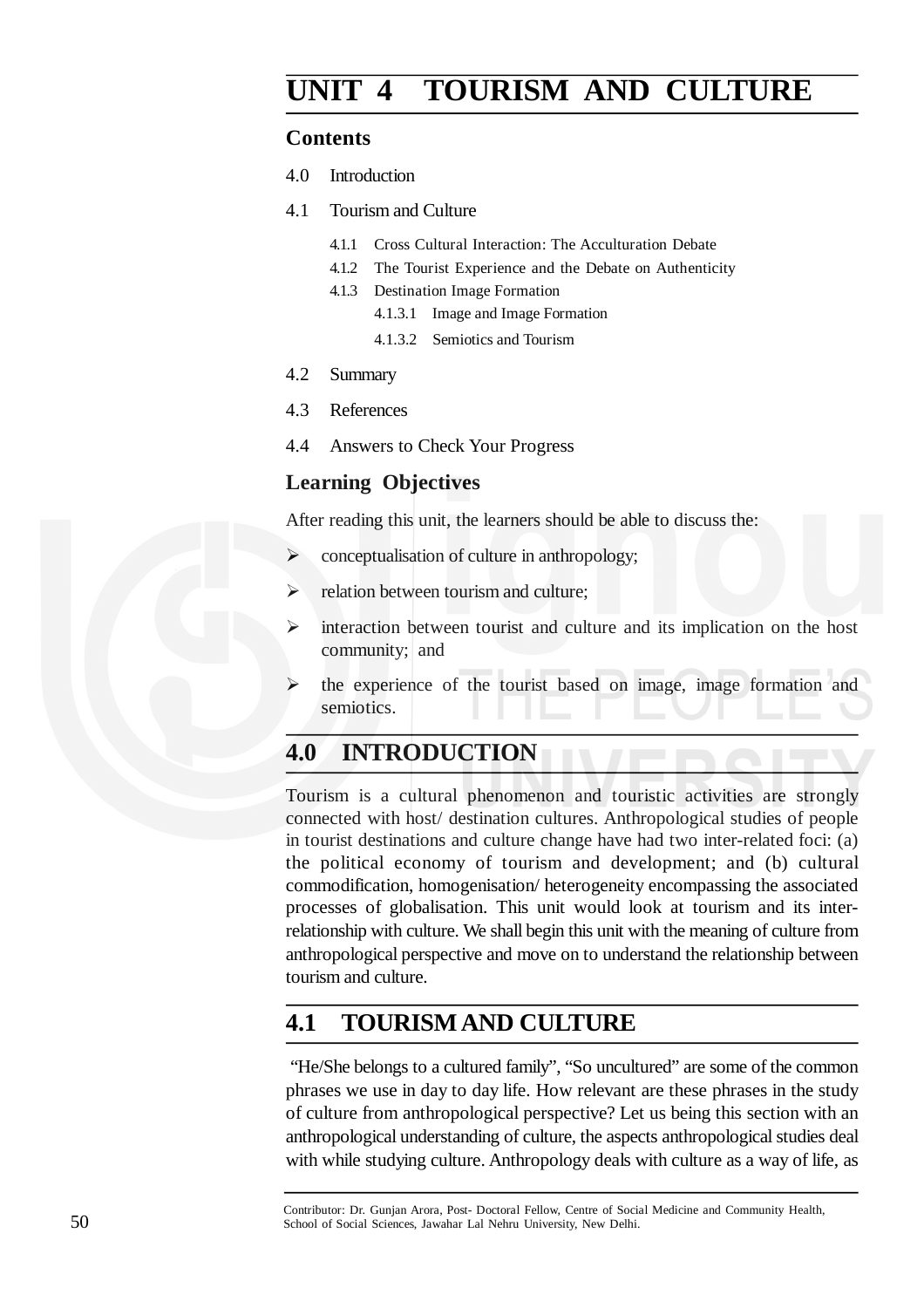# **Tourism and Culture**

to how a group of people behave, think, how they interact, what and why they eat certain kinds of food etc. in their daily lives. Most importantly anthropologists look at culture as trait that every human being possess, an essential part of everyone's lived experience of everyday life. From an anthropological perspective, culture has been broadly defined as behaviour as observed through social interactions and production of material artefacts. Singer (1968: 528) defines culture as 'consisting of patterns, explicit and implicit, of and for behaviour, acquired and transmitted by symbols, constituting the distinctive achievements of human groups including their embodiments in artefacts; the essential core of culture consists of traditional (i.e., historically derived and selected) ideas and especially their attached values'. Culture is seen broadly as either a system of meanings and have symbolic expression or as an assemblage of material and substantive goods and artefacts and rules and norms pertaining to their production and circulation. In other words, it is either understood ideationally or materially. However, both these aspects of culture are interrelated.

Culture consists of behaviour learnt as members of a social group. And the knowledge, values and traditions so acquired are passed down through generations. Richards (1996) argued that culture is a complex whole and is both a process and a product. Culture as a process includes the behaviour of the individuals of a specific group through which people make sense of themselves and their lives. Culture as product includes the individual group activities to which certain meanings are attached. Richards further argues that in tourism both these overlap and are integrated. The tourist who engage in cultural experiences in search of authenticity are provided with culture developed specifically for their consumption. Thus, tourism as such transforms 'culture as a process' to 'culture as a product'. Or it may be said that tourism itself is a culture industry in that cultural products and experiences are promoted as tourist attractions (Prentice 1997).

#### *Reflection*

Sir Edward Burnett Tylor is regarded as the father of Social Anthropology, in his book, *Primitive Cultures* published in 1871 had stated "*Culture or Civilisation, is that complex whole which includes knowledge, belief, arts, morals, law, customs, and any other capabilities acquired by man as a member of society*" (Tylor, 1871 reprint 1958).

From this definition of culture, it can be deduced that Culture comprises of elements that make up the everyday life of human beings. Culture is not an abstract that can be generated in isolation but one acquires or learns the way of life by living with other group members- exchanging and sharing knowledge as a part of a society. It is not an individual activity nor hereditary but passed on from one generation to the other via the medium of learning through language and symbols.

There is a strong inter relationship between tourism and culture. Tourism impacts both culture and society and is shaped by cultures and society. There are a few basic elements when we study the inter-relationship between tourism and culture. Let's outline the elements below for a better understanding: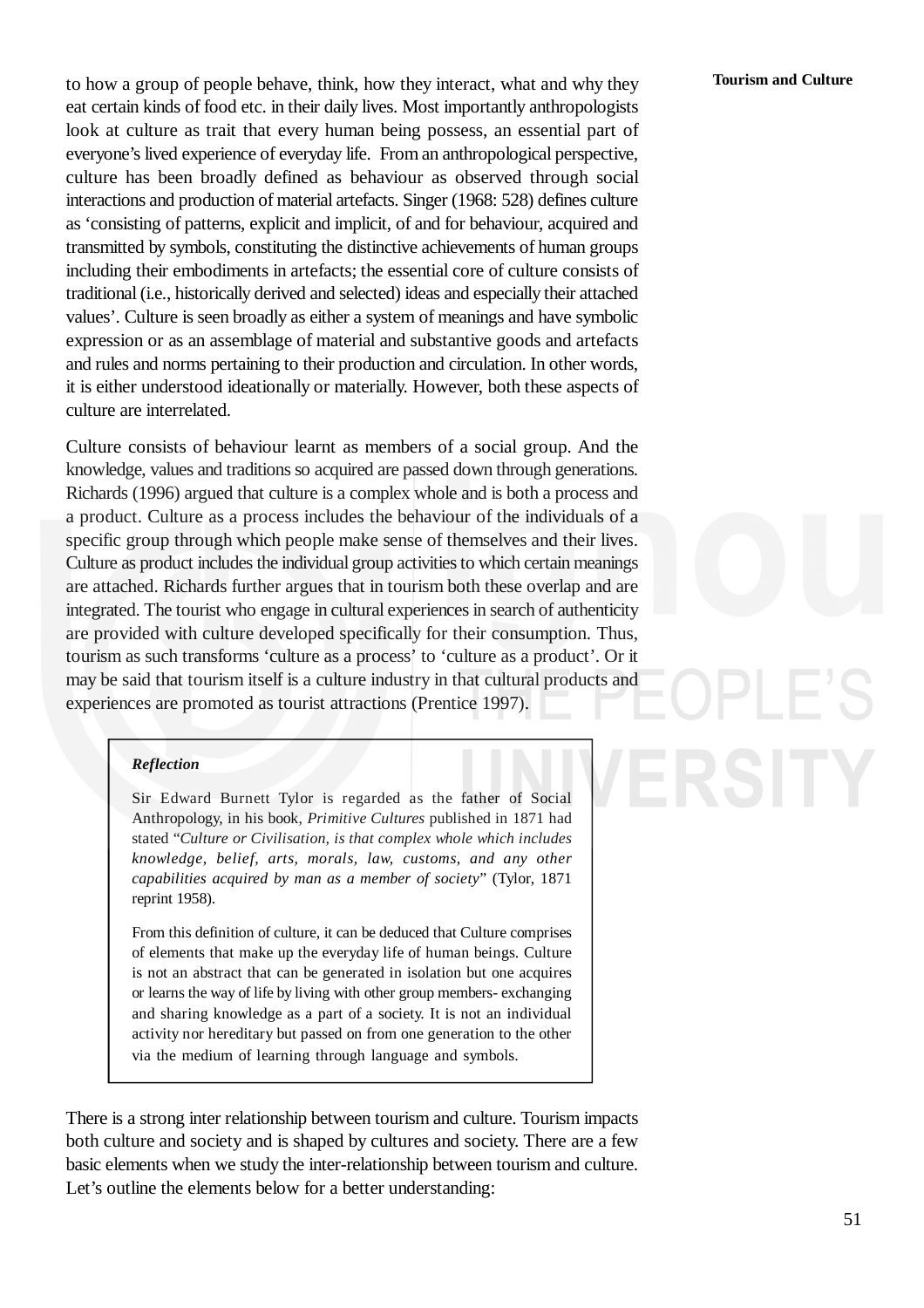#### **Understanding Tourism**

- 1. acculturation i.e. the culture contact between the tourist and the host population
- 2. the 'manufactured' tourist experience versus authenticity
- 3. commodification of culture i.e. culture is seen as a commercial resource (culture is perceived to be unique or unusual by the tourists and marketing specialists).
- 4. image formation of a place to convert it into a potential tourist destination.

#### **Check Your Progress 1**

- 1. Define Culture .................................................................................................................... ....................................................................................................................
	- ....................................................................................................................

....................................................................................................................

#### **4.1.1 Cross Cultural Interaction: The Acculturation Debate**

Tourism and touristic activities facilitate interaction between people from different cultures. The lifestyle of the people, history of the host community, their traditional arts, architecture, religion and other cultural elements are motivating factors that prompt a tourist to visit a particular area. However, continuous touristic activities in the host region gradually affects its values and traditions and begins to damage the very attractions that bring tourists to that place.

A key anthropological concept to explain how tourism affects cultures is 'acculturation'. Burns (1999: 99) defines acculturation as 'the process by which borrowing of one or some elements of cultures takes place as a result of a contact at any destination between two different societies.' To explain this further we can cite language as an example. In most of the places in India like Agra, Jodhpur and Jaipur which are frequented by tourists one would notice that the locals engaged in the tourism industry like the hawkers, folk artistes, and guides, speak English, French and other foreign languages, even though many of them are not able to read or write.

Within the framework of acculturation theory, it has been argued that when contact takes place between a strong culture and a weaker one, it is usually the former which influences the latter (Petit-Skinner 1977: 85). The underlying assumption of the studies has been that culture changes occur mainly in the indigenous host society's tradition, customs and values rather than the tourist group. This might lead to gradual homogenisation of cultures and local identity gets assimilated into the stronger visiting (tourist) group. As Nunez (1989: 266) states, when two cultures come into contact, each becomes like the other through the process of borrowing. It is also assumed that tourists who are often western and wealthier are less likely to borrow from their hosts than their hosts would from them. The host societies are seen to adapt to tourism and make attempts to satisfy the needs of tourists and in this process may acquire attitudes and values of the visiting group and may become more like their visitors.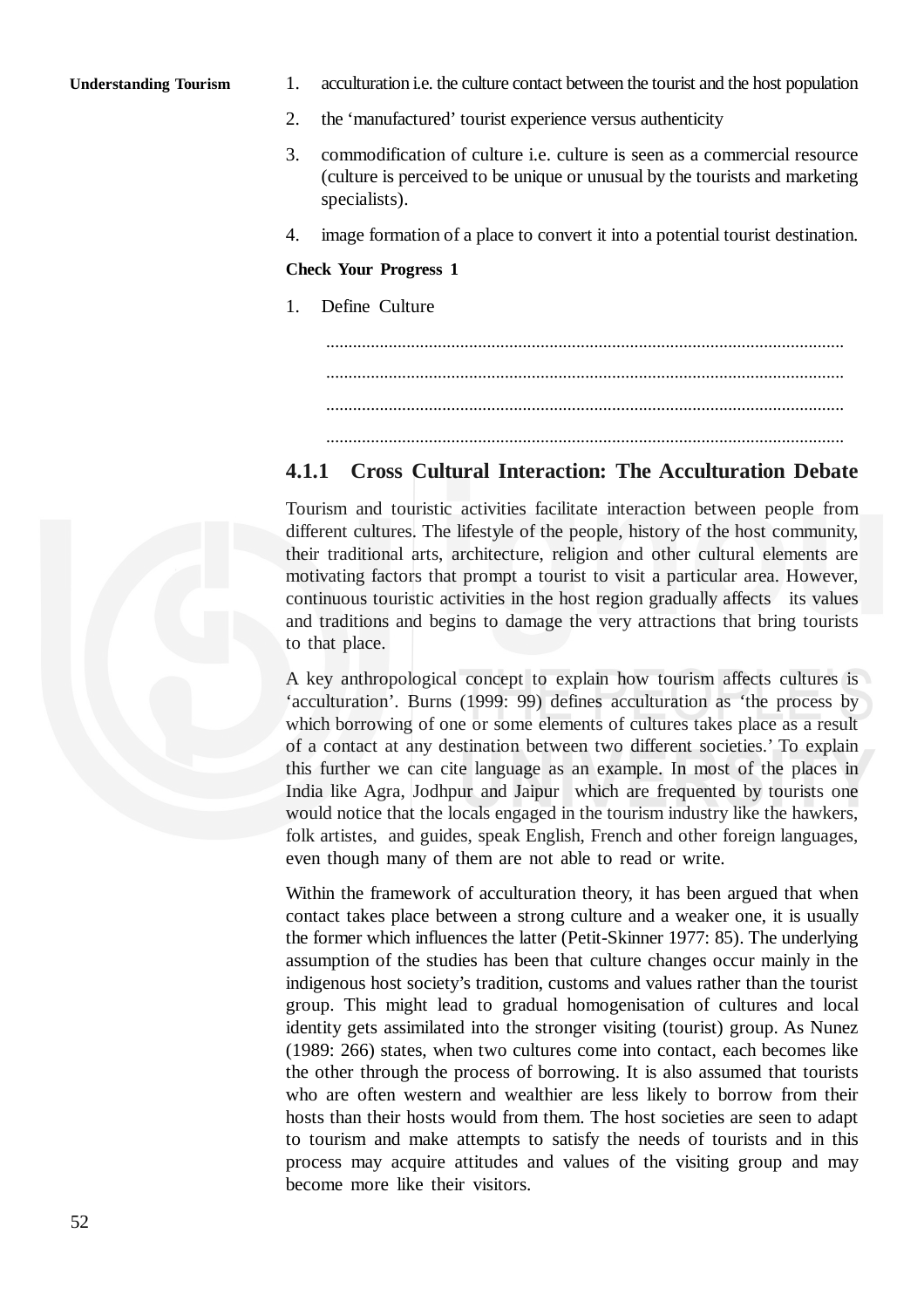But the assertions made by acculturation framework are ambiguous in the sense that it is difficult to examine that the culture changes that have occurred in a society are by tourism or as a result of other processes of modernisation (Mathieson and Wall 2006: 265). **Cultural drift** is an alternative conceptualisation to explain the relationship between the tourists and their hosts. It represents a new approach to study the cultural effects of tourism. We know that the process of acculturation occurs as a result of continuous first hand contact between host and guests, but in tourism the relationship between host and guests are seasonal, intermittent and marked by cultural 'distance', so the term cultural drift is more appropriate to explain the changes. According to Collins (1978: 278):

'*cultural drift states that the role of guest differs from that of the host and that the temporary contact situation results in change of phenotypic behaviour on both the hosts and the guests. The phenotypic change may be permanent in the host society/culture but temporary in the guest society/culture*.'

The above suggests that normative behaviour of both the groups is still produced but with additional actions. Sometimes, contact of both parties who are interacting and exploiting each other and the host environment results in personal satisfaction. This leads to a phenotypic change that might occur in both the parties and are normally temporary changes. The host who adjusts to the needs of the tourists may return to previous behaviour when the tourists leave. As per cultural drift it is assumed that the host behaviour is temporarily transformed and this perspective is different from that of acculturation.

But when contacts between the hosts and guests is more continuous or permanent, changes in the norms, values and standards of the host may occur which may be passed on to successive generations, and such changes are genotypic in nature. When the changes in which both the genotypic and phenotypic behaviours occur, it is called acculturation. Cultural changes that occur depend on the duration, permanence and intensity of interaction between the host and the guest population. For instance, in some countries where tourism is seasonal, many local people may involve themselves in the tourism and hospitality sector like work part time in a hotel or resort, or rent out their houses for guest as service apartments during the peak season. During the off-peak season they may engage themselves in other form of economic activities like agriculture.

Studies on tourism by scholars like Nunez (1989), Smith (2001), Graburn (1976) and Burns (1999) anticipate that host culture and its identity may be assimilated into the more dominant culture of the tourist when the contact between the host and the guest is more frequent. The homogenisation of culture is often seen to be intensified when the behaviour patterns of the tourists are sometimes copied by the local residents. This has been called **demonstration effect**. In this we see for example the host community adapting to wearing non-traditional clothes, consumption of food and drinks not produced locally, or their desire to engage in the same form of entertainment as tourists, that leads to moving away from indigenous way of life. This may disrupt the social fabric of the host society or lead to intra-generational conflicts. For instance, the younger generation may aspire to live western style of life whereas the older generation are keen to protect traditional style of life.

#### **Tourism and Culture**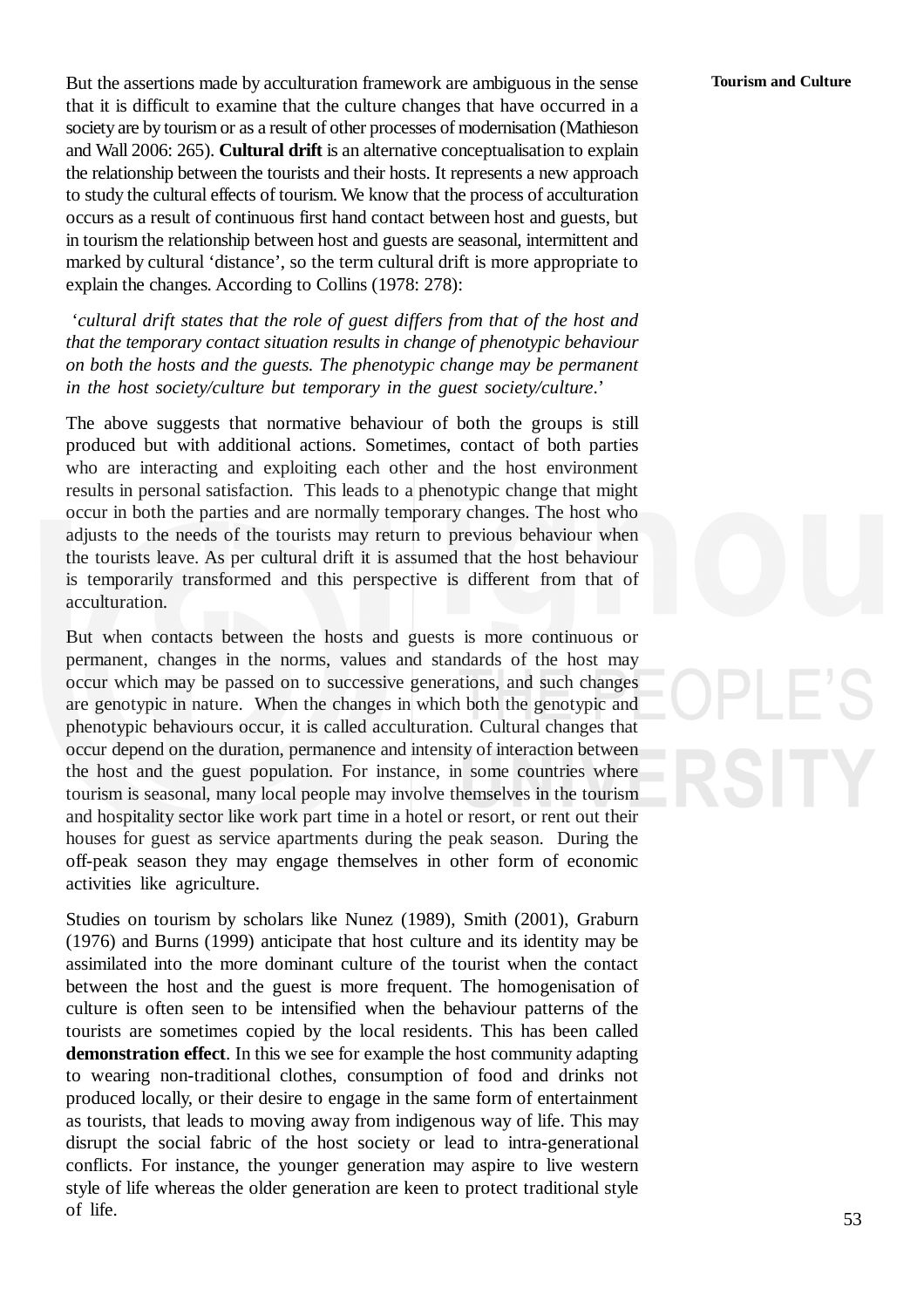2. Define Acculturation. .................................................................................................................... .................................................................................................................... .................................................................................................................... 3. What do you understand by Cultural Drift? .................................................................................................................... .................................................................................................................... .................................................................................................................... 4. Define demonstration effect. .................................................................................................................... .................................................................................................................... ....................................................................................................................

#### **4.1.2 The Tourist Experience and the Debate on Authenticity**

Subsequent studies on tourism and its cultural impacts have led to another debate in anthropology of tourism i.e. the notion of **authenticity**. Although the concept was in discussion in the social sciences, Boorstin (1961) and Mac Cannell (1973) brought it to prominence in the discussions of tourist motivations and expectations. Dean Mac Cannell in his book *The Tourist: A New Theory of the Leisure Class* (1976) argued that the primary motive for the tourists to travel is to search for authenticity. They travel with the hope to find genuine experiences i.e. experience an existing lifestyle, or they are looking for authentic/pure culture and cultural artefacts such as rituals. Mac Cannell says, '*for moderns, reality and authenticity are thought to be elsewhere, in other historical periods and other cultures, in pure, simpler life styles*' (2013: 3). The modernist period refers to the urban, industrial age, from the  $17<sup>th</sup>$  century onwards and many scholars have described the urban lifestyle as artificial and lacking in emotional quality. There is therefore a romanticisation of the verdant rural areas and relatively less industrialised cultures as retaining humane values and unspoilt lifestyles, even though these are difficult to define and locate constructs.

However, research has shown that not all tourists seek authenticity and often tourists are not able to actually observe the local cultures or their everyday life. The tourists come in formally as tourists and are not actually allowed into the privacy of real life. So, in order to solve this ambiguity Mac Cannell argues that the tourism industry presents tourists with constructed tourist spaces and a '**staged authenticity'**

John P Taylor in his essay on '*Authenticity and Sincerity in Tourism* (2001) explains the concept of staged authenticity by giving an example of the indigenous population Maori of New Zealand. The Maori dance and serve traditional food to tourists in order to provide an experience of their "culture" to the tourists. But since this does not reflect the Maori life in the original settings, this is an example of 'staged authenticity'. Further while arguing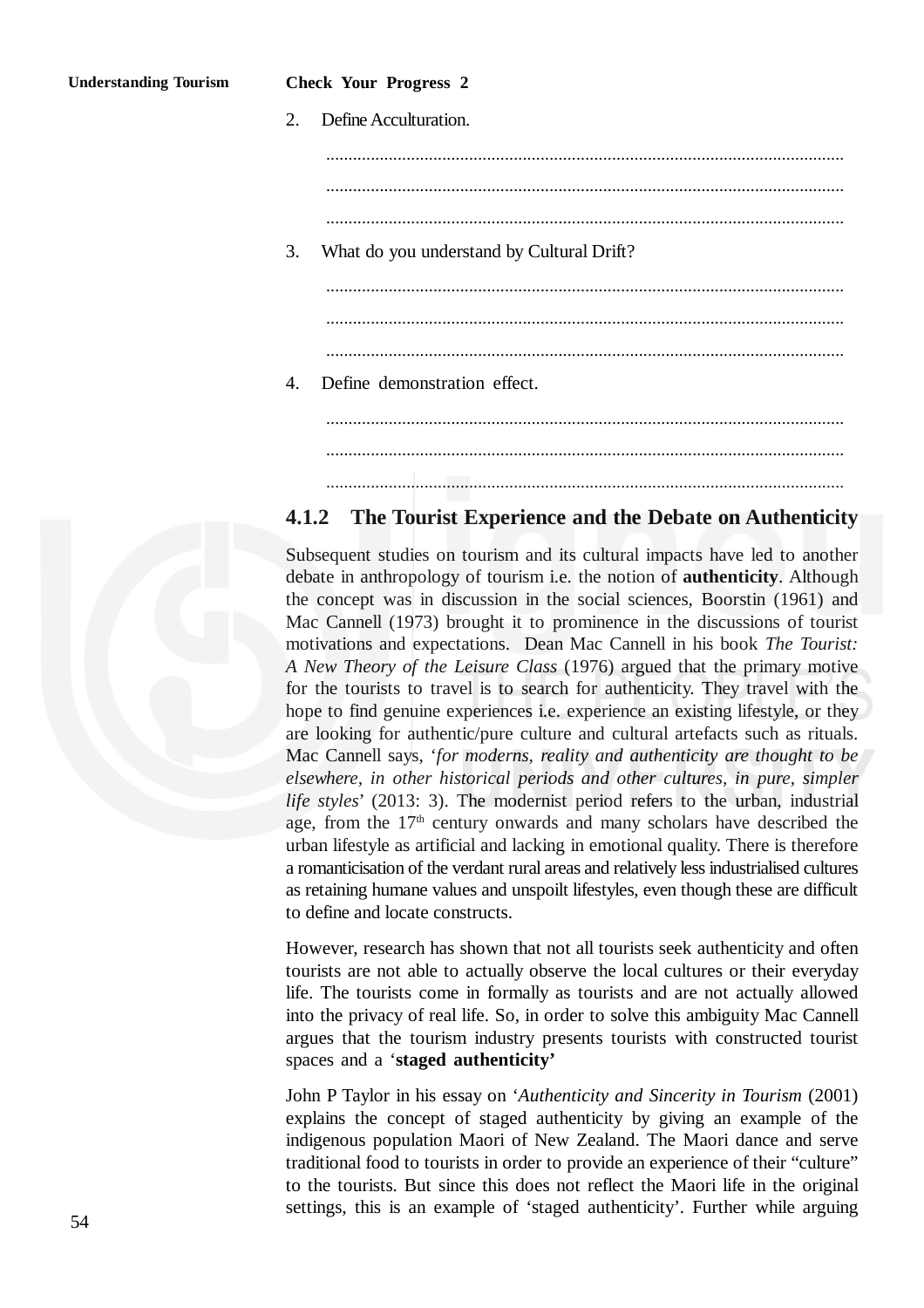the types of tourists Cohen (1988) has pointed that not all tourists are seeking authentic experiences and may just live in *tourist ghettos*. Another scholar Daniel Boorstin (1961) argues that the modern tourist is satisfied with the commercial sights like shopping malls and amusement parks created for mass tourism. He argues that the modern tourist often intentionally seeks inauthentic experiences called *pseudo-events* in order to escape superficial lifestyle at home.

Furthermore, it is understood that cultures are constantly changing and are not static so the issue of authenticity then becomes ambiguous. But Mac Cannell explains that the issue of authenticity still continues to play a significant role in language of tourism. The language of tourism uses phrases like 'authentic holiday experience', 'a typical old house', 'the old village' to attract tourists. The more authentic the experience, higher is its value and thus authenticity perspective becomes an important element in tourist's choice of destination. And even the destination marketers try to incorporate certain elements of authenticity in destination image to increase its value.

The concept of authenticity is relevant to certain types of tourism like ethnic, historical or cultural tourism which involves some kind of presentation or representation of the 'Other' (here the host community). Since then it has received widespread attention in the works of scholars like Brown (1996), Cohen (1988), McIntosh and Prentice (1999), Salamone (1997) and Pearce and Moscardo (1986). Cohen in his paper '*Towards a Sociology of International Tourism' (*1972) argues that the modern man is interested on sights, customs and cultures because they are different and he experiences strangeness and novelty in the host cultures. The tourist thus seeks both familiarity and strangeness in the tourism experience.

#### **Check Your Progress 3**

5. Differentiate between the concepts of authenticity and staged authenticity in tourism studies.

.................................................................................................................... .................................................................................................................... .................................................................................................................... .................................................................................................................... .................................................................................................................... ....................................................................................................................

#### **4.1.3 Destination Image Formation**

We understand that today with ever improving technology, means of transportation and communication, we live in a shrinking world where people have been brought closer. The increased disposable incomes and time have enhanced the chances of people to engage in touristic activities. We also understand that the tourists expect a pleasurable experience and want maximum entertainment for the money and time they spend. Thus, tourism can be called an 'experiential product' and the tourist purchase this product based on its qualities. This takes us to another part of the study on tourism and culture, i.e., 'where to go?'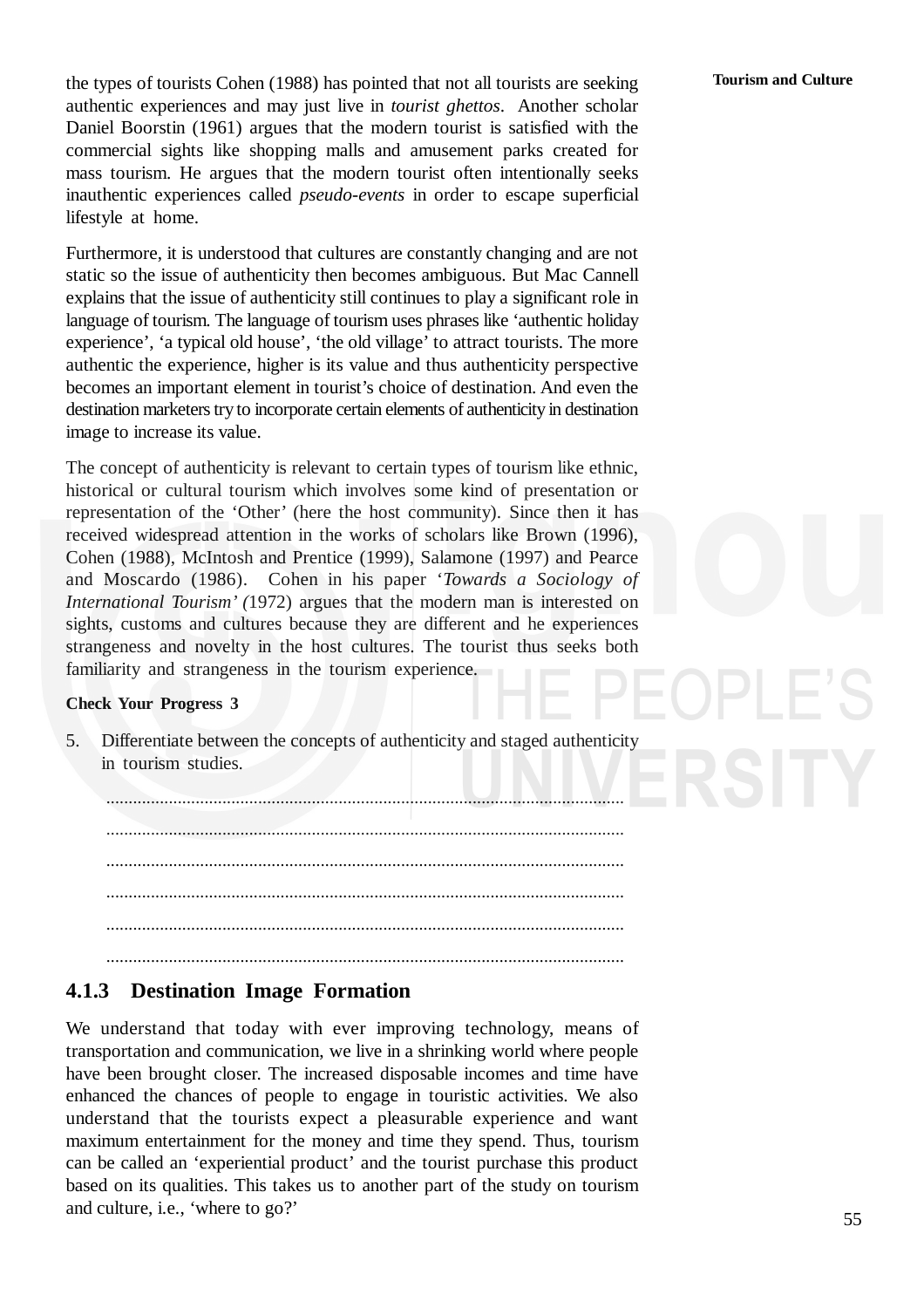#### **Understanding Tourism**

Here in this section we focus on the tourist destinations. The increase in tourist activities and growing number of tourist destinations has resulted in a highly competitive global marketplace where destinations compete for potential tourists. The images and representations of a particular destination are so created so that it gets positioned clearly in the mind of the potential tourist and persuades him/ her to visit or revisit a particular place. Each destination today claims to have luxury accommodations and unique attractions and it becomes all the more difficult for the marketers to promote their destinations. Here then two important elements are employed by advertising agents and marketers:

- Use of images to increase the symbolic value of the destination (image formation)
- Ways to effectively communicate these images (focussing on semiotics)

Now, let's discuss each of this element in detail below.

#### **4.1.3.1 Image and Image Formation**

Images are an artificial imitation or representation of the external form of any object or a person (Boorstin 1961; 197). Image is a visual representation of something that is absent and something that has been recreated and reproduced. The major meaning of image is the visibility or visual imaginability of objects which can be represented in the media through pictures, photos and screens. An image has several characteristics, i.e., it is vivid, concrete; has visual components; it is social and has an audience; it is simplified and partial representation of the object; images are manipulated and often biased and are ambiguous and finally they are communicated via social media. All these characteristics of the image can be applicable to tourist destinations. The images of the destinations reflect the selective features of a place in order to lure the potential tourists. Crompton (1978) defines a destination image as 'the aggregate sum of beliefs, ideas, impressions and expectations that a tourist has about a destination area' Gartner and Hunt (1987) define tourist images as impressions held about a destination.

The study of the destination image came to forefront in 1970's when J.D. Hunt in his article '*Image as a factor in Tourism Development*' (1975) highlighted that destination image plays a central role in the tourist's selection process. It is now agreed by the scholars that a positive destination image results in increased visitation and also has an impact on the selection of the destination by the tourist. Several researchers have studied destination image as an independent variable influencing other variables such as consumer's choice of destination, decision making and satisfaction. Scholars have shown that several factors play a role in destination image formation.

**Image formation** is defined as a construction of a mental representation of a destination on the basis of information cues delivered by the image formation agents (Gunn 1972: Gartner 1993, and Bramwell and Rawding 1996). Information essential to the destination is a composite of individual inputs as well as market inputs. The marketers or advertising agents indulge in promotional efforts to establish/ create a positive image through advertising and publicity. The image that is thus formed is an imitation or representation of the destination, is a visual presentation and is a simplified version of the actual place.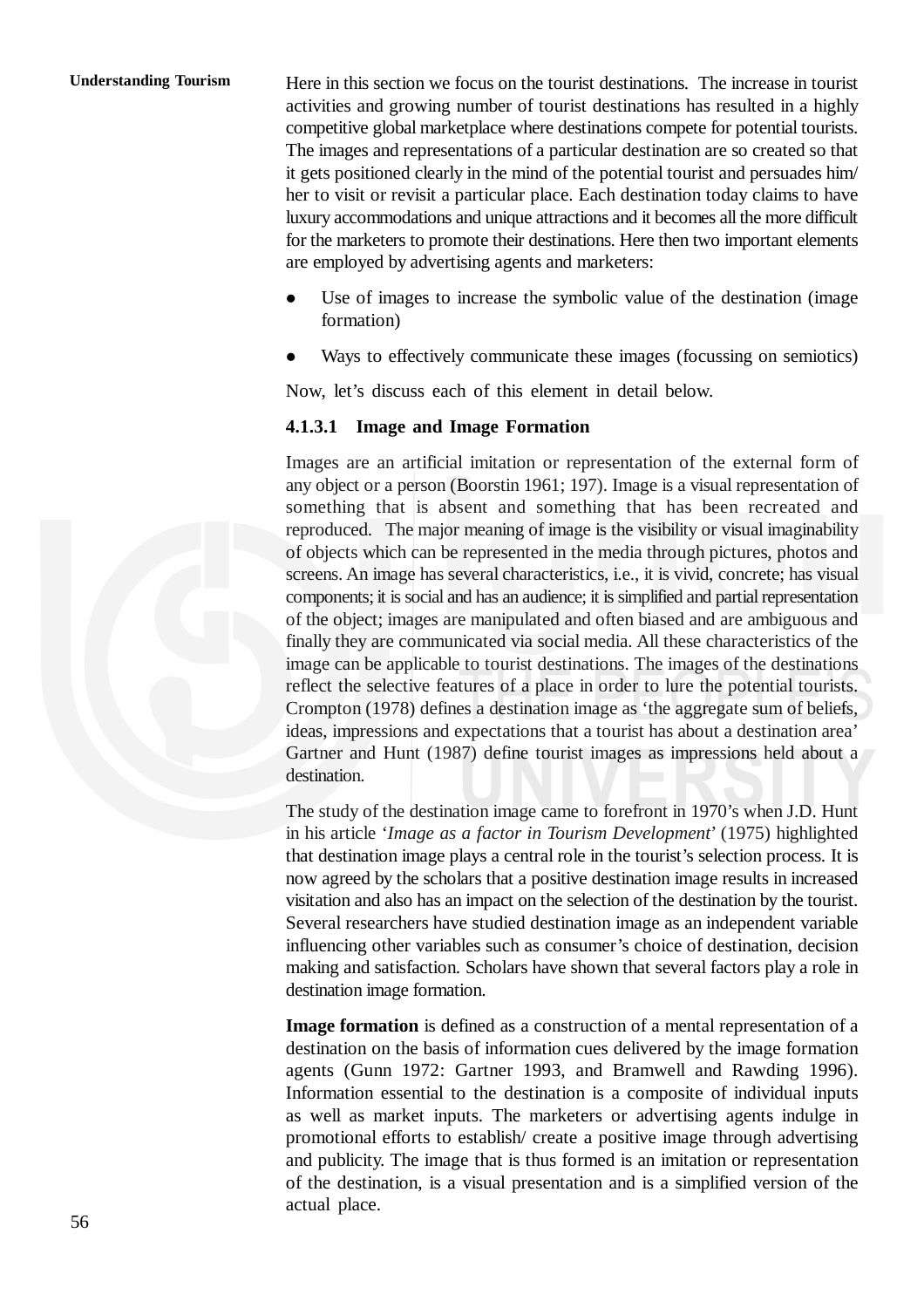The advertisements in the tourism industry that tend to build a positive image of a place are communicated via brochures, bill boards, newspapers, magazines and television. All these mediums work through the principle of 'visual inclusion and exclusion' which means that certain visual components are highlighted while others are excluded. Underlying this principle of inclusion and exclusion is the idea of profit making and even the destinations that are visually ordinary and may lack any unique attractions like landscapes or scenery can be symbolically transformed into extraordinary destinations via advertising. This symbolic transformation of reality turns an ordinary place into a potential destination. The potential destination then becomes a commodity and penetrates the market to lure the tourists.

#### **4.1.3.2 Semiotics and Tourism**

Semiotics is the study of signs and how meanings are generated from signs. Asign is anything which refers to something other than itself and the meaning of a sign depends on the interpretation of the reader (Echtner1999: 47). Semiotics is the branch of study that deals with the meanings and interpretations of signs. This work was developed with the work of scholars like linguist Ferdinand de Saussure (1857-1913) and philosopher Charles Sanders Peirce (1839-1914). Later Roland Barthes (1915-1980) advanced the understanding of semiotics.

According to the scholarship on semiotics, a sign consists of a *signifier* and a *signified*. The signifier is the physical appearance of the sign and the signified is the mental concept to which it refers. Saussure was interested in the relationship between the signifier and the signified, Peirce went further in examining the structure of the meaning and did not see signs merely as words but also as non-verbal signs. The theories of Saussure and Peirce form the basis of modern semiotics. It was with the work of Roland Barthes that semiotics entered into a marketing context in analysing the advertisement images. In his article '*Rhetoric of the Image*' he stressed that language and images used in the promotional material is not merely used in denotative sense (common sense that people of same culture understand) but is also used in a symbolic connotative sense (additional meanings when emotions of the reader are also added). Thus it can be said that the connotations are the highly subjective meanings and are also dependent on the reader's cultural conventions (Barthes in Innis 1986: 193)

The study of semiotics has been applied to tourism marketing and it is acknowledged as potent tool when communicating between the potential tourist and the destination (Echtner 1999: 52). Charles M. Echtner in his article '*The Semiotic Paradigm: Implications for Tourism Research'* (1999) presented a relationship between destination, tourist and tourism advertisement.

Tourism advertisement (Sign)



Destination (Object)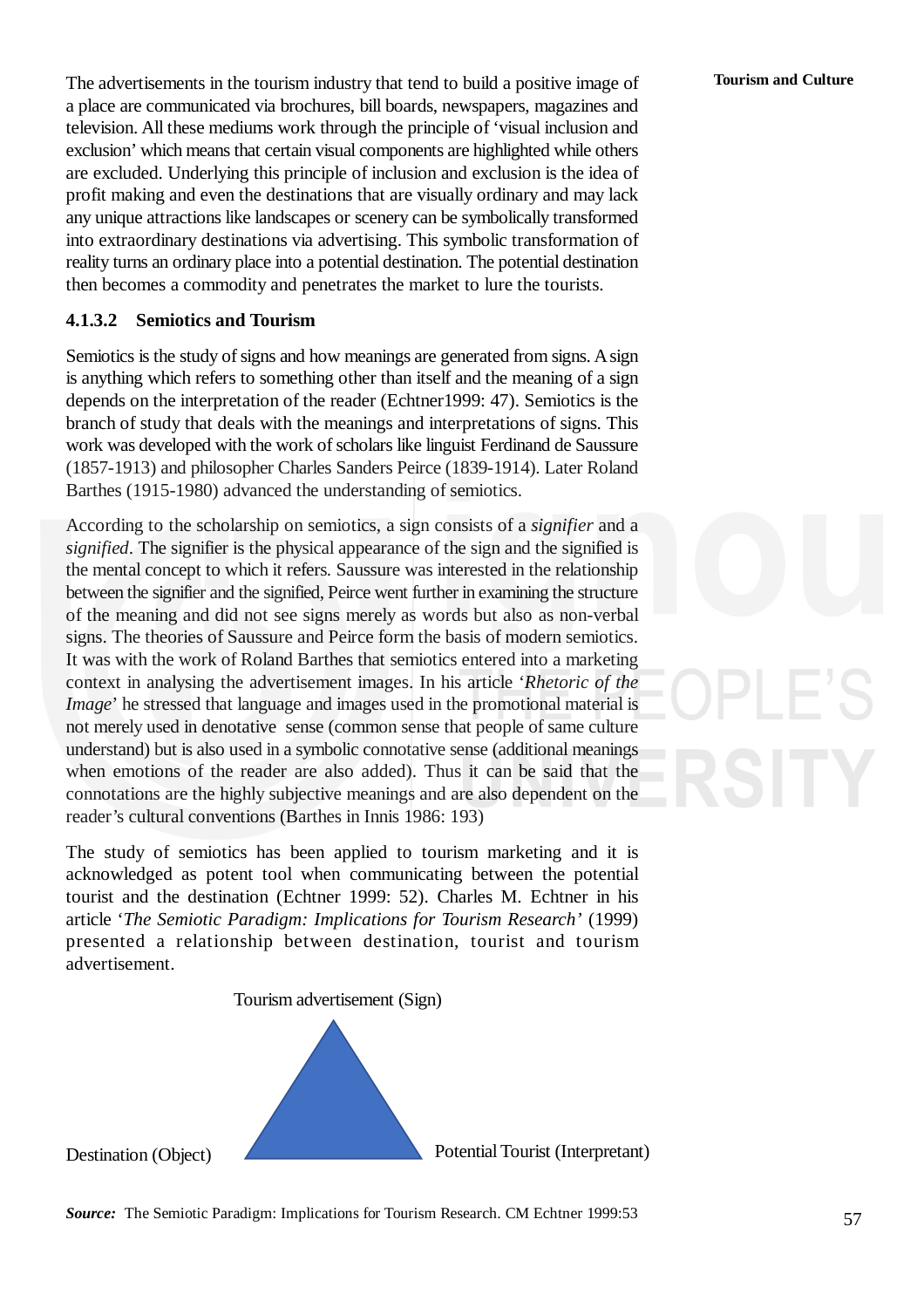As per the above diagram we understand three main points:

- a. The way how the tourism advertiser represents the destination;
- b. The way in which the potential tourist interpret the representation; and
- c. The symbolic experience offered to the tourist by the destination.

A powerful Indian advertisement with the tagline '*kuch din toh guzaro Gujarat mein*' (spend some days in Gujarat) is an appropriate example of how the marketing agents invite the potential tourists to Gujarat. The advertisement lures the tourist to visit the Somnath Temple and other unique attractions of Gujarat. The verbal text (outlined by a famous Indian actor) and the visual text (highlighting the rich cultural heritage) together provide the imaginative benefits of a destination to the potential tourist. The psychological and symbolic values and benefits of a destination are enhanced by representing the destination as a must visit place. The potential tourist who reads the advertisement reconstructs an image in his/her mind about the place, taking cues from the symbolic as well as physical aspects of the images. Therefore, the abstraction takes place at two levels, one, at the level of preparation of the advertised images and secondly, in the mind of the tourist, who also absorbs the representations selectively and creates another image from his or her own subjectivity.

Here another important aspect we need to understand is that the verbal and visual elements in the promotional material constitute a particular type of language. Graham Dann in his famous book '*The Language of Tourism*' (1996) says that the promotional acts in tourism, have their own language. For instance, use of words like 'authentic', 'raw', 'indigenous' in the travel brochures promise a real or unique/original lifestyle experience to the potential tourists. In a later work Morgan and Pritchard (1998) have argued that the images shown in the tourist brochures and billboards mainly draw upon stereotyped images. For instance, brochures usually select pleasant scenes showing healthy, young, good looking people and comfortable luxurious accommodations and omit ugly ones in order to build a beautiful image of the destination. Such idealised images represent a dream image (that matches the tourist's expectations), turn the destination into a 'tourist paradise'.

The image that is communicated not only informs but also persuades the potential tourist to visit the place and have an experience of the 'other world' which is distinct from his own mundane daily world. These images are thus symbolic worlds that are superimposed upon the daily world.

#### **Check Your Progress 4**

6. How does Image formation of a potential destination help in tourism development?

.................................................................................................................... .................................................................................................................... .................................................................................................................... .................................................................................................................... ....................................................................................................................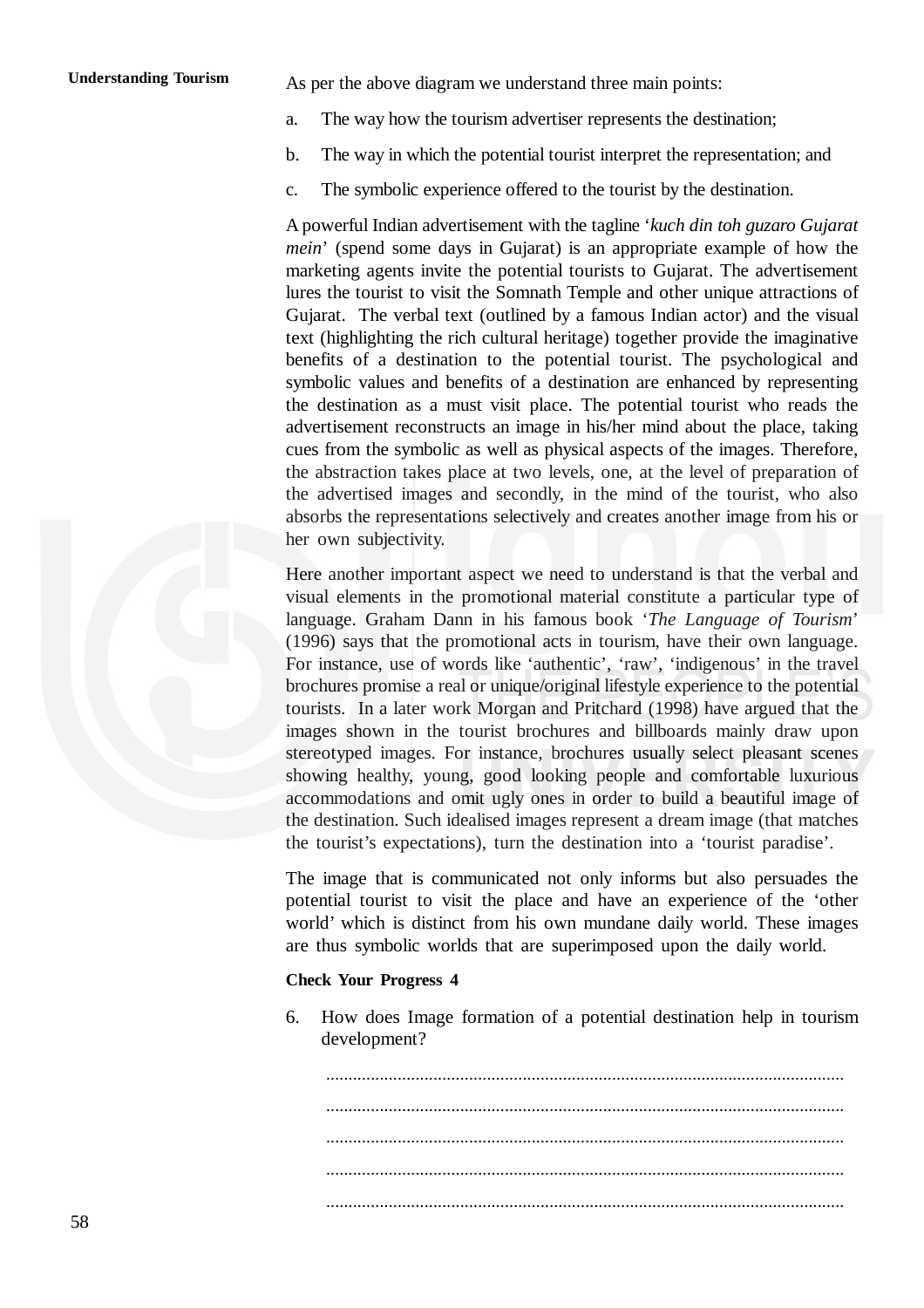7. Describe how the use of appropriate language and appealing scenery of a destination persuade the tourist to visit a place and also acts as incentive to both the tourist and the host community?

.................................................................................................................... .................................................................................................................... ....................................................................................................................

## **4.2 SUMMARY**

The unit has examined the inter relationship between tourism and culture and has delineated various arguments. Tourism has multiple dimensions and involves many factors of culture, representations, motives and incentives for both the tourist and the hosts. It has both positive and negative consequences for the host community, who gain in material terms but may lose out in terms of loss of culture, values and norms. The relation between the tourist and the destination and its culture; the experience and expectation of the tourist; the consequences of tourism for the host community; the role of mediating persons and institutions from the tourism industry all add to the complexity of the subject.

The touristic activity is more than just an economic transaction but is more of cultural consumption where the culture is commodified by the local and consumed by the visitor. In today's world where people have come closer, there are more chances of people of different cultures interacting. Tourism as an industry brings people closer and this opens new frontiers for anthropology to understand the nuances of tourism.

## **4.3 REFERENCES**

Bramwell, B. and L, Rawding. (1996). ''Tourism Marketing Images of Industrial Cities''. *Annals of Tourism Research.* 23, 201-221.

Boorstin, D. J. (1961). *The Image: A Guide to Pseudo Events in America*. New York: Harper and Row.

Brown, D. (1996). ''Genuine Fakes'', in T. Selwyn (ed.) *The Tourist Image: Myths and Myth Making in Tourism*. Chichester: Wiley. pp. 26-43.

Burns, P. (1999). *An Introduction to Tourism and Anthropology*. New York: Routledge.

Cohen, E. (1972). ''Towards a Sociology of International Tourism''. *Social Research.* 39.164-82.

Cohen, E. (1988). ''Authenticity and Commoditisation in Tourism''. *Annals of Tourism Research.*15(3), pp. 371-386.

Collins, L. R. (1978). ''Review of Hosts and Guests: An Anthropology of tourism''. *Annals of Tourism Research*. Vol 5. Pp 278-80

Crompton, J.L. (1978). ''An Assessment of the Image of Mexico as a Vacation Destination and the Influence of Geographical Location Upon That Image''. *Journal of Travel Research*.17(1). 18-23.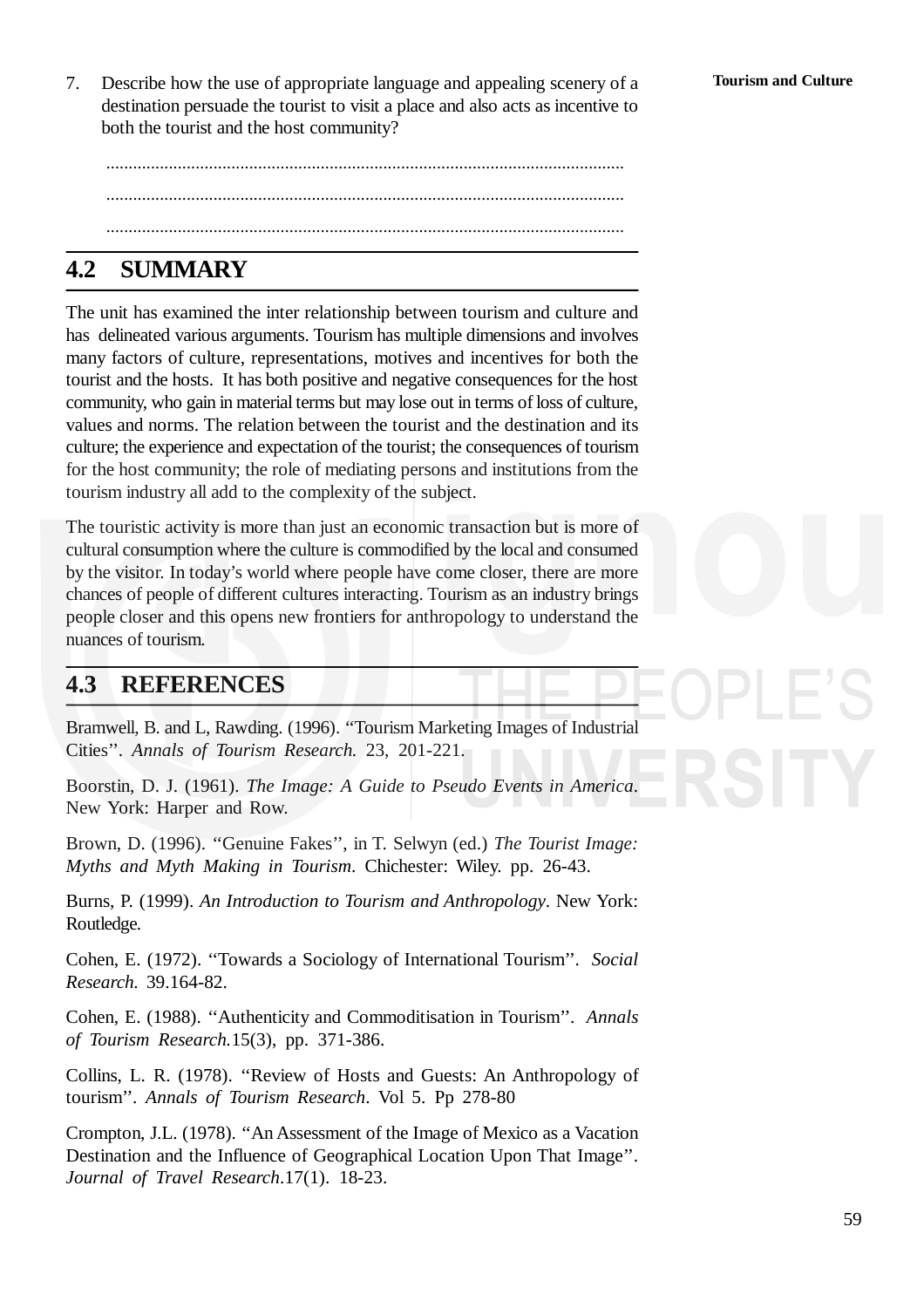**Understanding Tourism**

Dann. G. (1996). *Language of Tourism: A Sociolinguistic Perspective*. Oxon: Cab International.

Echtner, C.M. (1999). ''The Semiotic Paradigm: Implications for Tourism Research''. *Tourism Management.* Vol 20. pp 47-57.

Gartner, W.C. and J. Shen. (1992). ''The Impact of Tiananmen Square on China's Tourism Image''. *Journal of Tourism Research.* 30 (Spring). 47-52.

Gartner W.C. and J.D. Hunt. (1987). ''An Analysis of State Image Change over a Twelve- Year Period (1971-1983)''. *Journal of Travel Research* (Fall). 15-19.

Graburn, N. H. (1976). *Ethnic and Tourist Arts: Cultural Expressions from the Fourth World.* Berkeley: University of California Press.

Gunn, C. (1972). *Vacationscape: Designing Tourist Regions*. Austin Bureau of Business Research: University of Texas.

Hunt, J.D. (1975). ''Image as a Factor in Tourist Development''. *Journal of Travel Research.* 13 (Winter). 1-7.

Innis, Robert. (1986). *Semiotics: An Introductory Reader*. London: Hutchinson.

Mathieson, A and G, Wall. (2006). *Tourism: Change, Impacts and Opportunities*. UK Pearson Education Limited.

Mac Cannell, D. (1973). ''Staged Authenticity: Arrangement of Social Space in Tourist Settings,'' *American Journal of Sociology*, 79, 586-603.

(1976). *The Tourist: A New Theory of the Leisure Class*. New York: Schocken Books.

(2013). *The Tourist: A New Theory of the Leisure Class.* University of California Press: London.

Mc Intosh, Alison J. and Prentice, Richard C. (1999). ''Affirming Authenticity: Consuming Cultural Heritage''. *Annals of Tourism Research*. 26(3). 589-612.

Morgan, N and Pritchard, A. (1998). *Tourism Promotion and Power: Creating Images, Creating Identities*. West Sussex: John Wiley and Sons Ltd.

Nunez, T.A. (1989). ''Touristic Studies in Anthropological Perspective'' in V. Smith (ed.). *Hosts and Guests: The Anthropology of Tourism*. Philadelphia: University of Pennsylvania Press. pp 265-79.

Pearce, P.L. and G. Moscardo, (1986). "The Concept of Authenticity in Tourist Experiences''. *The Australian and New Zealand Journal of Sociology*. 22, 121-32.

Petit-Skinner, S. (1977). ''Tourism and Acculturation in Tahiti'' in Farrell B. *Social and Economic Impact of Tourism on Pacific Communities*. Centre for South Pacific Studies. Santa Cruz: University of California. pp 85-97.

Prentice, R. (1997). ''Cultural and Landscape Tourism: Facilitating Meaning'' in Salah Wahab and John Pigram (ed.) *Tourism Development and Growth: The Challenge of Sustainability*. London: Routledge.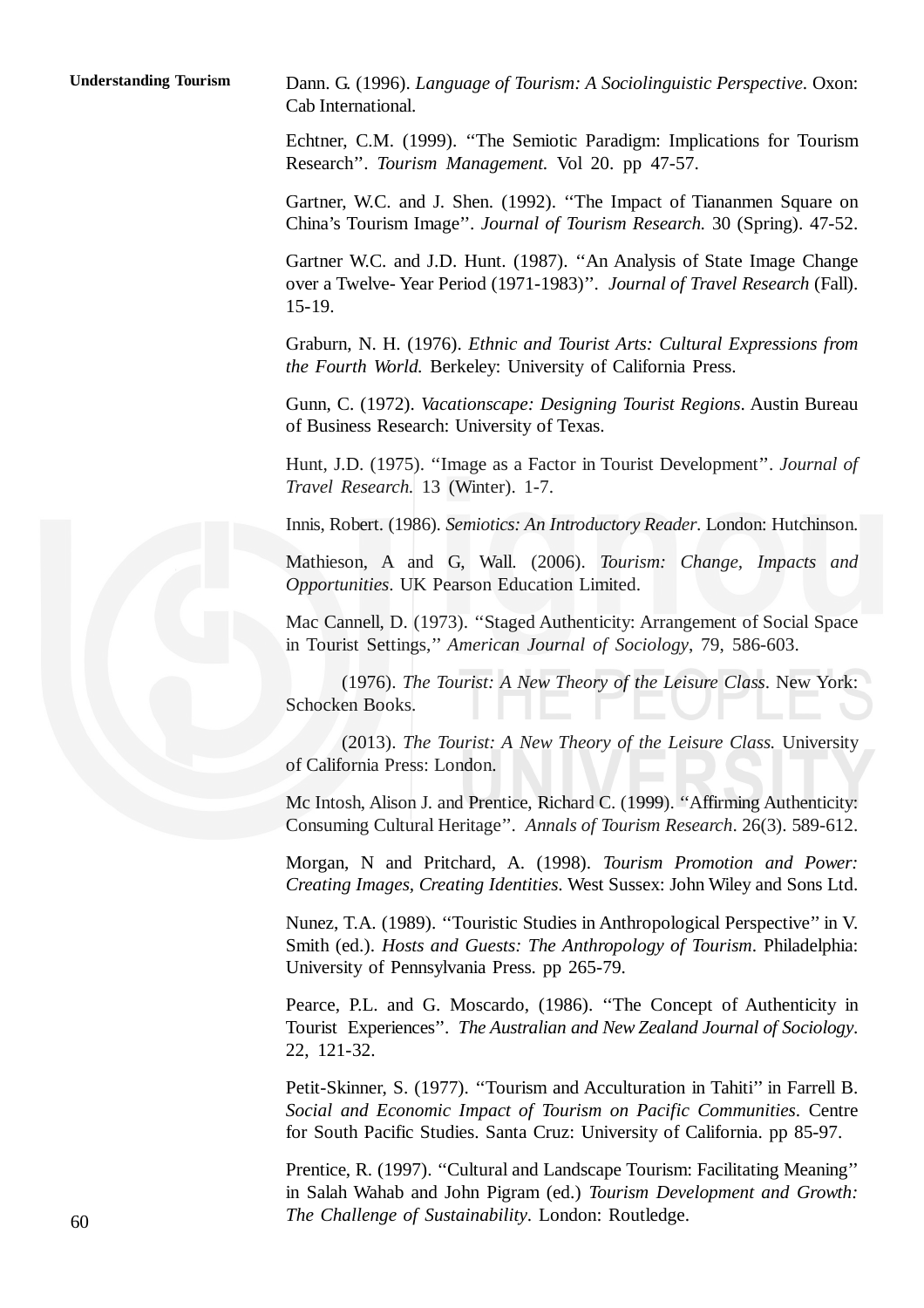Richards, G. (1996). *Cultural Tourism in Europe*. CABI Publishing. UK: Wallingford.

Salamone, F.A. (1997). ''Authenticity in Tourism: The San Angel Inns''. *Annals of Tourism Research*, 24, 305-21.

Singer, M. (1968). "The Concept of Culture" in D. Sills (ed.). *International Encyclopaedia of the Social Sciences.* New York: Macmillan. Vol. 3, pp-527-41.

Smith, V.L. and Brent, M. (2001). *Hosts and Guests Revisited: Tourism Issues of the 21st Century*. New York: Cognizant Communications

Taylor, John, P. (2001). ''Authenticity and Sincerity in Tourism'' in *Annals of Tourism Research.* Vol. 28, No.1. pp7-26.

## **4.4 ANSWERS TO CHECK YOUR PROGRESS**

- 1. See section 4.1
- 2. Refer to section 4.1.1
- 3. See section 4.1.1
- 4. See section 4.1.1
- 5. Refer to section 4.1.2
- 6. See section 4.1.3.1
- 7. See section 4.1.3.2

# IE PEOPLE'S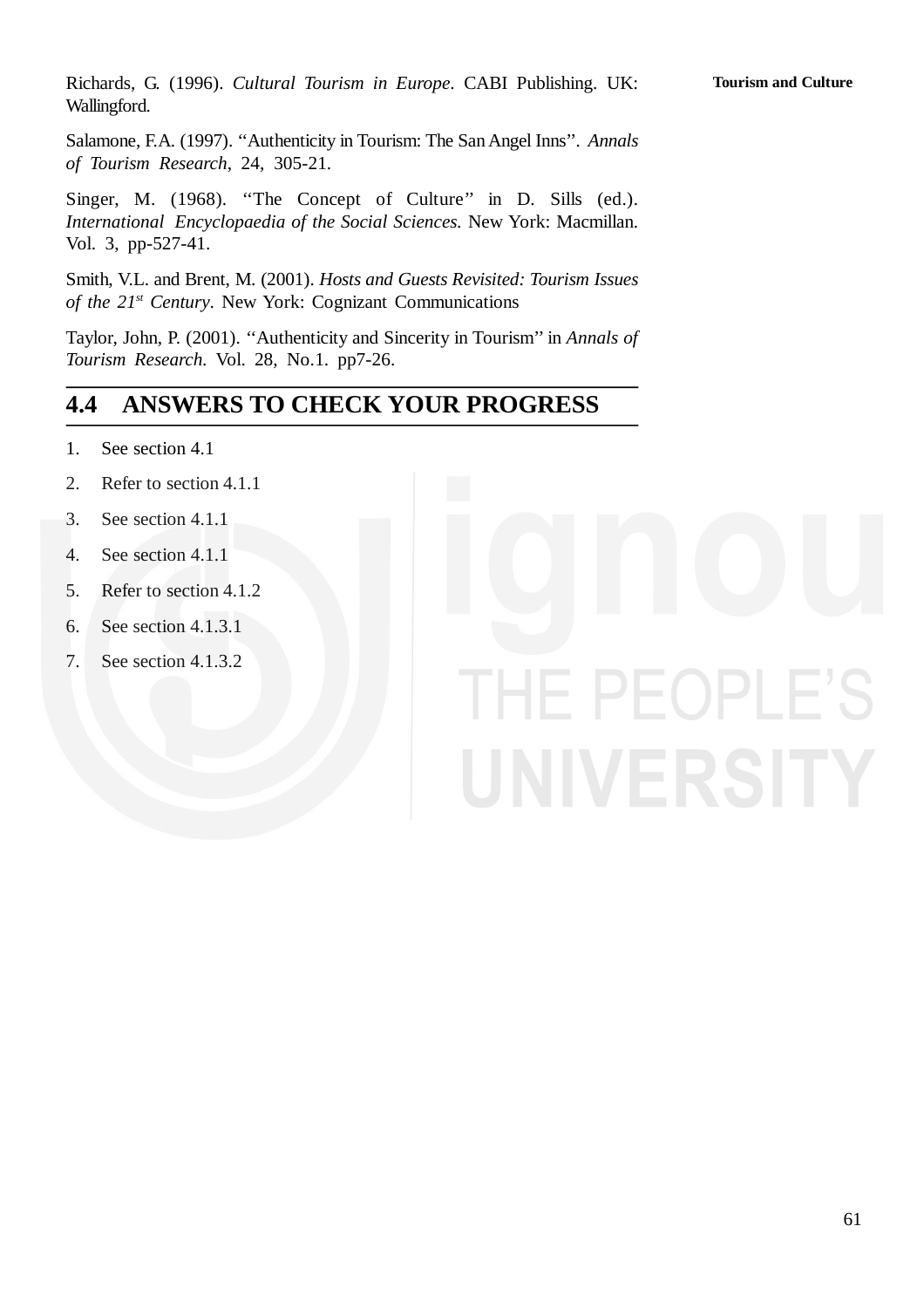## **UNIT 5 COMMODIFICATION OF CULTURE**

#### **Contents**

- 5.0 Introduction
- 5.1 Concept of Commodification
- 5.2 Commodification and Art Forms
- 5.3 Case Studies
	- 5.3.1 Case Study 1
	- 5.3.2 Case Study 2
- 5.4 Summary
- 5.5 References
- 5.6 Answers to Check Your Progress

#### **Learning Objectives**

After reading the unit, the learner would be able to comprehend:

- $\triangleright$  the concept of commodification in tourism:
- $\triangleright$  how commodification occurs; and
- $\triangleright$  the aspects in tourism that are being commodified.

## **5.0 INTRODUCTION**

The earlier unit had touched upon some of the concepts in tourism and culture. The notion of authenticity as perceived by the tourist and presented by the host for the benefit of the tourist was discussed. In this unit we will focus on the commodification of tourism. First the concept of commodification will be explained followed by two cases studies, reflecting the commodification of culture. Culture is the sum total of our everyday lives. It is what we do, how we act, how we go about performing the everyday task in our lives. But when these everyday activities are presented in a way that it is sold to the tourist, it becomes commodification. It is no more a normal everyday life of the host, but a life that is glorified, made to appear exotic, to show that it is unique, for which money should be paid.

## **5.1 CONCEPT OF COMMODIFICATION**

As an object of anthropological inquiry, tourism as Shepherd, 2002: 184, (cf. Graburn, 1983: 10; Nash and Smith, 1991: 22) has stated, can be defined and shaped by a series of questions that tend to revolve around three issues: '*individual motivation (why do people travel?), economic gains and losses (who benefits from this travel?) and tourism's cultural impact (what 'cultural' changes does tourism bring?)*'. The commodification of culture thus involves a construction of culture wherein the cultural items and traits are being promoted as symbols of a particular culture. Such a reconstruction may dilute the original cultural element

Contributors: Dr. Rukshana Zaman, Faculty of Anthropology, School of Social Sciences, IGNOU and Dr. Gunjan Arora, Post- Doctoral Fellow, Centre of Social Medicine and Community Health, School of Social Sciences, Jawahar Lal Nehru University, New Delhi.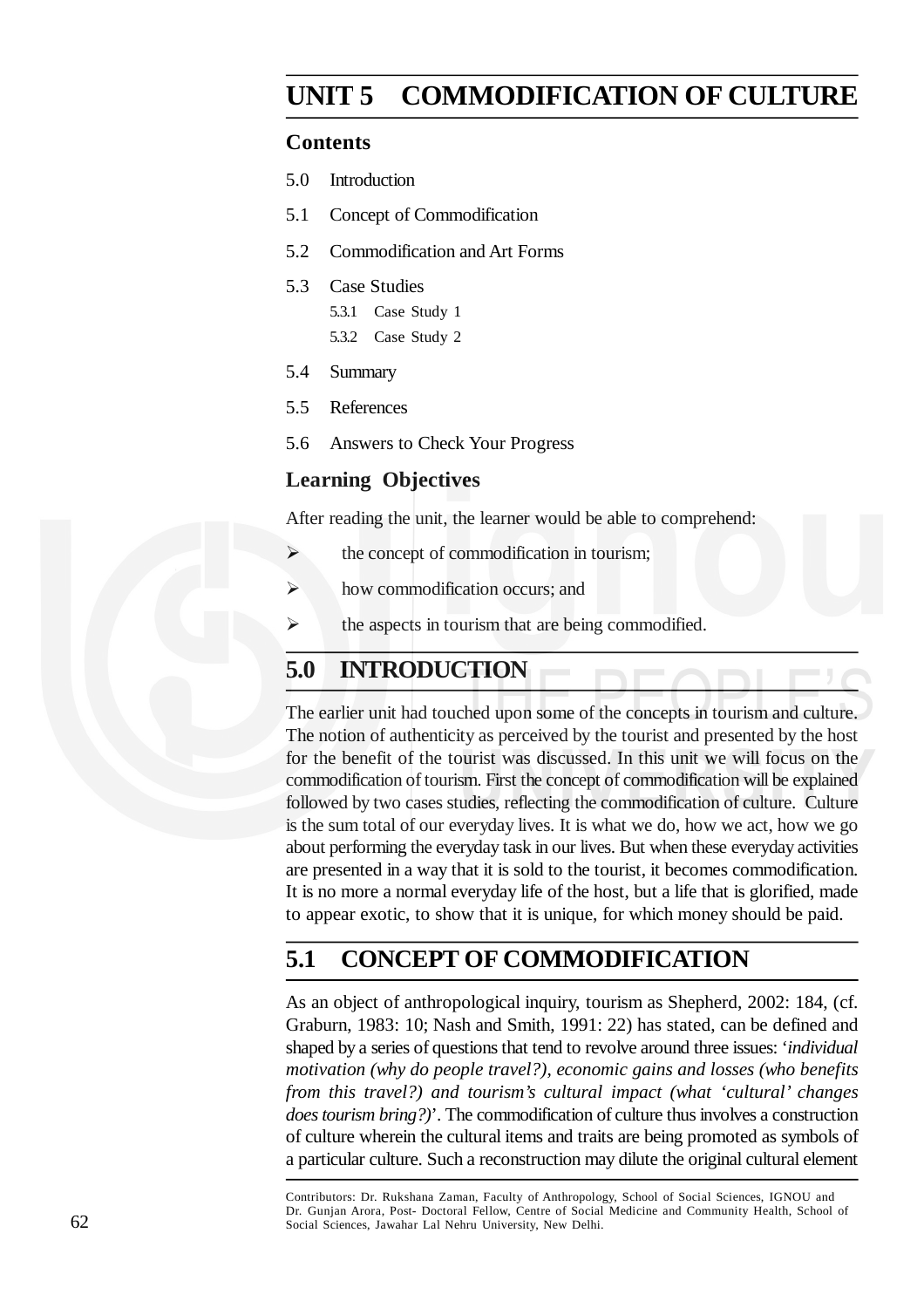many a times. Claude Lévi-Strauss's in *Tristes Tropiques* (1972: 39–40, 45, c.f. Shepherd 2002:184) stated that: *travel books and travellers [contemporary tourists] serve only to 'preserve the illusion of something that no longer exists'; genuine travel has been replaced by movement through a 'monoculture' in a fruitless search for a 'vanished reality*'. The very concept of monoculture arises from the commodification of culture. What tourism projects as 'real culture' is in reality a part of the culture that has been recreated for the benefit of the tourist, to give to the experience an appearance of being real. According to Shepherd (2002:184) cultural commodification is considered by many scholars as that component of cultural tourism that can help in the revival of local interest in traditional cultural forms, thus both reviving vanishing cultural traits and providing the host with material benefits (cf. McKean, 1989 [1977]). This also brings to the forefront the fact that in commodification of culture, the host can easily distinguish between what is 'sacred' (and not open to tourism) from what is 'profane' (and hence open to commodification) (cf. Picard, 1996, 1997). In this regard, Goldstein's, work on *Commodification of Beliefs* (2007: 170-173) can be cited. She has examined the role of commodification in a very different contexts that manifest in exploration and expression of beliefs. The work looks into the practice of Ghost tours, haunted hotels and advertisements for haunted restaurants in Scotland. In a modern world of rational and scientific beliefs, the concept of ghosts and haunted houses holds an aura of thrill and mystification that adds to the overall excitement of travel. Therefore, elements that have haunted attached to it forms the major attraction for tourists visiting Scotland. Such re-enactments and revivals of old myths and old wives' tales are part of the contemporary consumer culture. The haunted elements are projected as part of the history of Scotland, the witch hunts, the wars and plagues which had ravaged the country in the past, giving it an aura of authenticity. Every tourist who had visited Scottish Highlands had gone on the tour of Loch Ness and been presented with the Loch Ness monster story also known as Nessie who lives in the water of the lake. In the next section we shall discuss some of the areas that have been touched by commodification of culture in the tourism industry.



#### **Check Your Progress 1**

1. Define commodification in tourism.

.................................................................................................................... .................................................................................................................... .................................................................................................................... .................................................................................................................... .................................................................................................................... ....................................................................................................................

## **5.2 COMMODIFICATION AND ART FORMS**

The notion of authenticity is closely linked to the commodification of culture of the host society and has been much in debate in the tourism studies. Where on one hand it is argued that tourism promotes authentic experiences, it is also pointed out that it commodifies cultural assets into consumable goods that can be marketed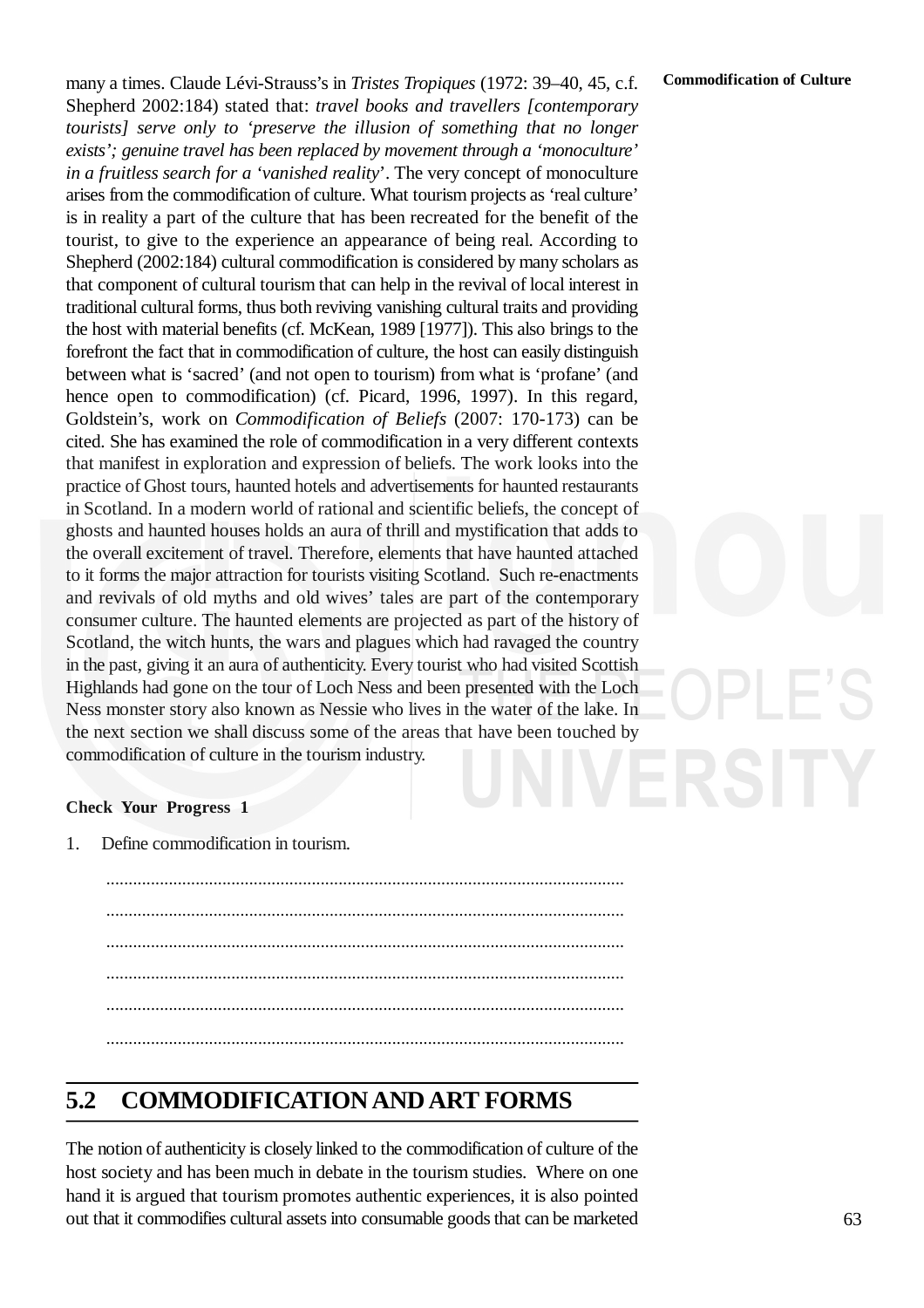#### **Understanding Tourism**

as authentic. For instance, local cultural items that are visible through costumes, folk and ethnic art and jewellery are often made specifically for tourist consumption and is often distant from the original item that is in actual use. In this way many of these manufactured items lose their original meaning and are modified to suit the tastes of the tourists. The product might then lose its authentic value and utility in the indigenous culture and emerge as a mere show piece. For example, the head gear of the Bison Horn Maria are still projected as their identity and something of great cultural value. The reality on the other hand is that the symbolic value of prestige and honour projected by this head gear is meaningless to the now marginalised and dispossessed Maria Gonds, who mostly eke out their living as wage labourers and sweepers. The pride of identity embodied in their head gear is lost. Yet they are forced to wear them to perform dances that too have lost their meaning with the loss of their livelihood and environment. This indicates that under impact of forces of capitalist development and market forces the arts and crafts of many indigenous people have changed in style and form and also the purpose for which they were produced. Artefacts formerly produced for religious or ceremonial purposes are now produced for sale (Mathieson and Wall 2006: 272). The religious rituals and ceremonies themselves have lost their actual significance with the destruction of many life ways.

While studying the relation between tourism and culture, social scientists have attended to a few points:

- It is argued that tourism can kindle a revival of local interest in their traditional cultural art forms thus providing locals that is the host giving it access to material benefits but;
- It is warned that due to tourist demands the aesthetic quality of cultural products and traditions is lost thereby leading to cultural commodification.
- With the destruction and transformation of original cultures some of these cultural traits only remain as meaningless commodities, being produced and exhibited only for the benefit of the outsiders.

However not all effects of tourism on local cultures is negative. At times tourism and the monetary incentives genuinely serve to revive or maintain some local traditions, skills and crafts. In India the revival of local crafts and handloom products owe much to the market forces and the interest of outsiders including tourists, in these products.

*Revival of traditional art forms***-** Graburn (1976) study on the Eastern Canadian Inuit is an example of the positive effect of tourism on the arts and crafts of the host society. There have been refinements in the art forms of the Inuit and new ideas have been incorporated by the host community, the positive symbolic value of the product is maintained and trained craftsmen from the local community are engaged to make the products thus ensuring their originality. However, it is not always that the art and craft follow their original symbolic and cultural values. The tourist demand for souvenirs is an example where the products are solely made for profit by the host producer.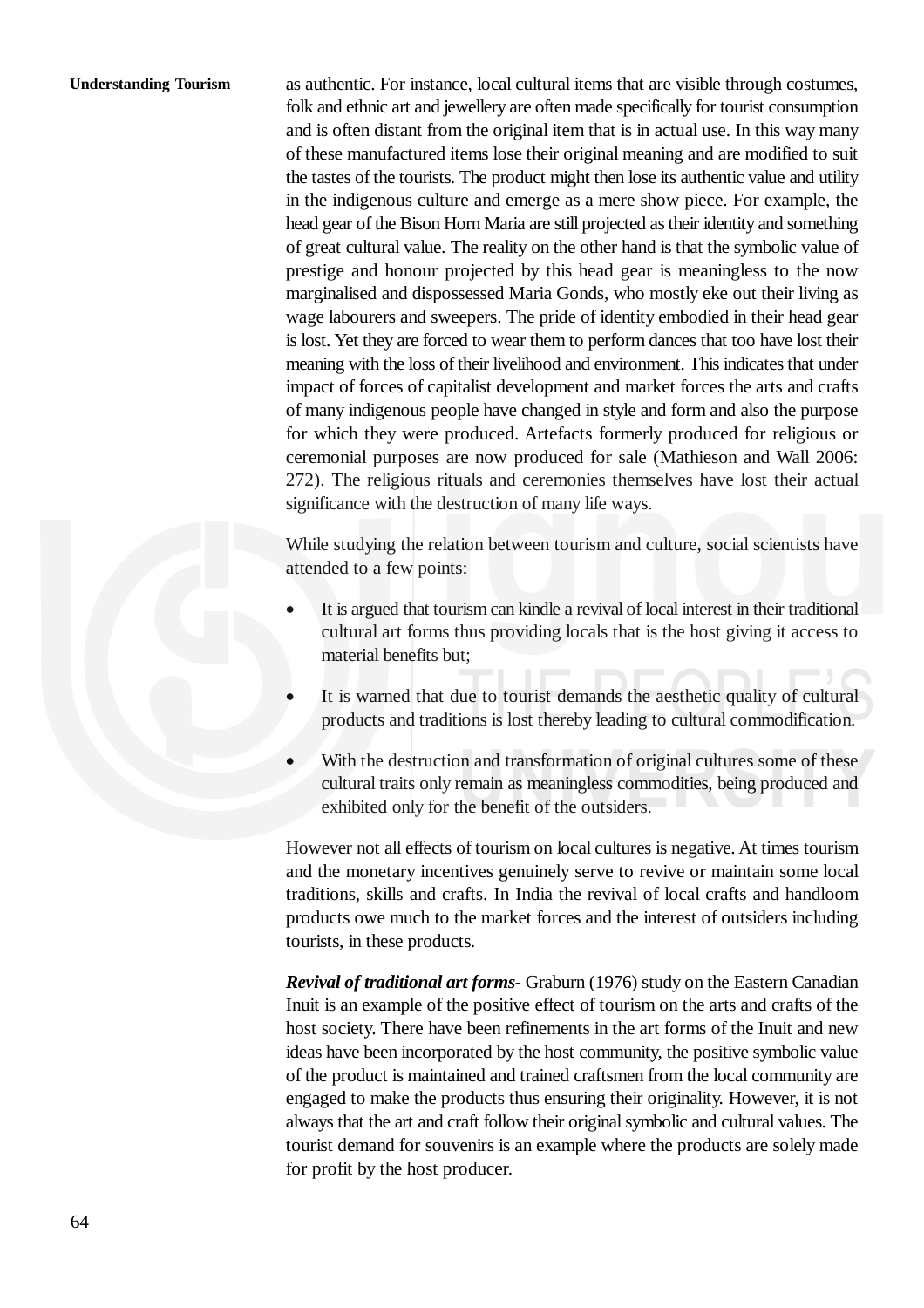We can also take as example, the demand for Indian handicrafts made by the wide variety of local communities in the country. The state has taken an active interest in the revival and marketing of indigenous handicrafts and many state emporiums and also specialised markets have been created for that purpose. Artisans, craftsmen and small entrepreneurs are encouraged to produce, develop and market products which are special to their region. Works on wood, brass, terracotta, embroidery have survived through centuries in India and are in great demand in foreign countries. Each region of India uses local materials for making a variety of goods, like bamboo in the N-E region, brass in the South and terracotta in the Eastern regions. The government through various ministries promotes the development of these traditional handicrafts which helps in the survival and recognition of both the art and the artisan. However not all of the material so produced is authentic.

**The deterioration of traditional art forms-** Graburn's book, *Ethnic and Tourist Arts: Cultural Expressions from the Fourth World* (1976) is one of the earliest book on the study of the commercialisation of cultural traditions. Graburn and later Cohen have argued that tourism has accelerated the promotion of pseudotraditional arts. There have been studies that have portrayed a less positive picture and have shown that though tourism provided a market and helped to preserve the traditional art forms, it has also encouraged the production of pseudotraditional art forms which is also called the '**airport art'**. Much of the airport art is mass produced often by people with little knowledge of the traditional culture who may not be members of the society whose art they purport to portray (May 1977: 125). Although May's viewpoint is extreme one, it highlights the demands of tourists for cheap and exotic souvenirs.

#### **Activity**

Next time you fly to a destination, try and identify the 'airport art'. During your stay, try to relate to the culture of the host and evaluate if the airport art was the true representation.

It is argued that changes have occurred in the meaning of art and its social or spiritual significance. There are changes in the size, form, quality and the material used in the production of the art forms and are often manufactured according to the tastes of tourists. For instance, Bascom (1976: 314) while studying the African art showed that wooden masks produced by Zambian indigenes have lost their spiritual or inspiring value and it is produced to match tourist's tastes. Arts that are culminations of the craftsman's values, experience and meaning of life are sold as 'native symbols of identity' (Mac Kenzie 1977: 83). But even these have lost their meaning and the old messages they earlier use to portray. Moreover, the tourist purchases are mostly fuelled by a desire to possess a piece of culture that they have visited, rather than any sincere interest in local culture, their traditions or beliefs (Mathieson and Wall 1982:165-9).

Seeing the demand for art products there is generally an increased production which not only leads to mass production and commercialisation of the (pseudo) art forms but also an increased role of middlemen. These middlemen act as intermediaries between the producers and the consumers where there is little or no tourist-host interaction. This trend of mass commercialisation and increased

#### **Commodification of Culture**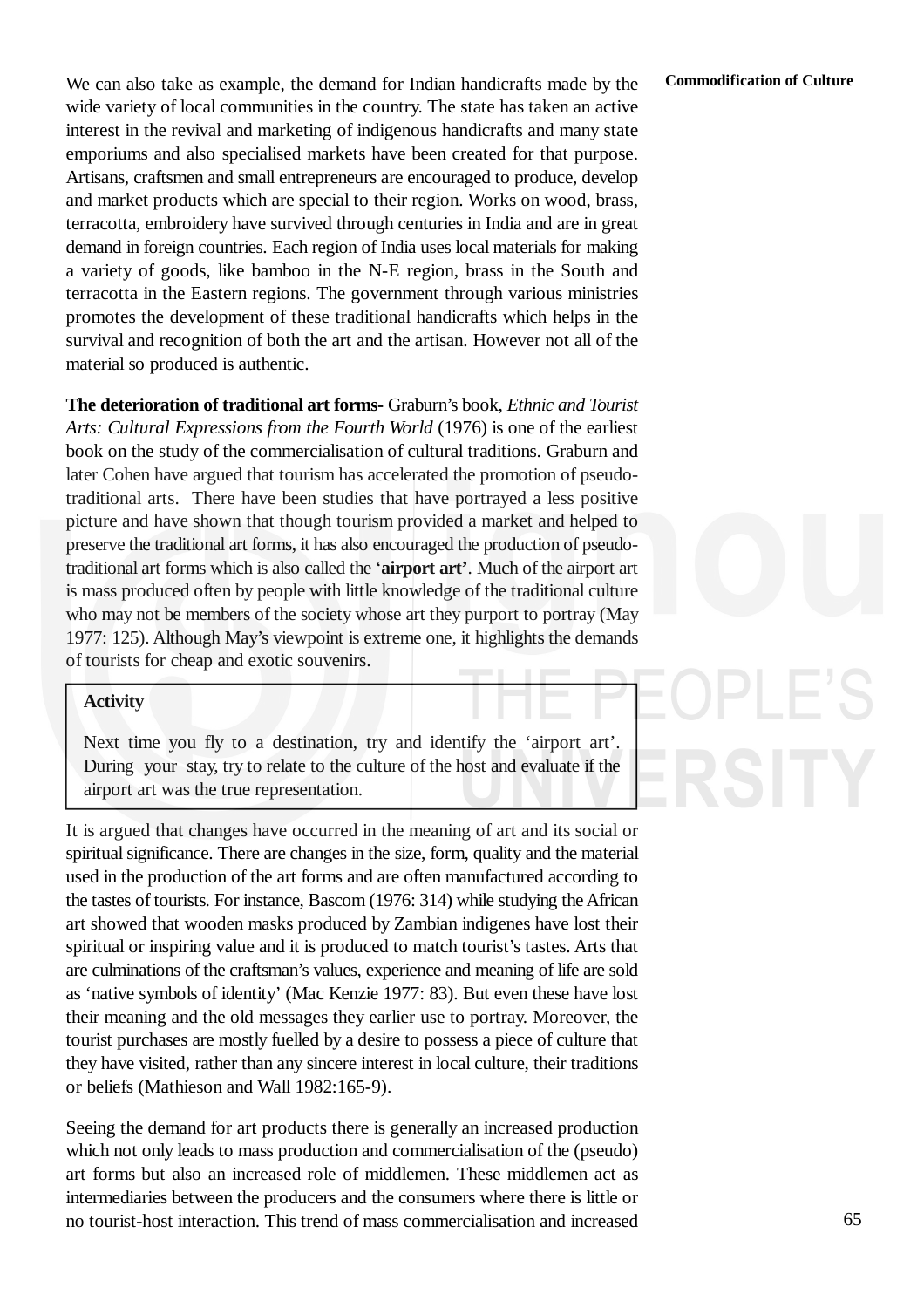#### **Understanding Tourism**

role of middlemen has been described by Evans (1994) in his paper,'*Fair Trade: Cultural Tourism and Craft Production in the Third World'*. This mass production of the 'authentic replicas' (Evans, 1994) or 'tourist art' (Graburn, 1976) are imitation of traditional materials and techniques; may be produced in factories in large quantities and marketed for tourist consumption in the local markets or even exported to foreign countries. Baum et.al. (2013) sees these souvenirs as 'glocal' products. i.e. products that are simultaneously local and global.

Apart from the artefacts, other elements of the culture such as dance, music, special ceremonies/functions are also promoted as a commodity. Romanticised images of the destination areas, their dances and ceremonies are portrayed by marketers and these symbols are evident in travel brochures and advertisements as promotional literature to attract the potential tourists. Even the heritage sites and monuments/ buildings are viewed as tourist commodities. In this way the cultural assets of the host community are converted into consumable products. Traditional ceremonies, dances, customs and festivals thus acquire a new status and are transformed into entertainment sites or rituals and gradually become the characteristic feature of the tourist destinations. For instance, the traditional *Kathputali* dance or way the local dancers greet us when we enter any hotel or resort in Rajasthan. The guests are greeted in the traditional way by putting *Kumkum tika* on the forehead at the main entrance of the hotel. The welcome / traditional songs which might be sung by local people on special occasions are now sung in hotel lobbies to greet the guests. This depiction of the local culture and local people are very much visible in the tourist resorts and hotels but torn out of context and projected as fragments of culture.

Another instance of the commodification of culture and cultural elements has been portrayed in the study of a Spanish public ritual by Greenwood (1977:174). The Alarde is a public ritual festival which commemorates Spain's victory over the French in 1638. The festival signifies solidarity and unity and the town people use to participate in the ceremony. Rapid rise in Spanish tourism and the timing of the Alarde during the peak tourist season led to collapse of the cultural meanings of the ritual. The private ceremony of the town has become a public attraction through government and commercial promotion.

Therefore, it is quite possible that the cultural forms lose their traditional meaning when they are modified for the tourist consumption and further lead to staged displays or contrived experiences to attract tourists. The staging of cultural attractions may have both positive and negative consequences. The staged attractions may help to preserve the culture, enhance the pride of the local community in their unique traditions and might also lead to increased awareness about the preservation of culture among the younger generation. Or there might be negative consequences such as manipulation of the traditions and customs to enhance the tourist's experience. The staged displays like the traditional dances or certain rituals/ performances are superficial and may just be for economic gain both by the local and the tourist marketers. Although such contrived experiences may usually be an honest attempt to portray local culture but they may dilute the local cultural qualities from their real meaningful contexts. In the next section with the help of case studies we would try to understand, how at different levels commodification of culture happens in the host site for the benefit of tourists.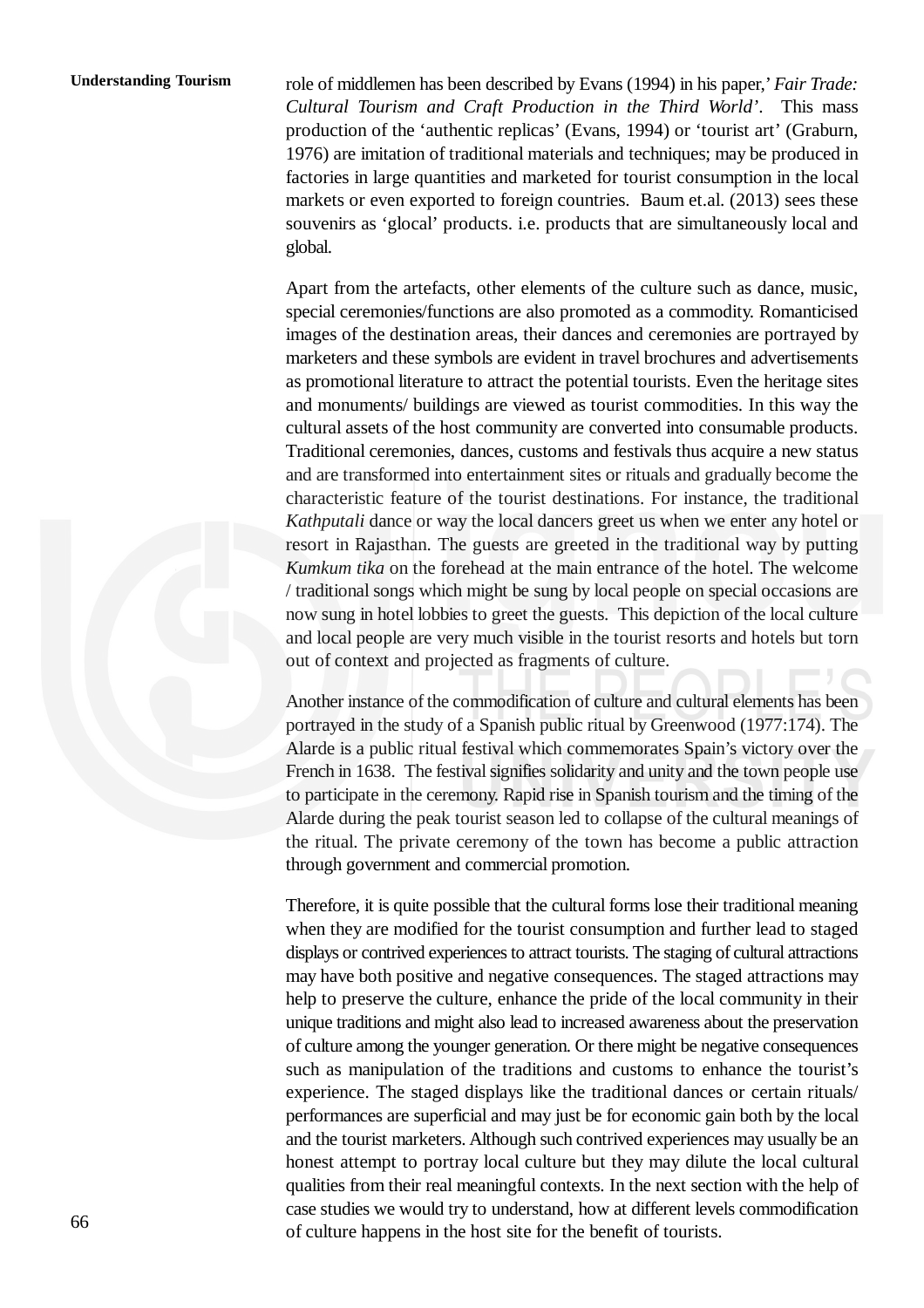#### **Check Your Progress 2**

#### 2. What is airport art?

.................................................................................................................... .................................................................................................................... .................................................................................................................... 3. Define glocal. .................................................................................................................... .................................................................................................................... ....................................................................................................................

## **5.3 CASE STUDIES**

#### **5.3.1 Case Study I**

*From Temple to Commodity? Tourism in Songpan and the Bon Monasteries of A'mdo Sharkhog* by Mona Schrempf and Jack Patrick Hayes (2009) pp. 285-312.

In this work the authors studied the change that was reflected in a province in China after it was declared as a tourism site, owing to the campaign of 'Opening of the West' in 1999. The study pertains to Songpan Country and its main town known by the same name (Tib. Zung chu mkhar). The region included the Tibetan area of Shar khog, with its small Bon po villages and rebuilt monasteries situated to the north of Songpan town, and also the former Bon pilgrimage mountain of Shar Dung ri ('Eastern Conch Mountain') surrounded by beautiful forest and turquoise-coloured lakes (Tib. gSer mtsho), now known as Huanglong Nature Reserve.

The study focused on the rural Tibetan area of Shar khog with its Bon monasteries (these monasteries were not Tibetan in origin), some of which were engaged in tourism since 1999 (till the publication of the study in 2009) and urban tourism of Songpan town. The idea was to understand the diversity of local developments and transformations through tourism and how tourism was commodified. In 1999, the China Daily had broadcasted that in view of popularising 'eco-tourism' campaign, southwest China's Sichuan province had initiated a dozen new tour routes. Now let us understand some of the areas that came under commodification.

#### *Cultural politics of place name*

The authors reflected on the cultural politics of changing the name of a place from Tibetan into Chinese and how majority of ethnic Tibetans in China represented and symbolised the transformative politics of place-making that came around due to tourism supported by the Chinese state. The authors had intentionally used either Tibetan or Chinese place names in the first instance with their respective Chinese or Tibetan alternative form in parentheses afterwards. They used Chinese names for those places that were commonly known and used as such also by Tibetans and have been transformed into designated urban 'cultural' or natural 'scenic places' through state policies on tourism. As stated by the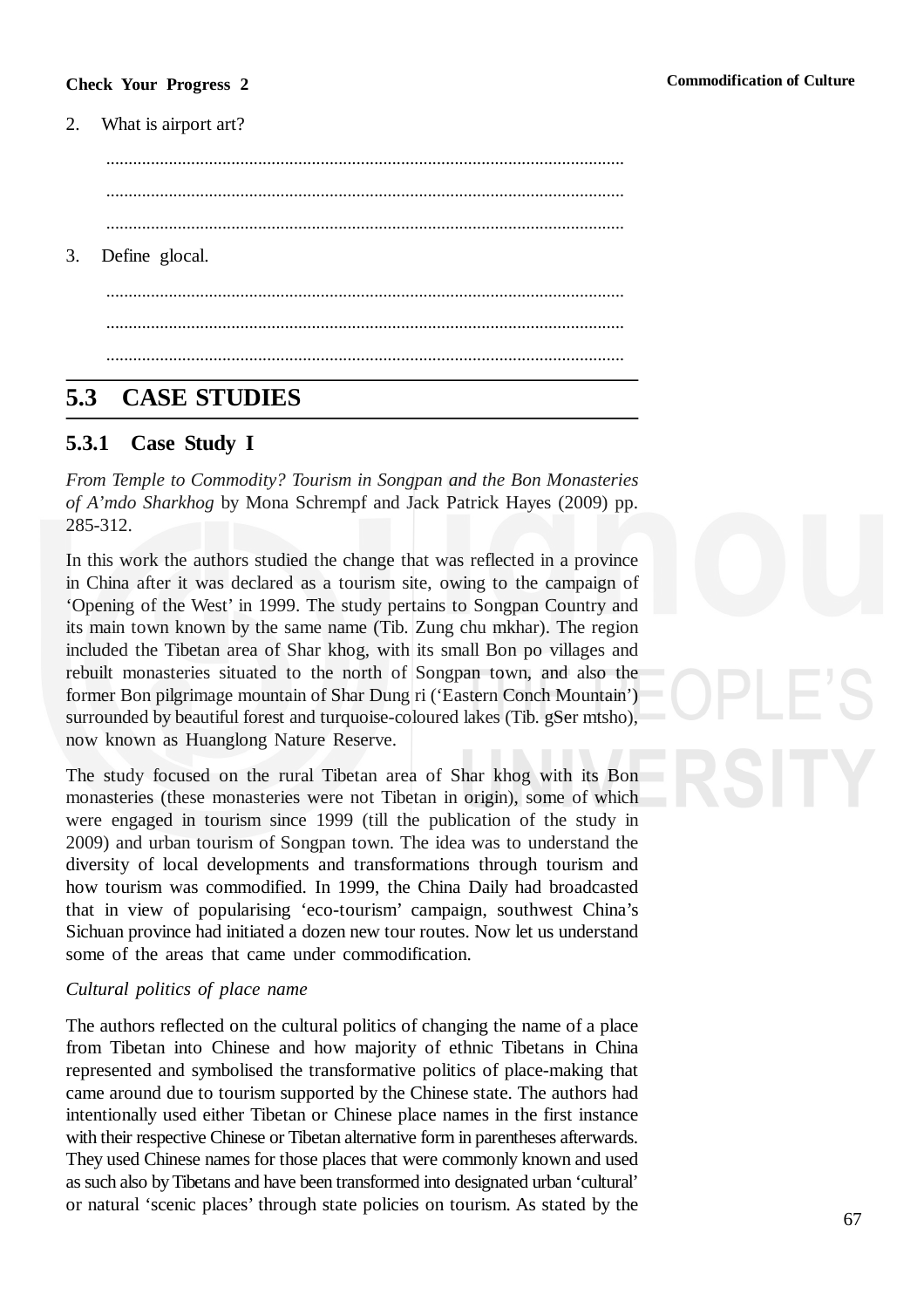authors, such places showed visible and structural changes which had almost transformed in a Chinese way. The places in and around the Songpan town, in Shar khog proper, several major tourist hotels and many tourism services came up, leading to a development of these areas too. The national nature reserves of Huanglong (Tib. gSer mtsho) and Jiuzhaigou (Tib. gZi rtsa sde dgu) were also major areas that came under the tourism spotlight. The authors on the other hand, maintained Tibetan place and monasteries' names in the area north of Songpan town known as Shar khog (and put their Chinese names in brackets) as these people were still maintaining their Tibetan culture as villages or monasteries.

#### *Building of Urban and Infrastructure development*

The study presented the urban and rural tourism divide. Since 2000 Songpan County tourism development divided between two kinds of tourism models - one that highlighted a kind of local national-urban culture, and the other that highlighted local rural ethnic culture. The most visible signs of Songpan's 'touristic modernity', came up in the nearby areas that developed into tourist resorts, however, such urbanisation was not found in rural villages of Songpan initially.

#### *Marketing of Chinese traditional goods for tourism*

Tibetan and Chinese medicinal plants, and animal products were being sold as local products or 'primary' products of the county, that became much important for export purposes and the tourism industry. Processing and sales were being run mainly by local Tibetans in the businesses formerly organised as collectives. The goods were brought from the locals by the Songpan County Market Development Company (part of the old county forestry bureau), later renamed as Songpan County Huanglong Tourism Market Development Company, which were later processed, and marketed via the county pharmacies. The idea, as stated by a local tourism official was to '[...] superior aspects of traditional cultural knowledge of the Tibetans and Hui directly, to create social wealth so as to increase social productivity and play positive roles in the sustainable development of the whole society' (2009:297).

#### *Bon Monasteries and Monastic Revival in Shar khog for Tourism*

Before the tourism publicity was started, sponsorship from outsiders or tourists, was not available for the study of the monks or the practice of rituals in the monasteries. It was solely done by the local Tibetan villagers. Even during the initial stages of rebuilding the Bon monasteries it was managed with the help of the local village population that included labour and financial support, with some initial support from the local government. With the opening up of avenues in tourism, the concept of leasing the monasteries was a new beginning. Thus, tourism facilitated and attracted considerable numbers of tourists for the annual monastic festivals, which earlier was a local affair. The monasteries were following the Tibetan way of life before the exposure to tourism. However, with leasing out, a few changes in terms of commodification could be seen. The very concept of leasing out was a part of commodification. The entry of Chinese women as tourist guides in a space which earlier followed taboos on entry of women during menstruation was also attributed to the commodification process. However, the monasteries leased out to the tourism development agencies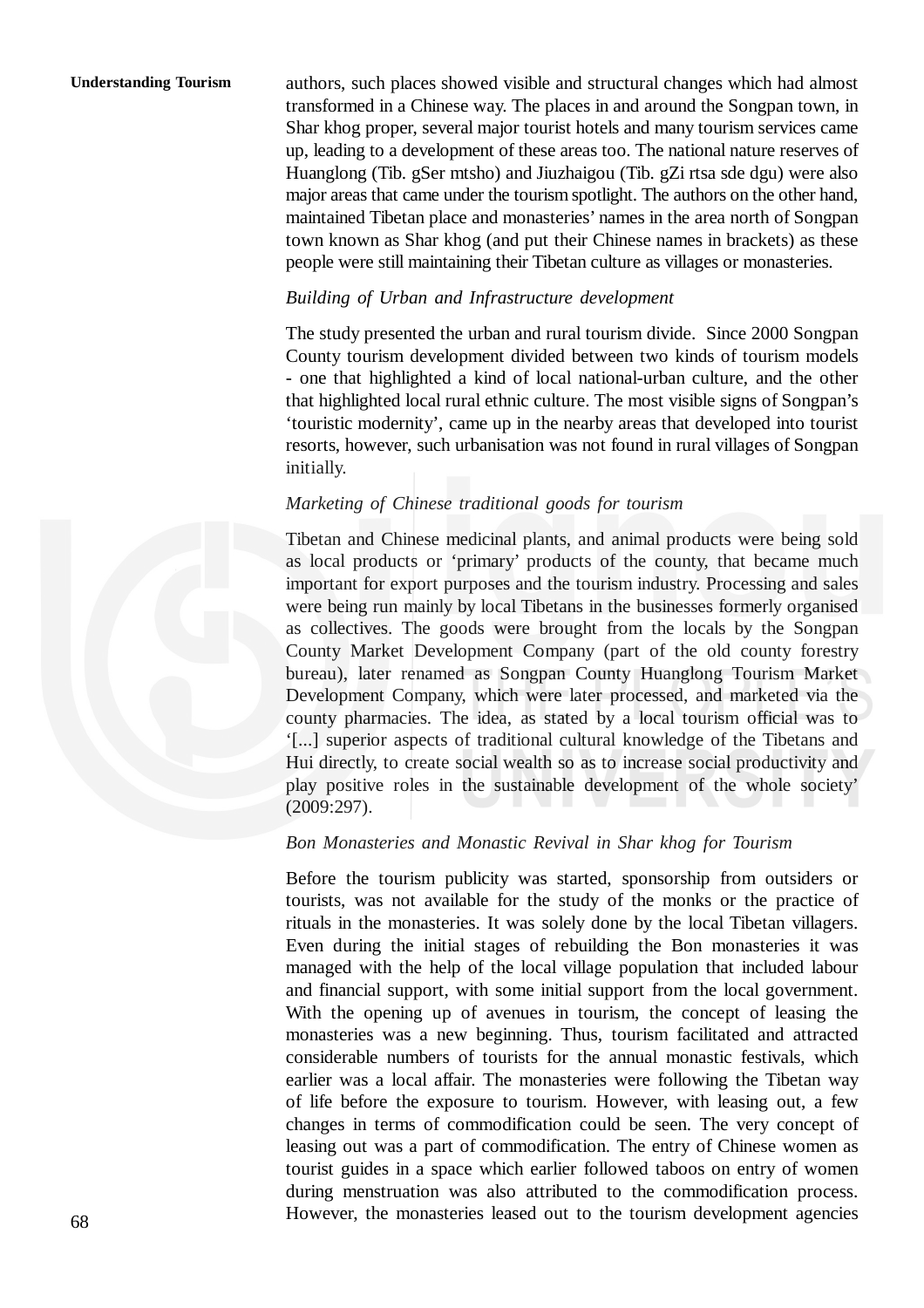had a different opinion as they welcomed the Chinese guides. Owing to language issues the Tibetan villagers felt inadequate to deal with Chinese tourists directly, and were thankful for the intervention of the Chinese tourist guides who had command over the Chinese language.

However, one of the major issues with the leasing out of the monasteries was a crisis of cultural identity that was reflected in one of the rituals. Monasteries are ideally considered as belonging to Tibetans who are Buddhist and they have the practice of circumambulation (going round in a circle around an object) the monastery in a clock-wise direction, however, in the Bon monasteries it was anticlockwise. A few such incidences were previously reported, these happened when small Chinese tourist groups came to visit, they assumed the monasteries to be Tibetan and followed the Tibetan rituals. In order to overcome the situation, the Chinese tour agencies that were leasing the Bon monasteries of sNa steng, gTso tshang, sKyang tshang and dGa' mal (when the authors were conducting their fieldwork), devised a way out from this cultural identity conflict. They set up huge Chinese cauldrons for incense in the middle of the monastery courtyard and made washrooms besides them. Thus, without making things too obvious, a route was created for the tourist to follow the right path, to subtly resolve the issue.

In this study we see many aspects of commodification in terms of tourism. It shows how cultural politics played a role in even naming of the places as per the Tibetan or Chinese culture. The leasing of the monasteries was also a new aspect, which came about, owing to tourism, leading to commodification of a religious space. The Bon monasteries which were different from the Tibetan monasteries in terms of ritual performances maintained their ways with a subtle change in the orientation and placement of cauldrons, without bringing the fact much into focus of the tourists. The study brought into the fore how different forms of tourism emerged in this area and how local people and the outsiders engaged in it in various ways, sometimes there were conflicts and contestations that led to commodification.

#### **Check Your Progress 3**

4. List the aspects of commodification in Mona Schrempf and Jack Patrick Hayes study *From Temple to Commodity? Tourism in Songpan and the Bon Monasteries of A'mdo Sharkhog*.

.................................................................................................................... .................................................................................................................... .................................................................................................................... ....................................................................................................................

#### **5.3.2 Case Study II**

#### Examples from India

#### *Commodification of Heritage Sites*

Now let's see if these aspects of commodification are sporadic or universal. If we take the case of Taj Mahal in India as a tourist destination, we get to understand the different types of commodification that has taken place in this historical space. The Taj Mahal was built during the Mughal era and is

69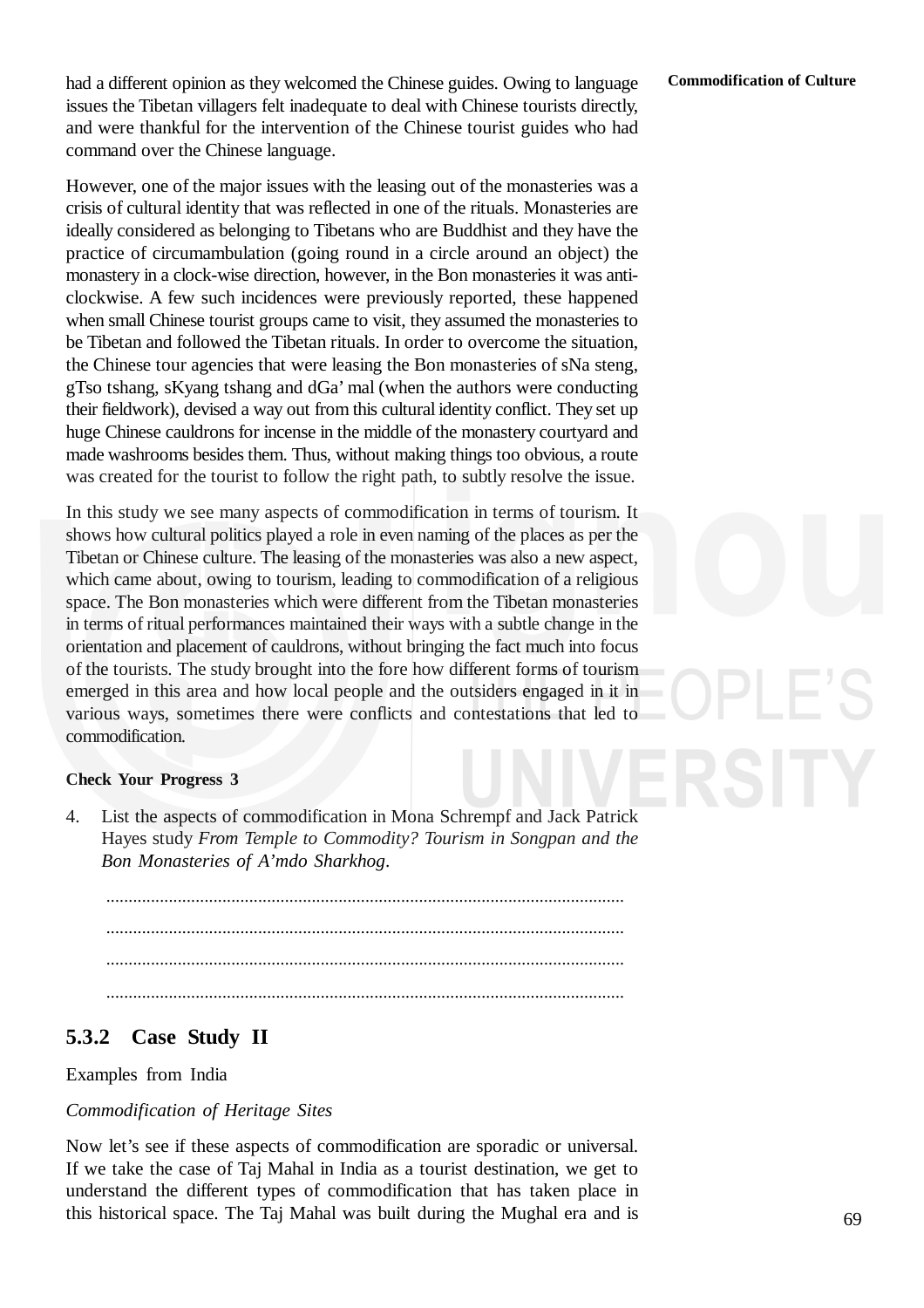famous for the use of white marble slabs, which were produced in Makrana in Rajasthan (Koch 2006 *The Complete Taj*). The white marble during that period was not produced locally. Today however, the city of Agra is known for its marble production and replicas of the Taj Mahal is being sold as souvenir to the tourists. This has generated a huge market for the marble industry. Likewise, the township has grown with luxury hotels to cater to the needs of the international tourists. The locals too have imbibed language skills other than their local language, so that they can interact with the tourists. These locals have mostly not completed their formal education  $(10+12)$  in the Indian context, but have developed the skills for communication in English. Another example is the case of building spaces like Dilli Haat, in Delhi, where artisans from all over the country gather to display and sell their ethnic, handmade products. This also leads to commodification of products, yet the tourist experiences different aspects of Indian culture at one space.

#### *Commodification of Religious Sites*

Likewise, if we take the case of any religious sites in India, which are also places of tourist attractions we see traces of commodification. In this example we can see how the host commodifies culture as part of rites and rituals. This example is cited from Zaman's personal experience of visiting the Nizamuddin *dargah* (the tome or shrine of a Sufi saint) in Delhi. As one enters the small lanes, the tourist or the pilgrims are greeted by vendors selling items that they would suggest are part of the ritual offering, that are essential for prayers in the *dargah*. The vendors have a ready to go tray (made of cane) with rose garlands and petals, incense sticks, a bottle of *attar* (an essential oil derived from botanical sources, commonly rose petals), *maanat ke daage* (a thread that is blessed in the *dargah* during the prayer service, thereafter the devotee ties it with a wish on one of the spaces provided) and *batasha* (small sugar candy). These items after prayers are known as *tabarruk* (an Arabic word which means seeking goodness by virtue of touching or being close to something or being blessed) to be shared with everyone as a blessing. Sometimes, they even lure the tourist to buy a *chadar* (a long cloth that is laid over the grave of the Sufi saint). However, these are optional and not a necessary part of the rituals. Yet, these objects are being commodified in the name of rituals and offered to the tourists and people who are on pilgrimage.

#### **Activity**

When you next visit any religious space or tourist destinations, try to identify the aspects that are examples of commodification.

#### *Commodification of National Parks*

Let's take here the example from Vasan's 2018 work, *Consuming the Tiger Experiencing Neoliberal Nature,* who as a participant observer had related her experience of commodification at the Ranthambore National Park in Rajasthan, and Kanha and Bandhavgarh National Parks in Madhya Pradesh, India. Vasan had dwelled on her experience of seeing the tiger emerge as a specific form of commodity located within the process of commodification. This has been brought into the forefront via the mediums of marketing that included the process of the tiger sighting. The very access to National Parks and safari regulations reinforced wildlife experience as a scarce market commodity. She emphasised upon the tourist gaze, the photography mediated through global and new social media that makes the tiger simultaneously wild and familiar, multicultural and parochial, making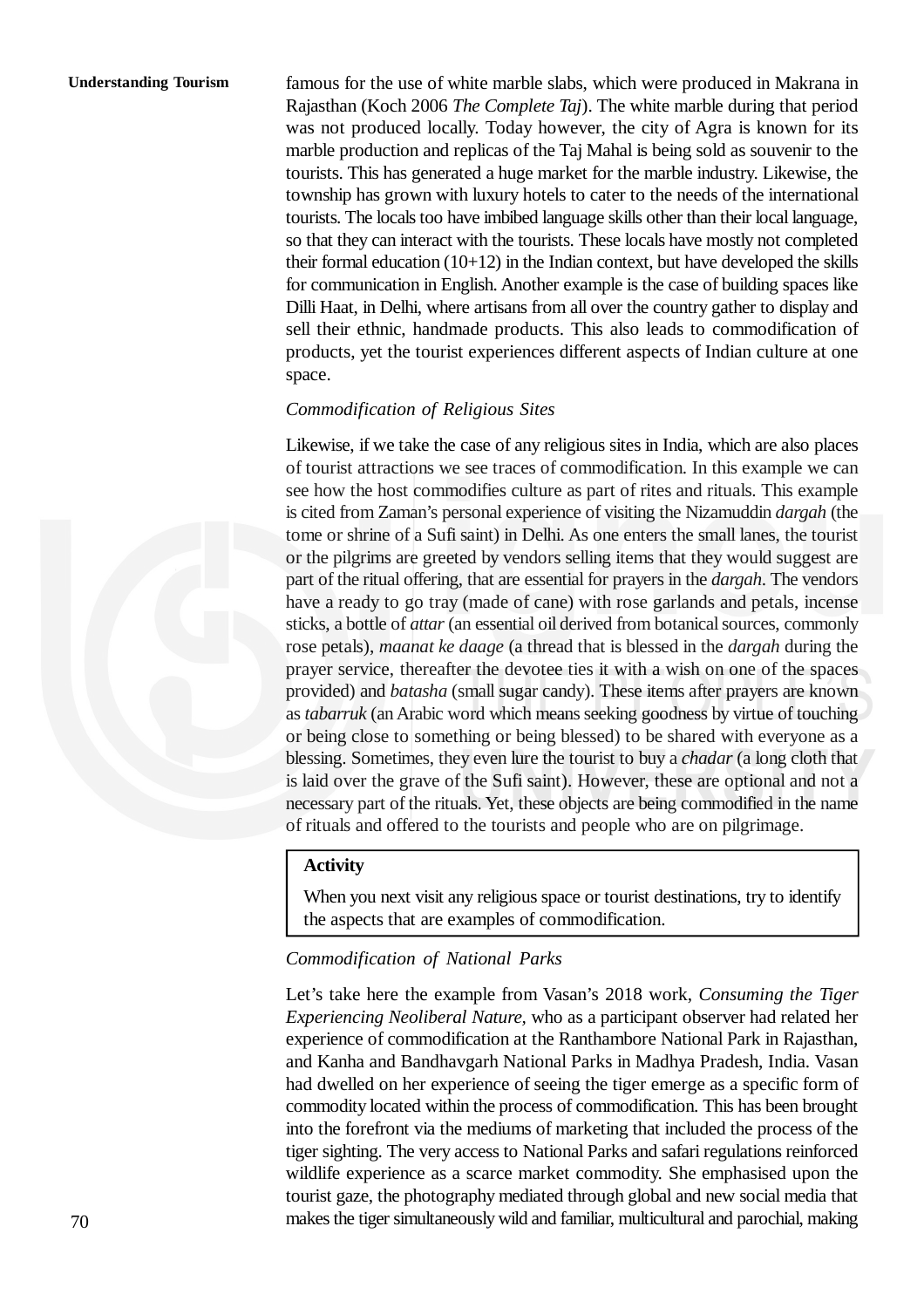it a unique universal commodity. She also looked at the material experience through which the tourist 'consumes' the tiger, the social status and economic hierarchies that make the tiger accessible to a limited few. Her work unravelled a "basic contradiction between a sustainable conservation ethic, and subjectivity created by this form of competitive consumption of commoditised nature" (Vasan 2018: 481).

#### **Check Your Progress 4**

5. List the aspects of commodification in culture that you may find while visiting a heritage site, a religious space and national parks.

.................................................................................................................... .................................................................................................................... .................................................................................................................... ....................................................................................................................

## **5.4 SUMMARY**

In this unit the learners were acquainted with the concept of commodification of culture in tourism. When a particular element of a culture is highlighted or subdued for the enhancement of tourist activities it is known as commodification. Commodification leads to diluting a culture. This we tried to explain with examples from the many anthropological works. We have also tried to list out some of the experiences from the host as well as tourist perspectives of how commodification of culture takes place. In the next unit we would take into account the concept of political economy in tourism.

## **5.5 REFERENCES**

Bascom, W.W. (1976). ''Changing African Art'' in Graburn, N.H. *Ethnic and Tourist Arts: Cultural Expressions from the Fourth World*. Berkeley: University of California Press.

Burns, P. (2002). *An Introduction to Tourism and Anthropology*. New York: Routledge.

Crick, M. (1994). *Resplendent Sites, Discordant Voices: Sri Lankans and International Tourism*. Switzerland: Harwood Academic Publishers.

Evans, G. (1994). ''Fair Trade: Cultural tourism and Craft Production in the Third World'' in A. Seaton, C. Jenkins, R. Wood, P. Dieke, M. Bennett and R. Smith(ed), *Tourism: The State of the Art.* Chichester: Wiley. pp 783-791.

Goldstein. Diane, E. (2007) "Commodification of Beliefs". *Haunting Experiences* edited by, Diane E. Goldstein, Sylvia Ann Grider and Jeannie Banks Thomas. University Press of Colorado, Utah State University Press.

Graburn, N. H. (1976). *Ethnic and Tourist Arts: Cultural Expressions from the Fourth World.* Berkeley: University of California Press.

Greenwood , D. (1977). ''Culture by the Pound: An Anthropological Perspective on Tourism as Cultural Commoditization'' in V. Smith (ed). *Hosts and Guests: The Anthropology of Tourism*. Philadelphia: University of Pennsylvania Press. pp 171-186.

#### **Commodification of Culture**